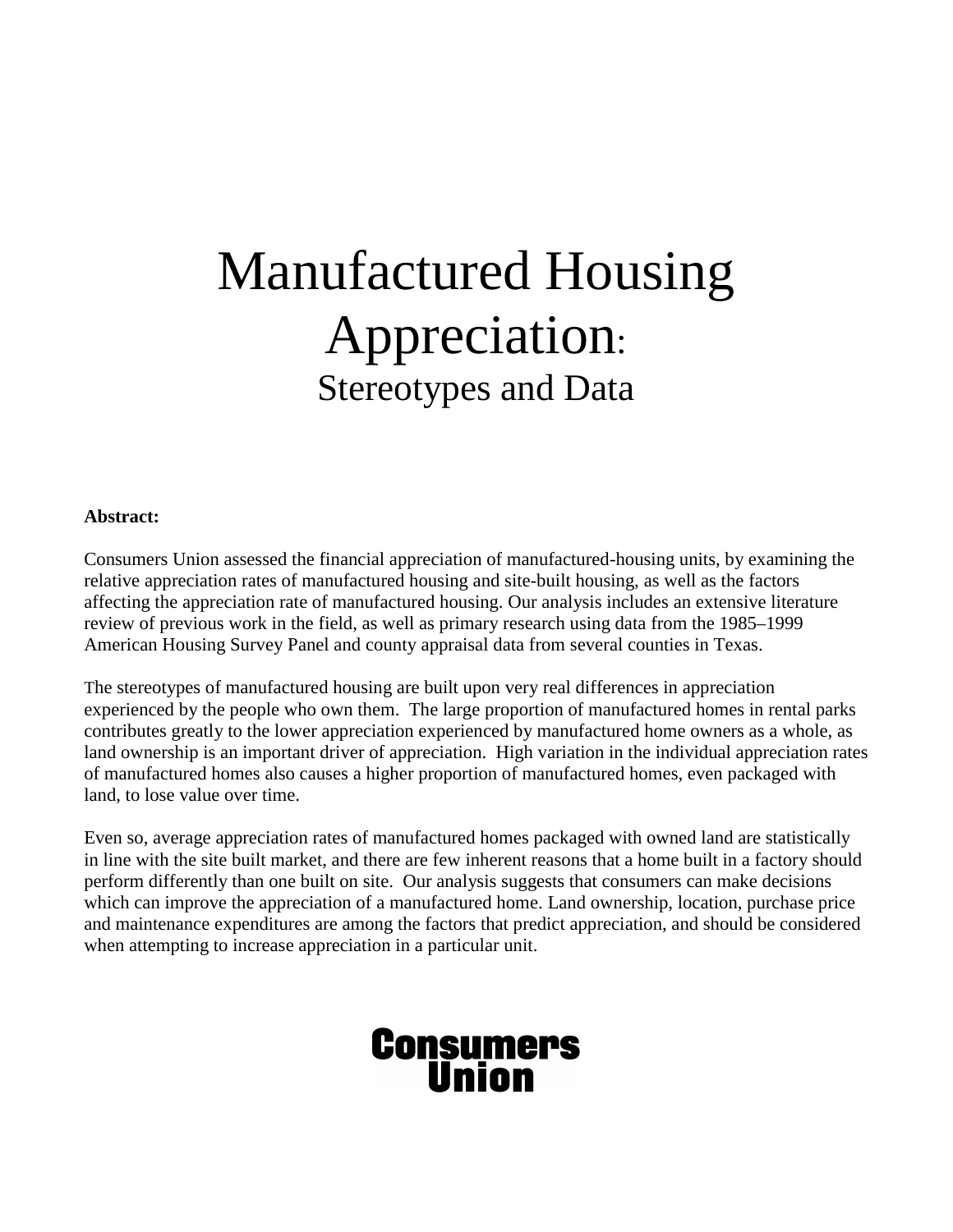## **Consumers Union Southwest Regional Office April 2003**

**Director** Reggie James

Author Kevin Jewell

## Editor Kathy Mitchell

## This report was funded in part by a grant from the Ford Foundation.

Each year the Southwest Regional Office of Consumers Union issues reports on consumer issues of particular concern in Texas and the Southwestern United States. Topics include financial services, housing, health, utilities, and the environment. You may order copies of reports by calling the Southwest Regional Office at 512-477-4431 or writing us at 1300 Guadalupe, Suite 100, Austin, Texas 78701. Reports are also posted on our web site in htmland pdf formats. Please go to www.consumersunion.org.

For internet versions of this report and more consumer information about manufactured housing, go to www.consumersunion.org/mh.

Consumers Union is a nonprofit membership organization chartered in 1936 under the laws of the state of New York to provide consumers with information, education, and counsel about goods, services, health, and personal finance; and to initiate and cooperate with individual and group efforts to maintain and enhance the quality of life for consumers. Consumers Union's income is solely derived from the sale of Consumer Reports, its other publications and from noncommercial contributions, grants and fees. In addition to reports on Consumers Union's own product testing, Consumer Reports, with approximately 4.6 million paid circulation, regularly carries articles on health, product safety, marketplace economics and legislative, judicial, and regulatory actions which affect consumer welfare. Consumers Union's publications carry no advertising and receive no commercial support. Consumers Union's Southwest Regional Office is dedicated to advocating the consumer interest, particularly of low-income consumers, and to promoting the growth of the public interest movement in the Southwest.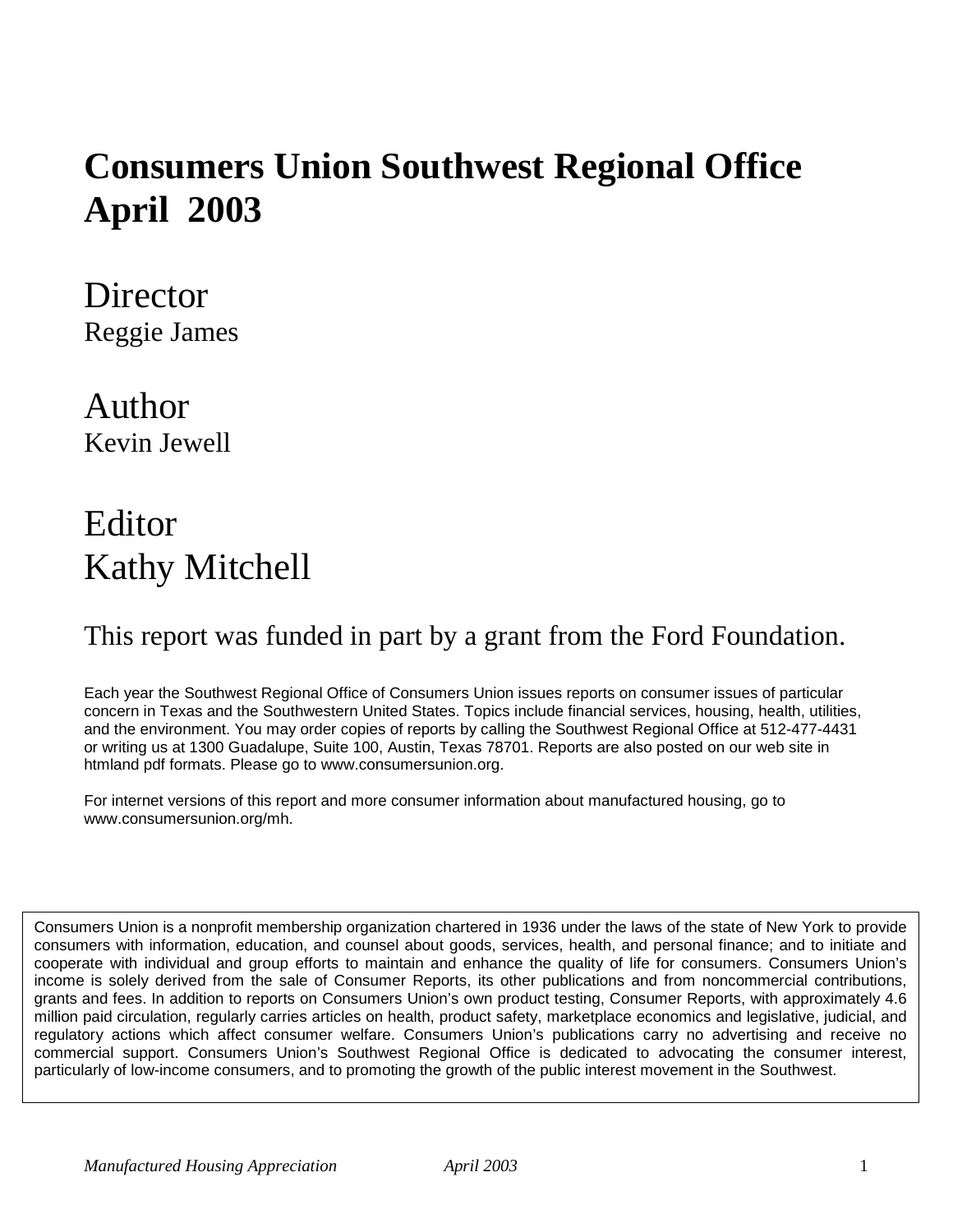## Appreciation in Manufactured Housing: Stereotypes and Data

## **Introduction**

Already a leading alternative to conventional housing for low-income homebuyers, manufactured housing often qualifies for use in government programs as well as private-sector development. Public officials direct public funds into home-ownership programs both to provide shelter to participants and to help families create wealth in the form of equity in their homes. While the manufactured-housing industry has claimed that modern manufactured homes appreciate like site-built homes, and are therefore a good investment, housing advocates articulate numerous reservations based on historical experience.

As a step toward a more complete understanding of the equity-building opportunities in manufactured housing, Consumers Union assessed the financial appreciation of manufactured-housing units by examining the relative appreciation rates of manufactured housing and site-built housing, as well as the factors affecting the appreciation rate of manufactured housing. Our analysis includes an extensive literature review of previous work in the field, as well as primary research using data from the 1985–1999 American Housing Survey Panel and county appraisal data from three counties in Texas.

## **General Background**

The American dream of home ownership shapes our public policy because home equity provides stability and paves the way to the middle class for low-income homeowners. Home-ownership rates are at an all-time high, due in part to the inclusion of manufactured housing. West Virginia boasts the highest home-ownership of any state in the nation based mainly on the fact that [1](#page-43-0)7 percent of its housing units are manufactured homes.<sup>1</sup> Since the Nixon administration, manufactured homes have been included in national new-housing production figures.<sup>[2](#page-43-0)</sup>

While many low-income housing advocates warn that manufactured housing is not a good long-term investment for low-income families, the industry has funded studies to convince the public and policymakers otherwise. These studies seek to prove that manufactured homes build equity just like conventional homes. If nonprofit developers and public-policy makers decide that they do, public and nonprofit funds aimed at building family wealth through home ownership can be expanded to manufactured-housing projects.

This report attempts to independently examine one factor leading to equity building: the financial appreciation of the home. Other factors, such as the cost of financing, security of tenancy, details of the purchase deal, and physical durability have or will be covered in other reports from Consumers Union. (See www.consumersunion.org/mh to view these reports.) All of these factors *interact* to effect the equity building opportunities for families purchasing manufactured housing.

## **The Appreciation Debate**

Most people believe their home to be a safe investment. In fact, 83 percent of all adults told Fannie Mae in a 1995 survey that they thought owning a home is a good investment.<sup>[3](#page-43-0)</sup> Over the last 25 years, the Office of Federal Housing Enterprise Oversight (OFHEO) House Price Index (HPI), a national index of housing appreciation based on repeat sales of conventional homes, has only lost value in 7 quarters, and never on an annual basis. It has increased an average of 5.7 percent each year. Based on these odds, homebuyers leverage a small down payment and borrow to own a home. It's a good bet that they will come out ahead. As Alan Greenspan commented, "[W]hile home prices do on occasion decline, large declines are rare; the general experience of homeowners is a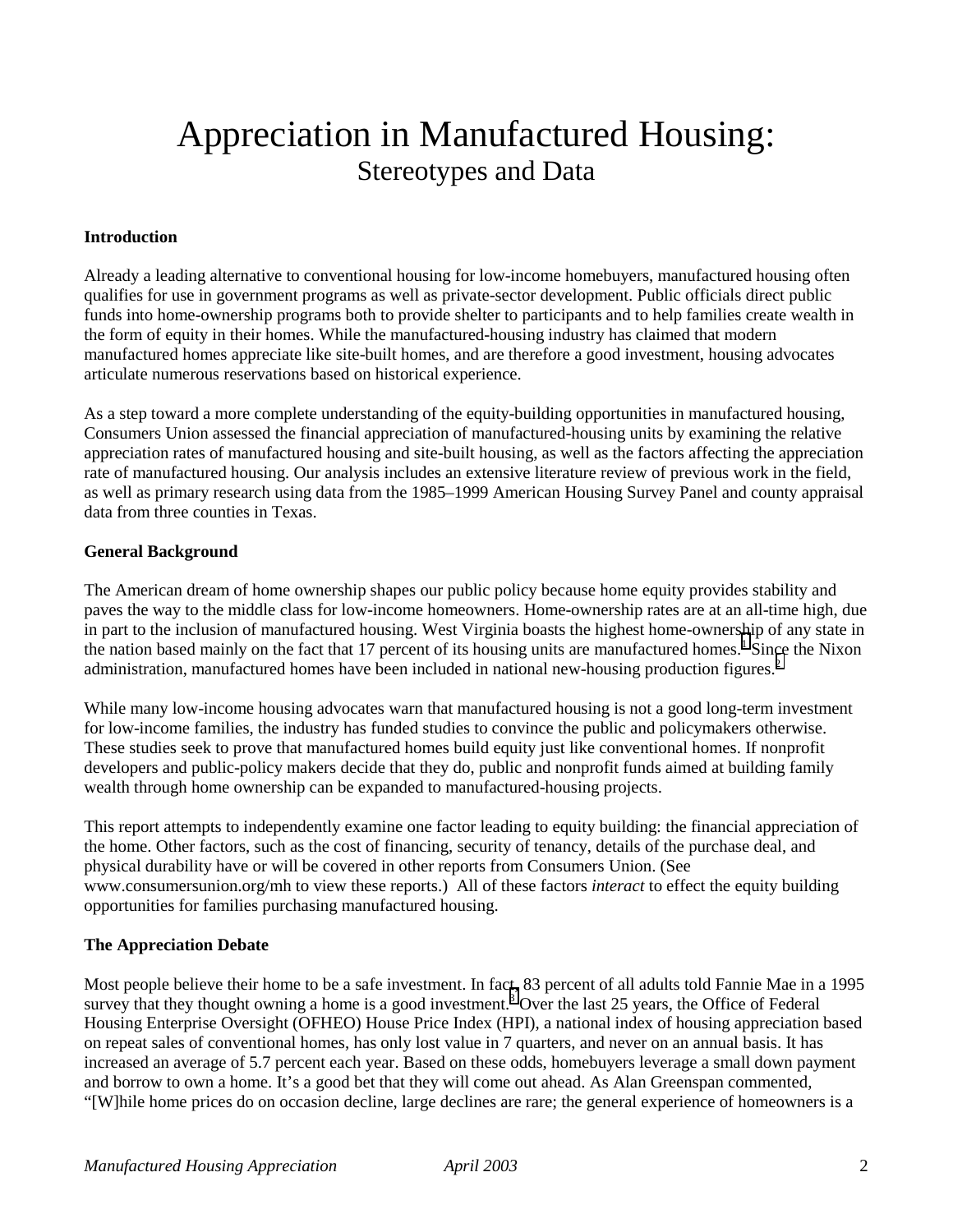modest, but persistent, rise in home values that is perceived to be largely permanent."<sup>[4](#page-43-0)</sup> This rise in home values translates to equity for the homeowner.

This confidence in appreciation has not transferred from the conventional home market to the manufactured home market. The top[ic](#page-43-0) is contentious. The *New York Times* states as a matter of fact that manufactured homes quickly lose their value.<sup>5</sup> Yet pamphlets from a manufactured-home dealership in Oregon claimed their homes could increase in value by 10 percent a year for five years.<sup>[6](#page-43-0)</sup> The debate is heavy on opinion and short on data. The available studies are often taken out of context and boiled down into one line of ammunition for the debate. Anecdotal evidence about manufactured-housing appreciation abounds. Largely based on personal experience, the anecdotal evidence stereotypes (right or wrong) manufactured housing as a depreciating asset.

For example, a series of focus groups with consumers condu[cte](#page-43-0)d by Michigan State University found that consumers were very concerned about the depreciation issue.<sup>7</sup> The report indicated that most consumers had experienced or expected depreciation, but some had found their homes to hold value. One consumer said "The minute you buy a mobile home it [depreciates]. Like taking home a refrigerator. The minute it's uncrated, the value just plummets." However, a homeowner in an upscale park told researchers "The people who have moved out to another location have been selling their houses in our community for what they have in them."

*Consumer Reports*®*,* a publication of Consumers Union, conducted a national survey published in 1998 of the ownership experiences of 1,029 consumers who had purchased manufactured homes built since 1977. Two-thirds of the survey respondents estimated that their manufactured homes would sell for less than they had paid for them. Consumers Union later surveyed 122 Texas manufactured home owners who had purchased their manufactured homes new in 1999 or 2000. In that sample, only 25% thought their home was worth more than when they bought it – and only 22% of those who financed their home separately thought it was worth more than the loan balance.

Nancy Mitiguy works at a nonprofit housing agency, Gilman Housing Trust, in rural Vermont. Gilman operates a NeighborWorks<sup>®</sup> Homeownership Center<sup>SM</sup> and a small individual development account (IDA) program. She told Consumers Union: "In our counseling work with prospective homeowners, we address the issue of depreciation of mobile homes. Time and again, we find young families who rush into home ownership and find out later, when they want to sell their home, that

they cannot sell it for enough to cover their mortgage. 'I wish I'd known' is a common phrase."

Consumers who have their home repossessed may have to pay thousands over the resale price to clear their note. An El Paso, Texas, woman had her home repossessed 13 months after her original purchase. GreenTree (now Conseco) charged her a \$10,800 deficiency balance on a \$32,600 home.<sup>[8](#page-43-0)</sup> A deficiency balance is the difference between the principal balance of the loan and the amount for which a lender is able to sell it (plus expenses). Lenders rarely recover the entire



loan balance on resale- and their recovery rates have plummeted in the last few years. In 1998 manufactured-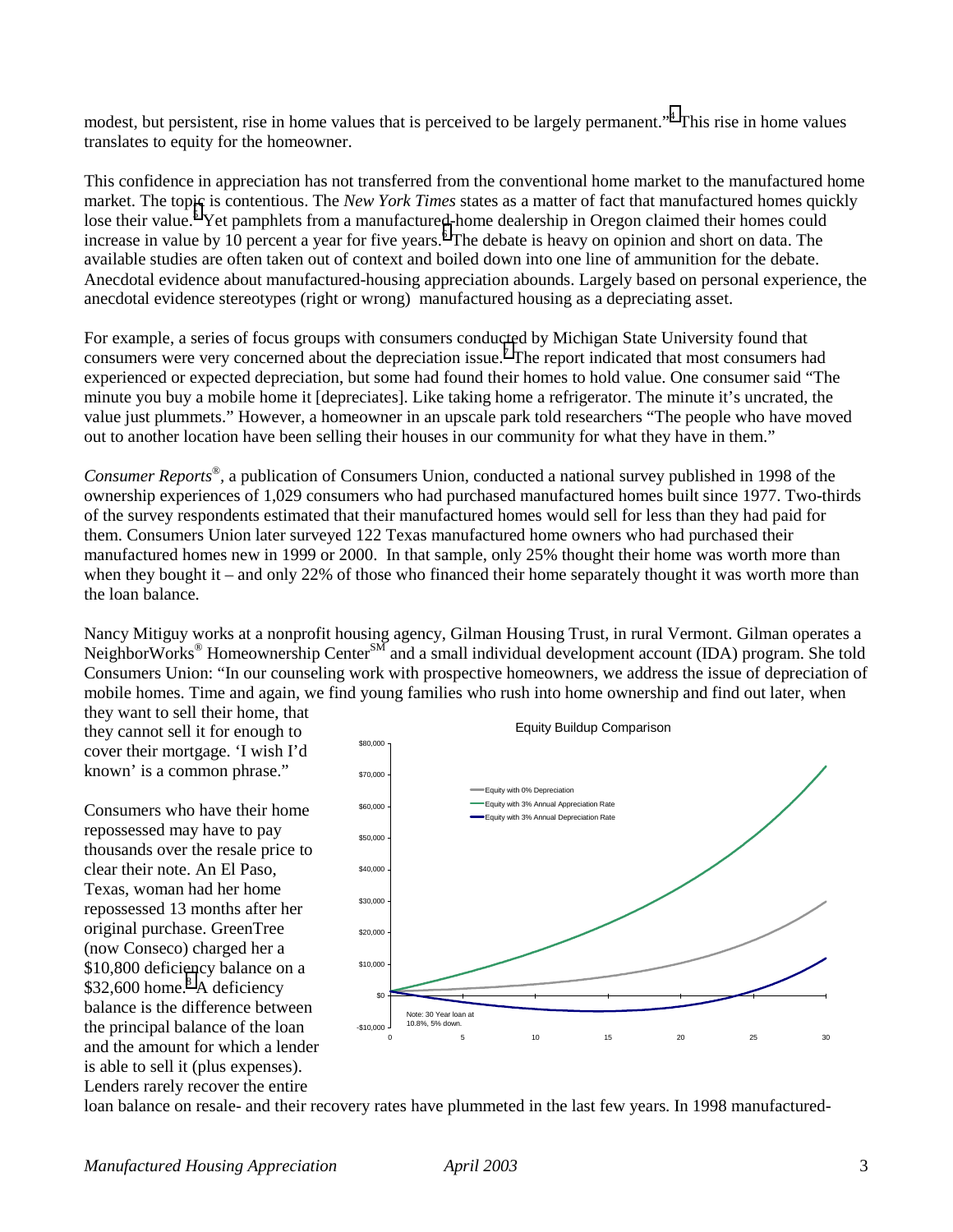housing lenders reported a 75 percent recovery rate.<sup>[9](#page-43-0)</sup> In 2000, investment bankers estimated that this had dropped to 40 to 50 percent.<sup>10</sup> By January 2002, a major lender estimated as it left the market that it would get 20 cents on the dollar.<sup>11</sup> This rapid decline in recovery rates reflected a glut of repossessed manufactured homes for sale, damaged the resale value of used homes, and contributed to the steep depreciation encountered by the lenders.

Investors in the secondary market for securities backed by manufactured-home retail installment contracts are told point blank by lenders that manufactured homes depreciate. One SEC filing reads: *"Moreover, regardless of its location, manufactured housing generally depreciates in value. Consequently, the market value of the manufactured homes could be or become lower than the principal balances of the related Contracts."*[12](#page-43-0) Investors are concerned because depreciation leads to higher repossession rates as homeowners who find themselves underwater in a loan (owing more than the home is worth) simply walk away from the deal, leaving their home and credit behind. Newspaper classifieds are littered with ads for "abandoned" mobile homes. It is an unfortunate reality of our legal system that sophisticated institutional investors receive this disclaimer, but the individual homeowner investing in the American dream does not.

Deficiency balances and underwater loans in and of themselves are symptoms of, rather than proof of, depreciation. Factors other than depreciation of the home can lead to deficiency balances. A recent Consumers Union report on sales and lending practices in manufactured housing outlines many industry practices which lead to very high loan-to-value ratios.<sup>13</sup> Fees, points and overpriced, unneeded add-ons (such as vacations, cash rebates and single-premium credit life) raise the loan balance without adding value to the home. This can contribute to a deficiency balance by removing equity and placing the loan underwater.

This is a tricky subject, because while not technically depreciation, these finance costs have all of the negative effects of depreciation. In many cases it is merely a matter of semantics whether a dealer buries extra profits in an inflated price of the home (which would lead to depreciation) or buries the profit in fees on the loan (which would equally eat into equity but not fall in our definition of depreciation). In the following analysis we avoid this question by focusing on consistent estimates of value, rather then transactions that may occur at inflated prices or contain transaction costs related solely to the sale. But to answer the larger policy question of equity building, we need to combine results regarding changes in value with information on sales practices which can inflate the purchase price for buyers.

## **Posing the Question**

 $\overline{a}$ 

This debate is usually characterized as: "Do mobile homes appreciate or depreciate?"<sup>\*</sup> We suggest that this asks the wrong question. A better question is "How do mobile homes appreciate relative to site-built housing?" Appreciation is the change in value of an asset. This change can be positive or negative. Framing the question as positive appreciation versus depreciation misses some of the point. With inflation, homes can nominally appreciate while still losing value in real dollars. Likewise, homes can depreciate while still building some equity for the homeowner. To shift attention away from nominal gains and toward the relative ability of the housing types to build equity, we will use the term appreciation in this report for both positive and negative changes in value. We will continue to occasionally use depreciation as shorthand for negative appreciation. The idea of depreciation is important when considering the plight of consumers who get "underwater" on their loans, owing more than the amount for which they can sell their homes.

Another important question is "Why do some manufactured homes appreciate more than others?" As both common sense and the literature review below make clear, there is variation in the appreciation of individual

<sup>\*</sup> *Although a technical difference is sometimes given between the terms manufactured and mobile homes, this report follows colloquial usage and uses them interchangeably.*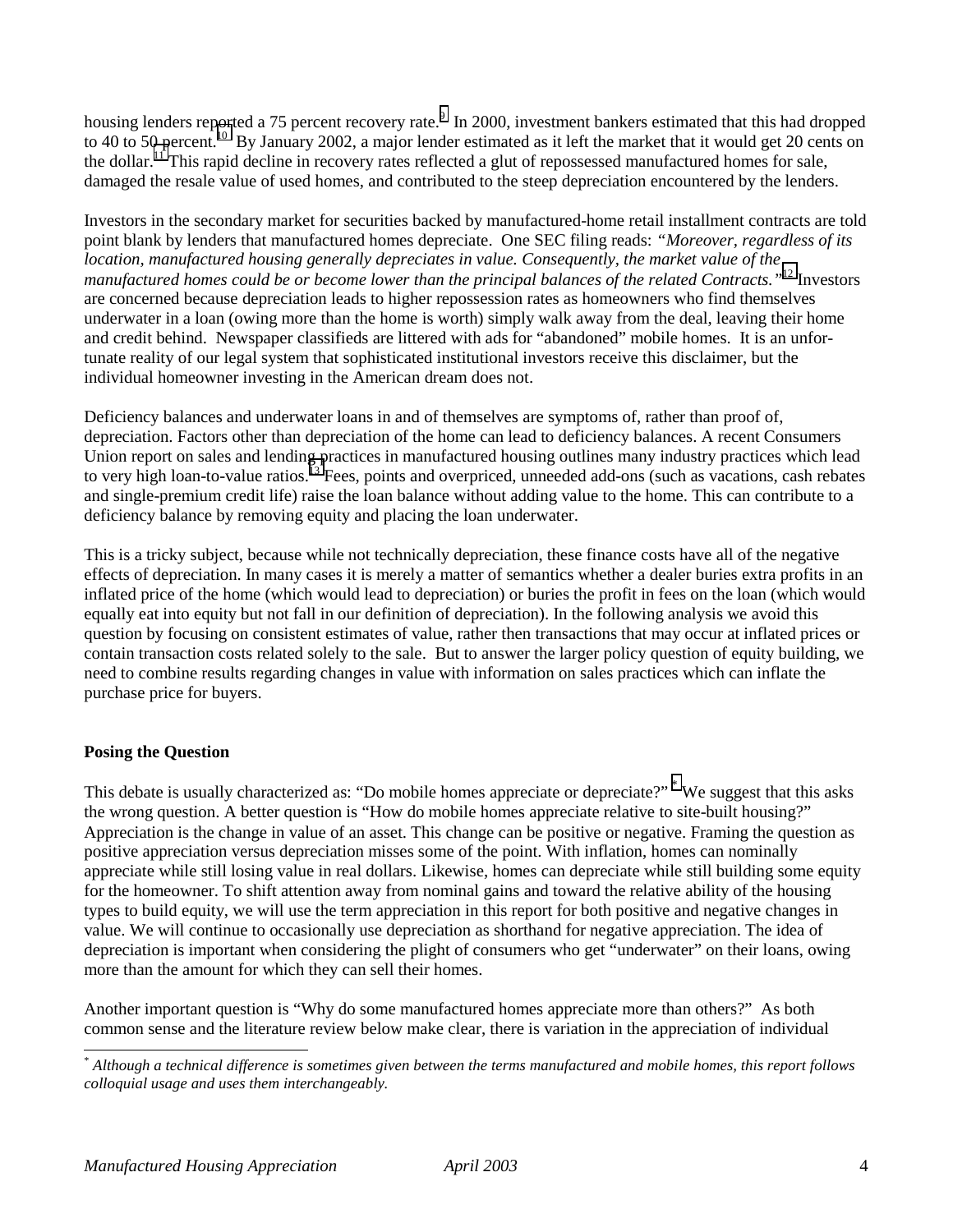housing units. For example, while the HPI rose 5.7 percent annually over the last quarter century, some homeowners did much better, perhaps seeing their home values double or triple in a few short years. This variation is found among manufactured homes as well. Regardless of the average appreciation found in manufactured housing, individual consumers and developers are most concerned with maximizing the appreciation and equity in their specific situation. Uncovering the factors that will allow consumers and developers to do so is an important part of our research.

## **Some Theory**

Much of the existing literature on the appreciation question has sidestepped the theory in favor of empirical investigation. However, a theoretical model, even a simplistic one, is necessary to fully understand the data we encounter.

What causes a home to be worth more (or less) at one point in time versus another? Under classical economic theory, this valuation is a function of supply and demand. One way to think about a home purchase is to view it as the purchase of a bundle of goods. The physical home itself is a bundle- you get a bedroom, a garage, a certain number of bathrooms, etc, each of a certain level of quality. The bundle includes more than just the physical home; The purchase comes with financial responsibilities such as taxes, maintenance costs, and insurance. A conventional home also comes bundled with the land upon which it sits. In addition to dirt and space, this land carries with it characteristics derived from its specific location such as neighbors, access to schools, distance to services, zoning restrictions, and more. We can view the home's value at any given time as the value of all of these components combined.

The appreciation of the home is its change in value over time. The framework described allows for the value change to come from two sources: changes in the bundle of goods that is the home, and changes in the supply and demand of the bundled components.

The home itself changes with time – most obviously, it ages. This physical depreciation (wear and tear) is a factor that lowers the value of all homes. Other possible sources of change to the bundle of goods includes renovation and repair work performed on the home, changes in the neighborhood such as a new landfill or a new community pool, and higher or lower property taxes on the home.

The supply and demand for the bundle and its components change over time as well. New tastes and demographic shifts can change consumer demand for a good. For example, an aging population may increase demand for easily navigable ranch style homes, driving up their prices. Supply comes into play as well - over

## **Over time, a house represents a different bundle of goods…**

| Time 1              | Time 2                                     |
|---------------------|--------------------------------------------|
| Good condition      | <i>Fair condition</i>                      |
| 1/4 acres land      | $\frac{1}{4}$ acres land                   |
| 3 years old         | 7 years old                                |
| 3 bedroom           | 3 bedroom                                  |
| 2 car garage        | 2 car garage                               |
| low taxes           | high taxes                                 |
| Nice Neighbors      | Nice neighbors                             |
| 2 miles to services | 1.5 miles to services (new services built) |
| etc.                | etc.                                       |

## **…At the same time that varying demand and supply changes the market for possible components….**

| Time 1                                                                                                                                                          | Time 2                                                                                                                                                       |
|-----------------------------------------------------------------------------------------------------------------------------------------------------------------|--------------------------------------------------------------------------------------------------------------------------------------------------------------|
| Good condition $= $.40$ per square foot<br>Fair condition = $\$$ .35 per square foot<br>$\frac{1}{4}$ acres land = \$10,000<br>2 car garage = $$13,000$<br>etc. | Good condition $=$ \$.43 per square foot<br>Fair condition = $$.37$ per square foot<br>$\frac{1}{4}$ acres land = 13,000<br>2 car garage = $$15,000$<br>etc. |
| Note: All numbers hypothetical                                                                                                                                  |                                                                                                                                                              |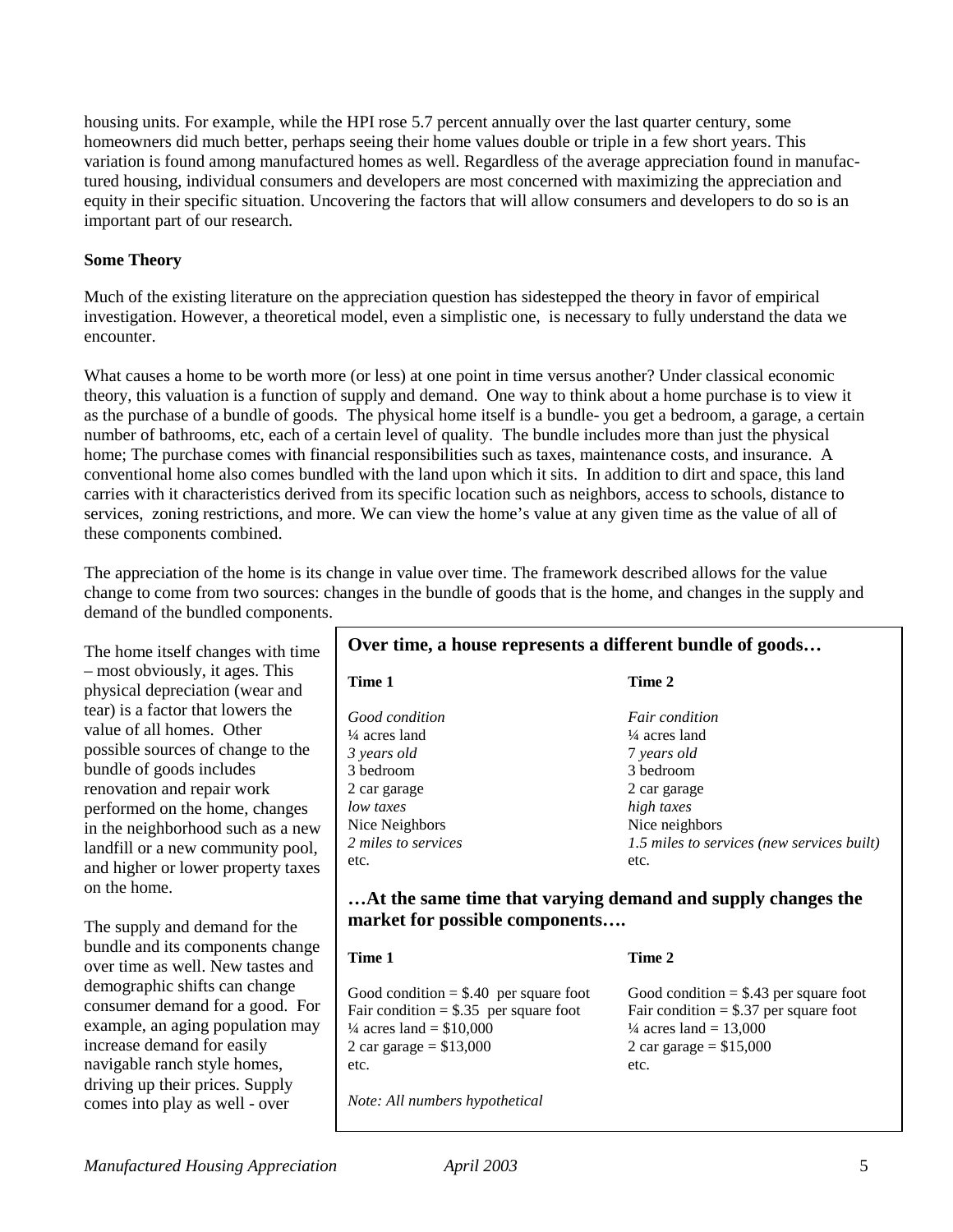building in a market can damage values, while a housing shortage can drive up values. Some theorists posit that a large contribution to housing's overall record of positive appreciation comes from limitations to the supply of developable land coupled with an ever increasing demand from rising population levels.<sup>14</sup> Slower productivity growth (limiting supply) in the new home construction industry relative to the rest of the economy has also been targeted as a primary driver of appreciation.<sup>[15](#page-43-0)</sup>

If we adopt this theoretical framework, the final appreciation of a home is a combination of all of these factors – changes in the home such as physical deterioration, and all of the changes in supply and demand for the each of the components of the bundle, including the land and the amenities of its location. Transaction costs (such as realtor fees and financing costs) can be incorporated as factors affecting where supply and demand meet.

As we discover more about appreciation, perhaps finding that larger homes appreciate more than smaller homes, we need to keep this framework in the back of our mind as we try act on these results. Such a finding may mean that demand has risen for larger homes over our study period, driving up the value of that component. We can only rely on this past performance to predict the future if we assume that the demographics and tastes that drive demand will remain constant into the future. Another explanation, that larger homes may be built with better materials that resist physical deterioration, is also congruent with our model – but would perhaps have different implications for action.

We can use this model to form some hypotheses about how and why manufactured housing might appreciate differently from site built housing. These reasons might include the following.

- The wider variation in tie between land, location, and home leads to a wider range of what is included in the bundle of goods purchased with the home.
	- Sometimes the land is in the purchase bundle, and sometimes it is not. This is a large change in the bundle of goods.
	- Manufactured homes can be have a much looser tie to their location then a conventional home. On one end of the range, homes can have permanent physical and legal ties similar to site built housing. On the other, some homes on rented land have leases prohibiting them from being be sold in place and must move at each sale. In most cases, the home can be moved more easily than a conventional home. We might, therefore, expect the location specific aspects of the home purchase bundle to have a lower impact on the appreciation.
- Demand for manufactured homes may be segmented from demand for site built housing by stigma and target demographics. Mobile homes have a particular place in the American psyche, and this could impact demand among some social-economic clusters. If this is true, the manufactured housing market would react to different consumer pressures than conventional housing. For example if manufactured housing is purchased primarily by low income consumers, demand for housing among this population may be more sensitive to economic shifts – like some recessions – which disproportionately affect lower income workers.
- If the market is segmented, and manufactured housing construction productivity increases quicker than site built construction productivity, we would expect lower appreciation rates. Faster productivity means slower increases in the cost of a new home – and the cost to replace a used home with a new one can cap the appreciation of the home part of the purchase bundle.
- The different building process and materials used in constructing a manufactured home could lead to systematically different levels of durability and renewability. This in turn could lead to different rates of physical depreciation.
- The different sales and financing practices prevalent in the manufactured housing market could lead to systematically different transaction and financing costs for the homes type. For example, used manufactured homes are often subject to higher interest rates than new manufactured homes, while in the site built market interest rates are generally comparable. Our theory would predict this would reduce demand for used manufactured homes.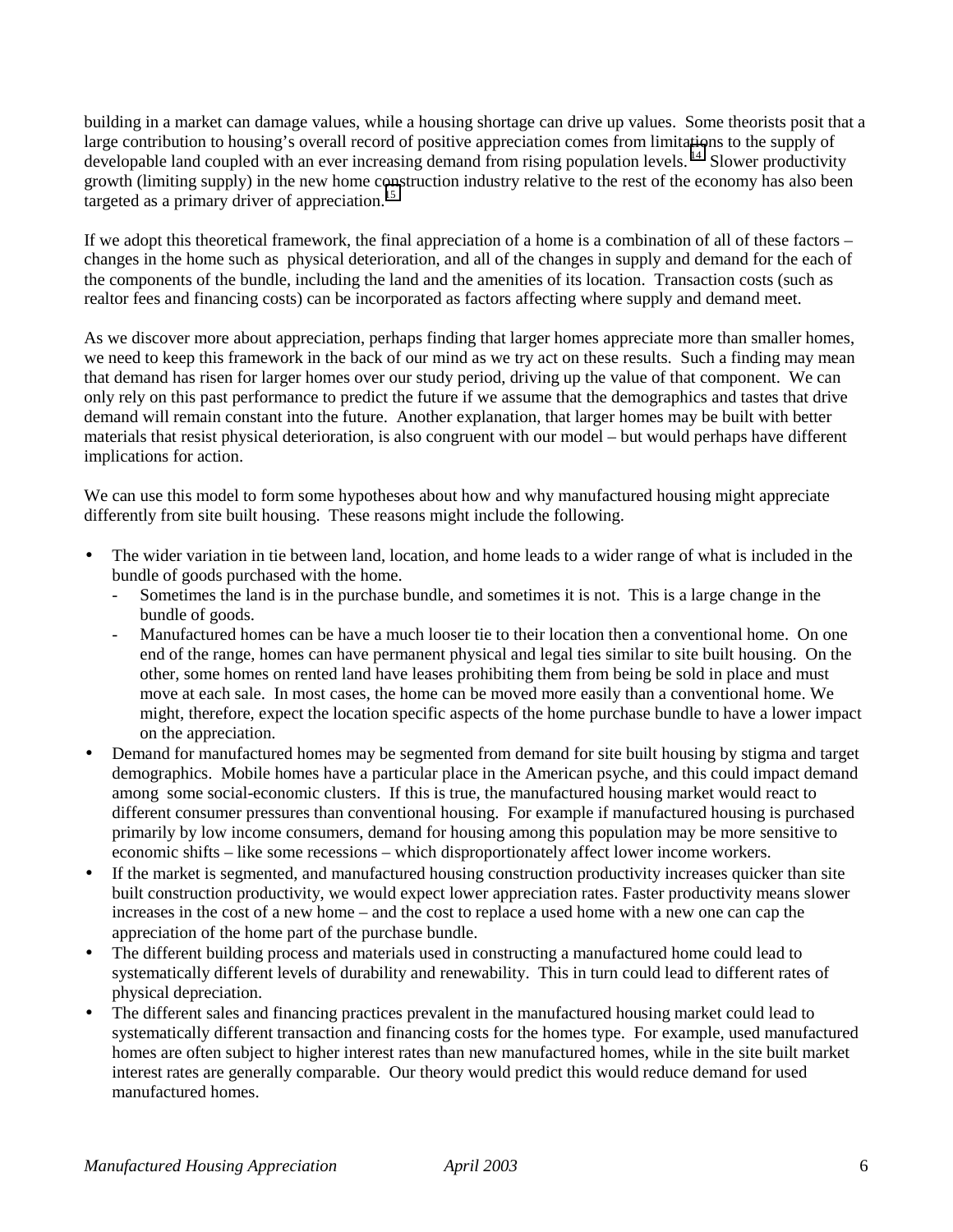## **Literature Review: Work that has gone before**

| <b>Region</b>                         | <b>Funding</b>                                                                                                         | <b>Data Sources</b>                                                | <b>Technique</b>                                            | Date                | <b>Site-Built vs. MH</b>                                                                                                                                                                                                     | <b>Factors Examined</b><br>(and direction of effect)                                                                                                                                                                                           |
|---------------------------------------|------------------------------------------------------------------------------------------------------------------------|--------------------------------------------------------------------|-------------------------------------------------------------|---------------------|------------------------------------------------------------------------------------------------------------------------------------------------------------------------------------------------------------------------------|------------------------------------------------------------------------------------------------------------------------------------------------------------------------------------------------------------------------------------------------|
| Washington<br><b>State</b>            | Washington<br>Manufactured<br>Housing<br>Association                                                                   | County Tax<br>Records of<br><b>Sales</b>                           | Resale vs. Original<br><b>Purchase Price</b>                | 1991                | n.a.                                                                                                                                                                                                                         | Park Placement (mixed)<br>Multisection $(+)$<br>Regions (mixed)                                                                                                                                                                                |
| Michigan                              | DataComp, a<br>MH Appraisal<br>Company                                                                                 | Resale                                                             | Resale vs. Original<br><b>Purchase Price</b>                | 1991                | n.a.                                                                                                                                                                                                                         | The general housing market $(+)$ ,<br>the community $(+)$<br>purchase price (-),<br>age $(-)$ ,<br>inflation $(+)$ ,<br>availability of community sites (mixed)<br>cost of community sites (-)<br>existence of an organized resale network (+) |
| Michigan                              | Michigan<br>Department of<br>Commerce                                                                                  | Sales data<br>from Title<br>Applications                           | Matched Buy-Sell<br>comparison                              | 1993                | n.a.                                                                                                                                                                                                                         | Bought New (-)<br>Bought Used (+)<br>County (various)                                                                                                                                                                                          |
| California                            | The Home<br>Team<br>(development<br>consultants)                                                                       | Dataquick<br>I.S. propri-<br>etary pur-<br>chase price<br>database | Resale vs. Original<br>Purchase Price on<br>infill lots     | 1993                | n.a.                                                                                                                                                                                                                         | Location<br>Visual and Architectural Compatibility $(+)$                                                                                                                                                                                       |
| Washington<br>П                       | Washington<br><b>MHA</b>                                                                                               | Survey                                                             | Regress on annual<br>prices of homes                        | 1994                | MH purchase prices rise faster<br>than SFH                                                                                                                                                                                   |                                                                                                                                                                                                                                                |
| National                              | HAC and<br><b>HUD</b>                                                                                                  | <b>AHS</b>                                                         | Compare purchase<br>price to current<br>estimated values    | 1996                | Site-built outperforms MH                                                                                                                                                                                                    | Urban $(+)$                                                                                                                                                                                                                                    |
| <b>Texas Real</b><br>Estate<br>Center | <b>Texas Real</b><br><b>Estate Center</b>                                                                              | <b>MLS</b>                                                         | Comparison of<br>average sales value<br>in two periods      | 1999                | Mixed                                                                                                                                                                                                                        | Size $(+)$                                                                                                                                                                                                                                     |
| Fort Worth<br>(Academic)              | Unknown<br>(published in<br>The Appraiser<br>Journal)                                                                  | <b>MLS</b>                                                         | Sales price<br>regression model                             | 1999                | Greater unexplained<br>variability in mobile home<br>prices than site built home<br>prices.                                                                                                                                  | n.a.<br>(Studied price, not appreciation)                                                                                                                                                                                                      |
| North<br>Carolina                     | N <sub>C</sub><br>Manufactured<br>Housing<br>Institute                                                                 | Tax<br>Appraisal                                                   | Compare Appraised 1997<br>Values                            |                     | Real-property MH on fixed<br>foundations comparable to<br>site-built; personal-property<br>MHs appreciated 2–5% less.                                                                                                        | Personal Property (-)<br>Real Property (perm attached to land) $(+)$<br>Width $(+)$<br>Age $(-)$                                                                                                                                               |
| Alabama                               | AMHI,<br>(further<br>analysis of<br>data later<br>published in<br>Southern<br><b>Business</b><br>Review by<br>authors) | Tax<br>Appraisal                                                   | Two year<br>comparison of<br>appraised values,<br>using GIS | 2000                | Individually placed MH on<br>private land appreciate at<br>about the same rate as site-<br>built housing in the same<br>neighborhood. MH shown as<br>slightly less in appendix of<br>SBR article; significance not<br>listed | "Clustering" (-)<br>Individually Placed $(+)$                                                                                                                                                                                                  |
| Alabama<br>(same as<br>above)         | Unknown                                                                                                                | Tax<br>Appraisal                                                   | Two year<br>comparison                                      | 2000                | MH shown as slightly less in<br>appendix; significance not<br>listed                                                                                                                                                         |                                                                                                                                                                                                                                                |
| Vermont                               | State of<br>Vermont                                                                                                    | Resale<br>Values                                                   | Matched Buy-Sell<br>comparison                              | 1998<br>and<br>2000 | n.a.                                                                                                                                                                                                                         | (CU reanalysis of combined data)<br>Non-profit ownership $(small +)$<br>Length of Ownership (-)                                                                                                                                                |
| National                              | Neighborhood<br>Reinvestment                                                                                           | NAHB,<br><b>FHLMC</b>                                              | Replacement/New<br>Sale Values                              | 2002                | Productivity growth slightly<br>higher in MH                                                                                                                                                                                 | Appreciation for site built and MH comes from<br>land ownership                                                                                                                                                                                |

## **Previous Appreciation Studies from the Last Decade**

The debate over the appreciation of manufactured housing is not new. Over a quarter of a century ago, the Center of Auto Safety highlighted the steep depreciation found in the mobile home market at the time.<sup>16</sup> Since then, the industry has made a coordinated push to improve the general image of manufactured housing and highlight the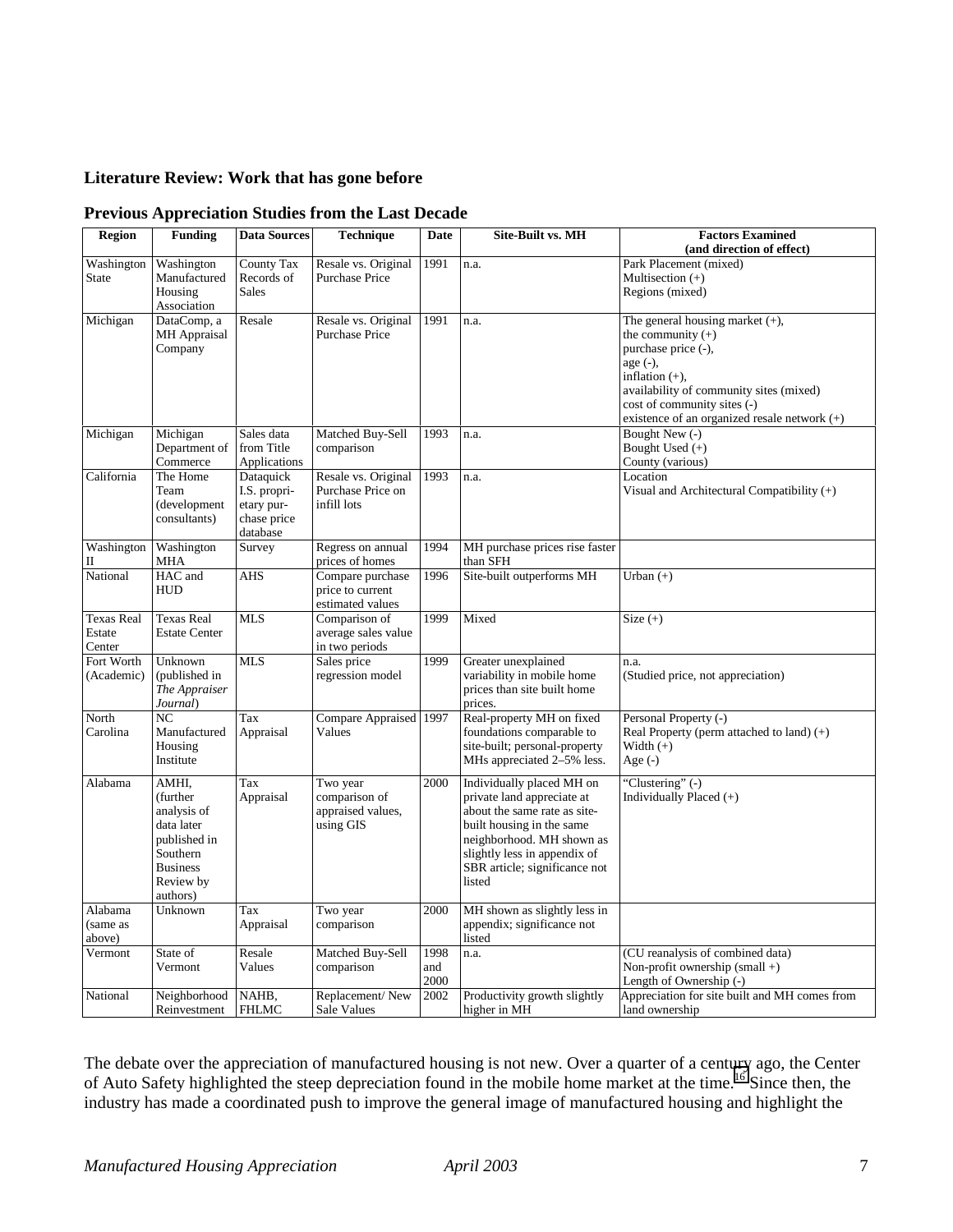improvements in the building processes since the introduction of the HUD-code building standard in 1976. We found thirteen studies on this topic from the last decade. These studies use a variety of methods. Some focus on the relative appreciation of manufactured housing versus site-built housing. Some track the change in value of the home itself, while others track the change in the combined value of the home and the land upon which it is sited. A few merely touch on the appreciation issue in the process of examining zoning impact. While we focus on the appreciation debate because of its impact on equity, local tax boards also pursue these issues to determine manufactured housing's impact on the local tax base.

We reviewed these studies in detail, attempting to get beyond understand the strengths and limitations of each. We even re-examined the primary data when it was available. A summary table is presented above, and detailed reviews discussing methodology and data sources are available in the appendix.

Many of the studies address the average person's belief that mobile homes depreciate, but they fail to address the difference in the spread between manufactured housing and conventional site built housing. For example, a study in Michigan reported that just over half of the homes studied sold for more than the purchase price, but the investigators did not report comparable numbers for the local conventional-housing market. Among studies that do compare manufactured housing and site-built housing, studies that looked at all manufactured housing or only personal-property manufactured housing found that manufactured housing did not perform as well as site-built housing. Two studies that focused only on real-property mobile homes on private land suggested that those mobile homes performed comparably to site-built housing in the area, while a third found results mixed by city and house size.

Almost all of the studies looked at some factors to explain differences in appreciation rates. The studies generally agreed that larger homes (either based on square footage or number of sections) appreciated better. Two studies suggested that older manufactured homes didn't perform as well as younger homes, but a study in Michigan found that homes purchased new performed worse than homes purchased used. One explanation consistent with that data is that homes experience a rapid drop in value once classified as used, but that the decline levels off with age.

The tenancy of the home matters as well. Personal-property homes (often placed in parks) performed much worse than real-property homes in a North Carolina study, while park placements compared to private land had mixed results in a Washington study. (Homes placed in parks appreciated slightly less than the overall average, but in 2 of the 5 counties reporting both types of units, parks placements outperformed private-land placements). Analysis of data from Vermont suggests that homes in parks owned by a nonprofit have a slight edge over those in forprofit parks.

Seven of the studies found differences in appreciation rates based on regional, city, or neighborhood factors. The Housing Assistance Council suggested that mobile homes in urban areas perform better than those in rural areas. An Alabama study suggested that clustered manufactured homes did not perform as well as those surrounded by site-built homes. In a similar vein, an article based on California data suggested that infill homes visually compatible with their neighborhoods appreciated more.

An oft-quoted article by a Michigan appraisal company specializing in manufactured housing outlined a framework for understanding manufactured housing appreciation that prioritized the following factors:

- The general housing market. A strong market helps manufactured-housing sales.
- The quality of the community in which the home is placed. Good community, good resale prices.
- Purchase price. Paying too much for a home hurts your return.
- Condition and age. After 10 years, condition has a bigger effect than age.
- Obsolescence (design changes on new homes). New features on new models hurt resale value of old homes.
- Inflation. High inflation can lead to nominal appreciation.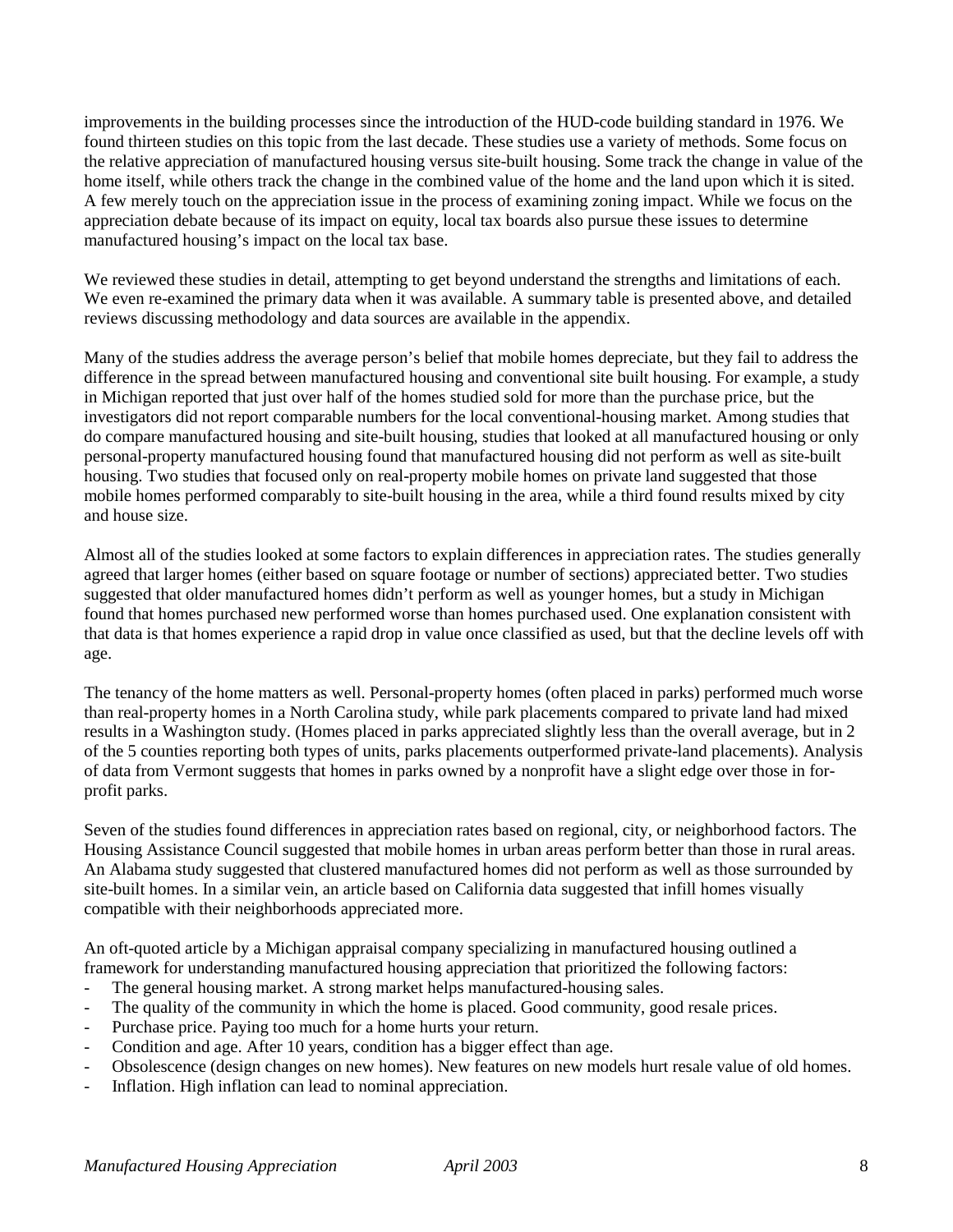- Availability of community sites. Limited availability of new sites raise the value of homes already placed in a site.
- Cost of community sites. High site rent lowers the home's value.
- Existence of an organized resale network makes it easier to sell a home and stabilizes prices. It reduces transaction costs and increases the efficiency of the market.

Most recently, a report sponsored by Neighborhood Reinvestment weighed in on this debate, illustrating through data from Freddie Mac and NAHB that most of the equity in a site built home is built through ownership of the land, not the house.<sup>17</sup> The data also showed the cost to replace a site built home grew slightly faster than the replacement cost for a manufactured home. A Wall Street Journal column in 2001 also the concluded that most of the appreciation in a home is comes through ownership of the land, not the house.<sup>18</sup>

## **Insight from the American Housing Survey:**

To further our understanding of this issue, Consumers Union examined data collected from 1985 to 1999 in the American Housing Survey. This biannual survey of 55,000 homes across America provides a rich database with which to explore manufactured housing. We used this data to compare the appreciation of site-built and manufactured housing, and to understand the factors contributing to an individual unit's appreciation. Technical readers should consult the appendix of this paper, where the methodology, data limitations, and theory is given a more rigorous treatment.

Highlights of the results include:

- 1) The impact of owning land. On the whole manufactured homes appreciated 6% less a year than site built homes, but those packaged with the land appreciated similarly to site built homes. On average manufactured homes on leased land depreciated.
- 2) Manufactured homes, both those on rented and owned land, had significantly less predictability and higher variation in the appreciation of the units.
- 3) The factors driving MH appreciation are structurally different then the factors driving site built appreciation.
- 4) Regression analysis identified many factors that predict the appreciation of an individual home.

**The appreciation of site built homes have a tighter distribution around the mean….**



**….Than Manufactured Homes, which are less predictable.**



- Owning the lot leads to higher appreciation of the home itself.
- Homes costing less at the beginning of the appreciation period will appreciate more, with the effect flattening out at larger values.
- Larger homes appreciate more.
- Intensive use and overcrowding lowers the appreciation of a home.
- Investing one percent of the value of the home in maintenance yields a half percent improvement in the value.
- Moving a home has a negative effect on its future appreciation.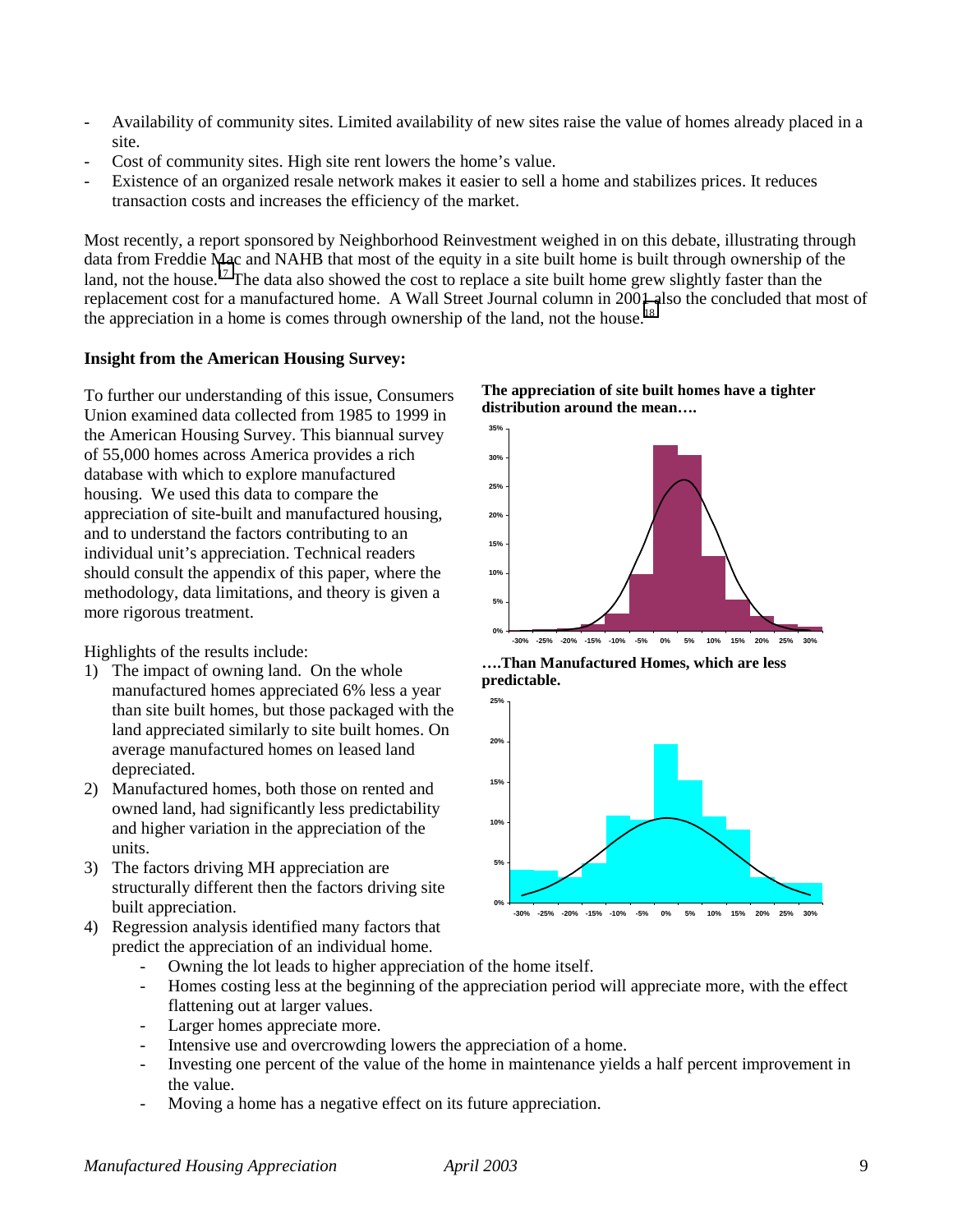- Homes in an "Urban" census area do better then rural homes.
- The state of the regional (non-manufactured) housing market, is weakly (positively) correlated with the appreciation of a manufactured unit.
- There is also regional variation not explained by the regional housing market. Homes located in the Northeast and West Census regions performed significantly better than homes in the Mid-west and South.
- The fact that a home was built since 1980 (a proxy for 1976, the implementation of the HUD code) does not ensure higher appreciation. This coefficient, while positive, was not significant.
- Lot size was significant, with homes on larger lots performing better.
- For those homes located in parks, higher starting rent translated to higher appreciation.
- Lastly, appreciation since purchase is positively correlated with current period appreciation, so a unit that has depreciated in the past will continue to depreciate, even controlling for the other factors.

## **Insight from County Appraisal data**

"Location, location, location" is the mantra of real estate professionals. While our AHS research was able to integrate some broad location factors, such as regional housing market, conventional real estate wisdom suggests that neighborhoods have a very large effect on housing value. To get at neighborhood factors, we examined home valuations in three counties in Texas using a GIS (Geographical Information System) to map the locations of the homes. This allowed us to determine the appreciation of an individual home in relation to other homes in its immediate vicinity. Some counties have additional data available, such as the location of schools and large employers. With this information we can explore the additional information about the impact of neighborhood location.

The analysis was performed on data from Denton, Bexar, and Travis counties in Texas. The time period studied varied by county, and ranged from 1990 to 2002. These three urban/suburban counties were undergoing high growth during most of the study. More information on the counties, as well as the study methodology and a description of the data, is available in the appendix.

It was clear across all three counties that manufactured homes on leased land appreciated significantly less than site built homes. The difference in appreciation rates between site built homes and manufactured homes without land average 8.7% across the counties. We found no consistently statistically significant difference between manufactured homes on land and site built homes. Across all counties, all types of manufactured homes showed higher variation in the distribution of appreciation rates than site built homes.



We used regression analysis to identify how various factors affected the appreciation of the homes within each county. Across counties, time periods, and ownership status of the land, the following factors consistently predicted appreciation:

- The appreciation of the neighborhood was a positive driver in all the regressions over all time periods and counties, and was significant in the majority of them.
- Ownership of the land improves appreciation of the home itself.
- The distance to an urban area had a positive and generally significant coefficient. This means that the farther the home was from the city, the more it appreciated. Since each of these counties contained a major population center, this may reflect the appreciation of high-growth suburban areas.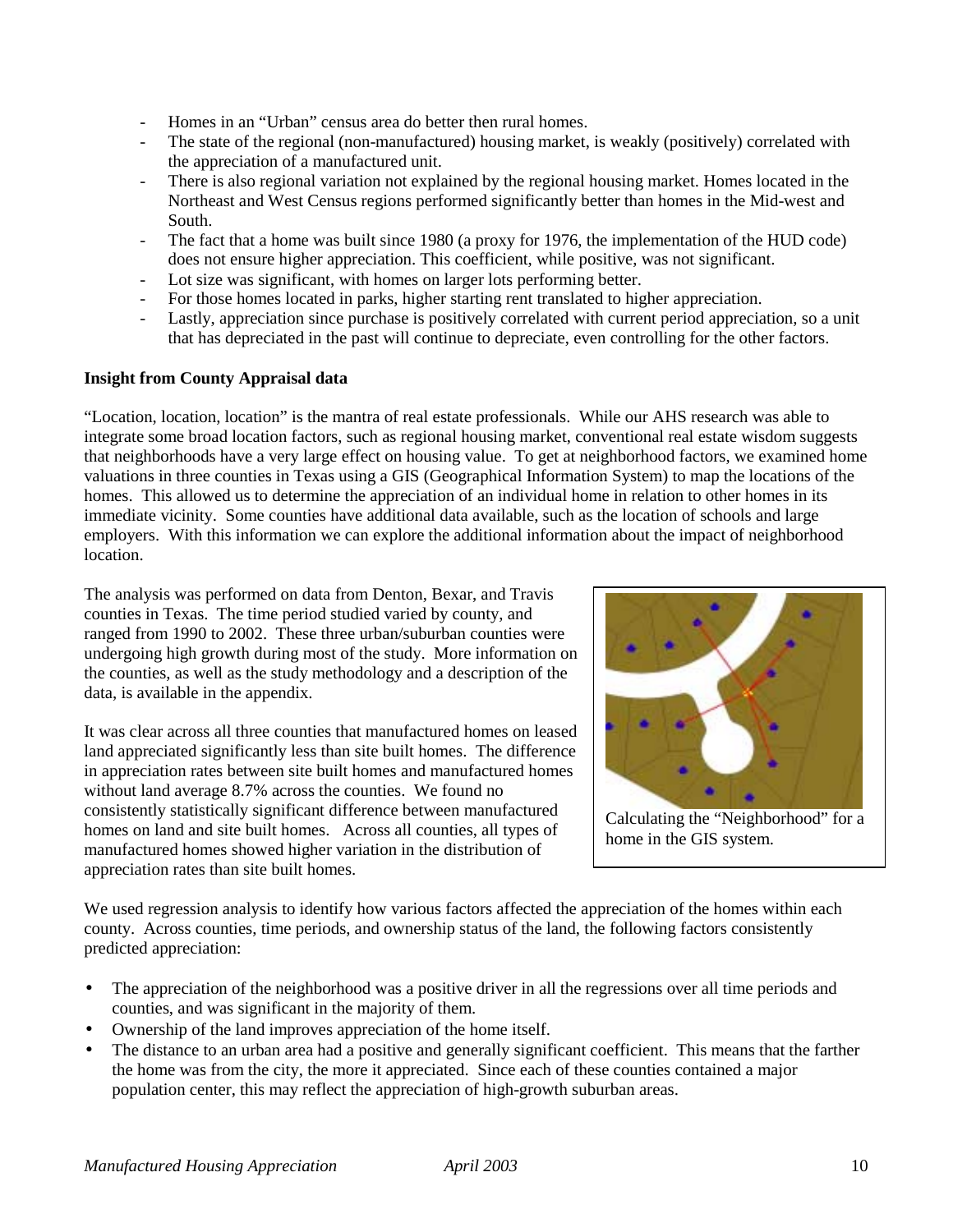- In Travis county, (the only county with the data available), the farther the distance to the nearest school, the higher the appreciation, again indicating a strong effect due to rapid suburban development.
- Price per square foot seemed to be a better predictor of appreciation than overall price. Lower valued homes actually appreciated better than more expensive homes, with the effect leveling off (and reversing) at high values.
- Older homes tended to appreciate less, with the effect leveling off with age. (i.e. 20 year old homes perform similarly to 30 year old homes, but 3 year old homes perform better). Note that all of the homes studied are "used" so our data does not capture any drop in value at first sale that might exist.
- Homes identified as being in "poor condition" appreciated less. This variable was only available in Bexar county, and after accounting for this variable, the age of the home was not statistically significant.
- Homes in flood areas appreciated less.

The following factors were either inconsistent in effect across regressions or were not statistically significant.

- Size of home had mixed results, but larger homes tended to perform worse (contrary to the results of other studies).
- The effect of the number of manufactured homes in the neighborhood was not constant across regressions and was not consistently significant.
- The effect of the density of the neighborhood was generally not significant and varied across regressions.

Other interesting findings from the analysis:

- Despite the fact that manufactured homes on land tend to be on less expensive plots, the value of the land tends to be a higher percentage of the entire package.
- Manufactured homes tend to be clustered together near other manufactured homes, and tend to be farther from urban areas and other facilities.
- In Bexar county, where the condition of the home was reported, manufactured homes were much more likely to have a low condition score. Park homes were in better condition than units on owned land.
- In Travis county, the only county the data was available, manufactured housing units were 3 times more likely to be located in flood prone areas.
- In Denton county, where data was available for two separate time periods, manufactured homes on land under-performed the market during a slump, and out-performed it when the market was booming.

## **Discussion**

Four major themes stand out from the collection of data contained in this report.

- Manufactured home owners have not historically seen the same appreciation opportunities in their home purchase as conventional home buyers.
- Much of this difference is attributable to the lower rate of land ownership among the manufactured home owners.
- There is lower predictability in appreciation for manufactured home owners than conventional home owners.
- We can explain some of the variation in appreciation within the manufactured home pool, and use this to make recommendations to maximize appreciation.

These themes are closely intertwined, all impacting the equity building opportunities in manufactured homes for families.

Our data indicates that manufactured home owners have not seen the same average appreciation rates as conventional home owners primarily because of the widespread use of rented land tenancy.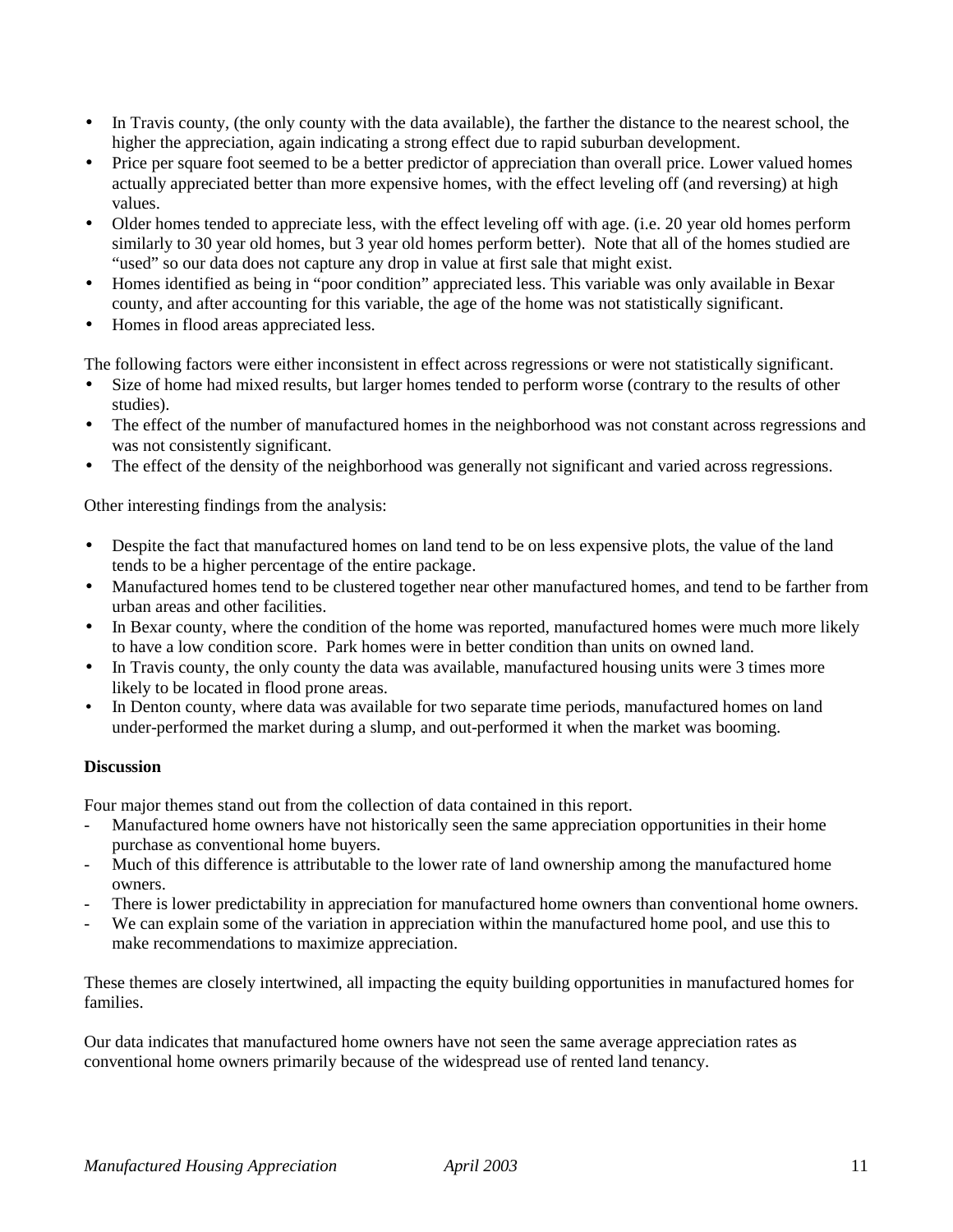Land is a primary driver of value changes. In many markets, an ever increasing population looks to purchase a finite supply of developable land. To get in on the ground floor, you need a piece of the earth's surface. This partially explains our finding that land ownership boosts the overall appreciation of the housing bundle. However, the data shows that owning the land also increases the appreciation of the housing unit itself. This is most likely due to the increased stability of the tenancy and lower likelihood costs will be incurred to move the home upon sale. Homes on leased land are also subject to continuously increasing rents, which can erode the value of the location.

We are unable to see the direct effects of other hypothetical reasons why manufactured homes may appreciate at a lower average rate than site built homes, such as lower growth in replacement cost, faster physical depreciation, and more expensive remodeling. Neighborhood Reinvestment's study showed that replacement costs did change at a different rate (33.9% nominal change for manufactured housing, 35.6% nominal change for site built homes) from 1990 to 2000, but the difference is relatively small over that time period. In any case, the sum of these effects is not statistically significant across the data sets.<sup>[19](#page-43-0)</sup>

Our data shows that the average appreciation rate of manufactured homes on owner owned land is not consistently statistically different than the appreciation rate of site built homes. Yet in three of four of the data series we analyzed, manufactured homes on owned land appreciated less than the site built homes. In our analysis of data from Bexar county, we looked at the appreciation of all site built homes and those site built homes near manufactured homes. There was a .4% difference between the appreciation rates, which was statistically significant. At the same time, a .6% difference between the site built homes near manufactured homes and manufactured homes and owner owned land was not significant. The test for significance of the difference of the mean appreciation rates rests on the dispersion of the appreciation rates. The appreciation rates for manufactured homes are more widely dispersed, widening the confidence band around the average. This higher level of "noise" destroys our ability to make fine distinctions between differences in appreciation rates. Thus, although the difference between the average appreciation of manufactured homes in parks and site built homes is large enough to be significant, we can't determine with this data if any small differences between the average appreciation of manufactured homes on owner owned land and site built homes exist.

This is not to say that manufactured homes on land appreciated the same as site built homes. Although the average appreciation rate may be similar, all of the data we examined leads us to conclude that manufactured homes had a much wider range of appreciation rates than site built homes. This difference is significant, and leads to greater risk for the purchaser. For example, in our analysis of Bexar county, where manufactured homes and site built homes had a similar average appreciation, 13.9% of manufactured homes lost value compared to only 5.7% of site built homes. When homes lose value, families lose their primary asset and can get locked in an underwater loan, keeping them from moving to follow new opportunities.

This wider variation might contribute to the stereotype of depreciating manufactured homes. Since a manufactured home is much more likely than a site built home to lose value, both in a park and out of a park, the public's belief in manufactured homes as a depreciating asset is reinforced.

Why is this variation higher? We have no single good answer. Our models based on American Housing Survey data were less successful predicting manufactured housing appreciation than appreciation of site built housing, so it is not just higher variation in the factors we treat as drivers of appreciation. A preliminary review of our data sets indicates some of the higher variation maybe due to a higher variation in the low income housing market in general, but other studies vary on whether this effect exists.<sup>20</sup> We can speculate that valuation in this market is less efficient than the conventional home market. Lower starting home values draw less attention from market facilitators like realtors, Multiple Listing Services and appraisers. Lack of these intermediaries means less market information and inefficient pricing. As one mobile-home broker posted to an Internet bulletin board: "Just because most mobiles don't appreciate, that doesn't mean you can't sell them for more than you paid."<sup>21</sup> This is possible because it is very difficult for consumers to determine the market price for any given home. Estimating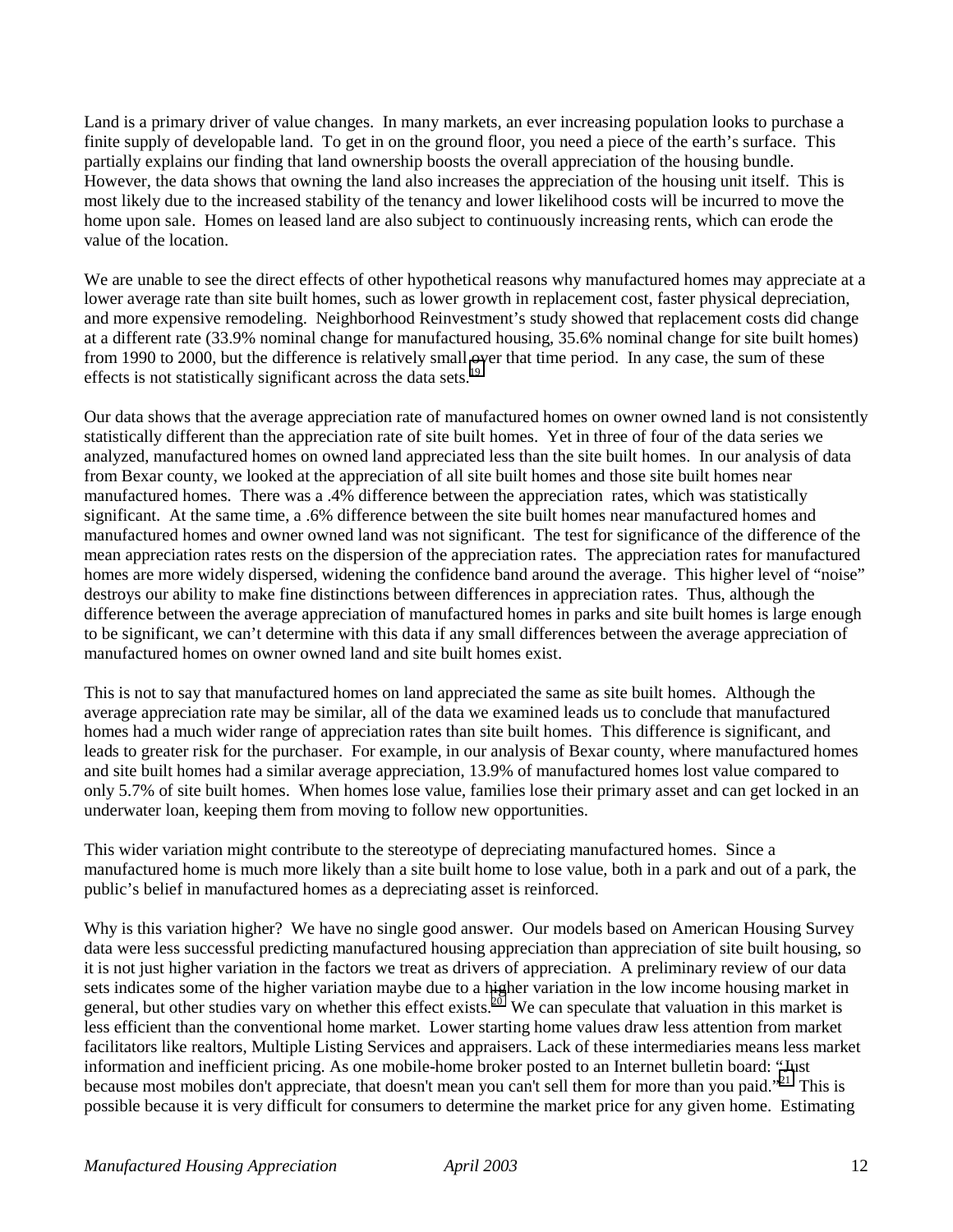appreciation in the low-cost market can also be more difficult due to fixed transaction costs. For a home costing a few thousand dollars, transaction costs can easily hide all of the gains or losses due to appreciation. If some respondents incorporate these costs while others do not, this would add more noise to the data and contribute to the observed variation.

Another hypothesis for the greater variation in returns for manufactured homes is that the manufactured housing market is "segmented" from the conventional housing market. Recall our AHS analysis found that not only did the manufactured housing market appreciate differently, but the drivers of that appreciation are different. It seems likely that demand for manufactured housing is somewhat independent of the conventional market. The analysis of appraisal data in Bexar county supports this – in one five year period manufactured homes on land appreciated much less than site built homes, while over the next seven years they out-performed the site built market.

We can hypothesize a few reasons for this segmentation. First, the very real effects of societal stigma – historical stereotypes of "trailer trash" make upper socioeconomic segments of the population uncomfortable with this product. A parallel effect is the continued emphasis of much of the industry's marketing on selling to low-income home buyers. In so far as employment and income cycles may differ for the targeted population, (the so-called first-hired, first fired effect of marginal low income workers), demand for manufactured homes will differ from demand for higher priced conventional homes. Second, the legal status of manufactured homes as "personal property" rather than "real property" has led to a separate financing system with different underwriting. This financing, in turn, moves through different cycles of availability than traditional mortgage funding sources.

Despite the high variation in appreciation in manufactured housing, we were able to locate factors which correlated with high appreciation rates. Based on these findings, we've prepared a few recommendations we've drawn from this research on how to maximize the appreciation of an individual unit.

## **Recommendations**

## *Recommendation: Own Land.*

The loudest message from our research is that ownership of the land is vital to maximizing the appreciation possibilities of a consumer's purchase. No positive appreciation should be expected if the land is placed on a rented lot.

## *Recommendation: If land ownership is not an option, rent and tenancy should be as stable as possible. Homes should be sold in place.*

#### *-rent-*

The rent associated with a given manufactured home is just as much a part of the housing bundle as any other effect of its location. Unexpected increases in rent lower the value of the home, lowering the appreciation potential.

#### *-tenancy-*

If a consumer cannot sell a home in place, or has a tenuous right to keep the home in place, the cost of moving and potential damage from moving a home will subtract from the value of the home. These costs, which can run thousands of dollars, eat into appreciation. Our American Housing Survey study indicates that the damage sustained to a home will continue to eat into its appreciation potential after the move. The data indicates that manufactured homes truly are no longer mobile, and owners should not plan on moving them if they want to maximize their resale value.

Both rent and tenancy problems can be addressed through long term, transferable leases that spell out rent terms. Non-profit or co-operative ownership may also offer increased stability. Our research had limited data to evaluate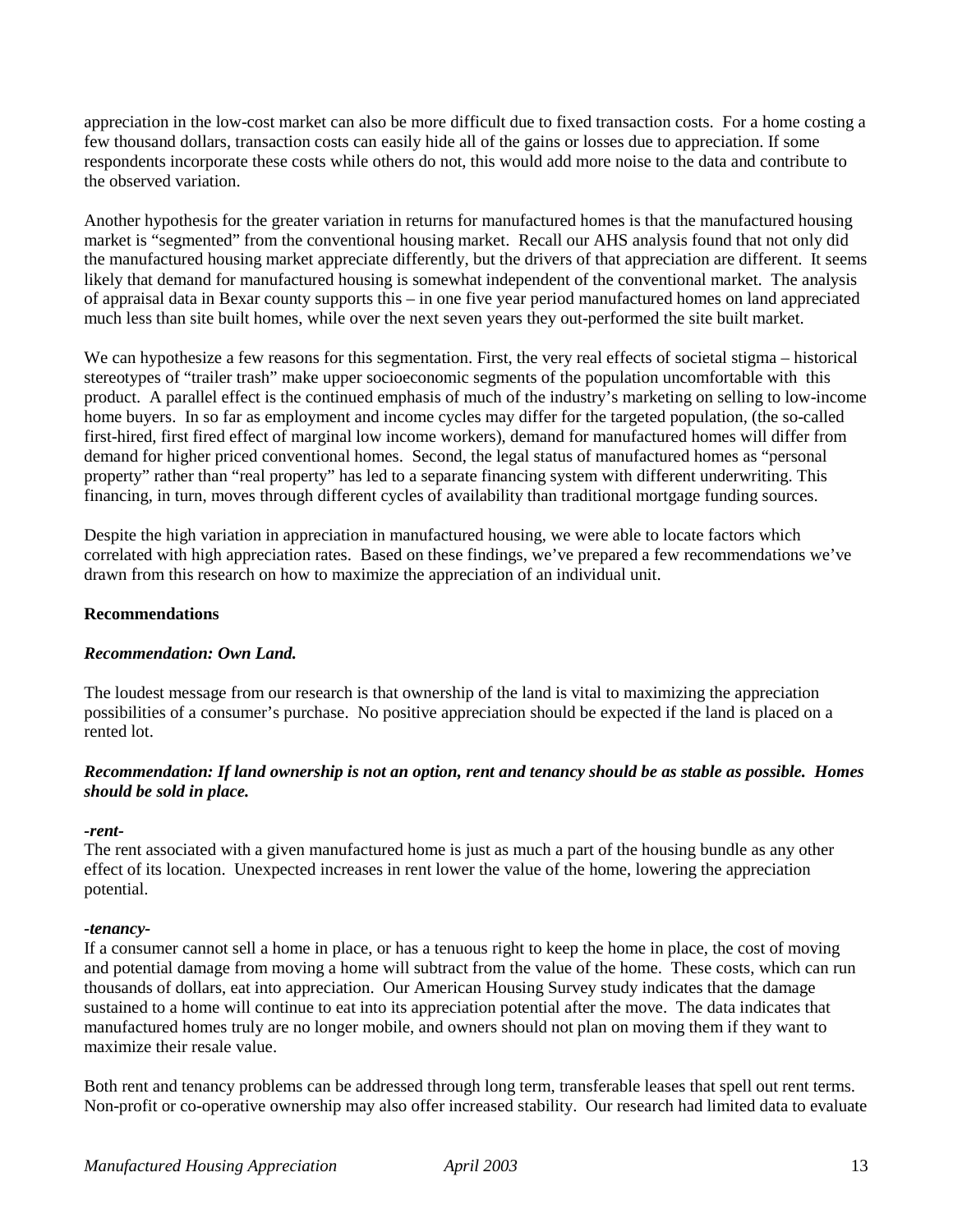this hypothesis directly, but increased stability should mitigate some of the effects of tenancy. Anecdotal evidence from California indicates that homes in rent controlled parks are worth more.<sup>22</sup> In this case, high resale values are driven by the fact that ownership in the home entitles the homeowner to below-market site rent.

## *Recommendation: Good location and neighborhoods.*

Every one of our analyses found that the location of a home was a very important predictor of its appreciation. In this respect, manufactured homes are no different than site built homes. Again, the cost of moving a manufactured home makes its realistic mobility little more then a myth if a consumer wants to build equity in the home. A home may be bought off a retail lot as a commodity, but once it is installed, its new value will reflect that location.

We found that manufactured homes tended to be father from services, more frequently located in flood plains, and generally in lower cost areas on the edge of cities. In our appraisal data, this served the sample of homes well, because the counties we studied were undergoing fast paced growth during most of our study and the edges of the counties jumped in value. However, in the early 90's real estate slump in Denton county the value of the land owned by manufactured homes owners dropped while the land under site built homes appreciated, albeit at a low rate. It may be that the there is higher temporal variability in the low cost plots typically selected by manufactured home owners. In any case, it is clear that manufactured home placement is not immune from the inherently speculative nature of all decisions about neighborhood appreciation or decline.

## *Recommendation: Give the home site-built visual appeal and congruence with neighborhood styles.*

The literature review provides some support for the theory that a manufactured home placed in a neighborhood will appreciate better if it fits in with the neighborhood. If the home avoids the stereotypical visual characteristics of manufactured housing, (i.e. the long thin box) it may avoid a loss of demand associated with the manufactured housing stigma. Larger multi-section homes are more likely to have a conventional look. All of the studies in the literature review found that larger manufactured homes had higher appreciation, although we did not find that effect in our review of appraisal data (which controlled for a host of other factors, such as price per square foot and neighborhood appreciation). Additional impetus for considering multi-section homes comes from other research suggesting that permanently installed multi-section manufactured homes are safer in high wind events.<sup>23</sup>

## *Recommendation: Pay fair price – and it may be that shopping for a deal in used homes is worthwhile.*

Although we did find that younger homes appreciated better than older homes, our study didn't look at the performance difference between new and used homes. All of the homes we studied were already "used" in some sense. Our analysis did not track the price paid for a home new off the lot, but rather the value of the home once it was installed. However, a studies from Michigan indicates that manufactured homes can take a drop in value after their first sale.<sup>24</sup> For consumers, this means that buying a late model used home in good condition may represent a good value.

One contributing factor to an initial drop can be inflated retailer mark-ups embedded in the price of a home. Consumers who pay too much for a any home will find it harder to sell it later for a higher price. Retailer markups can be a quarter of the base price of the home.<sup>25</sup> Consumers should question what value they get from this middleman, and take steps to minimize costs that don't add value to the home. Buying direct from the last owner in a used transaction may reduce this overhead, as can buying direct from manufacturers when possible.

Get the appraised value of a transaction and an inspection of the home. This is even more important in the manufactured home market than the conventional market due to the wide range of appreciation rates and valuations for homes. Part of the attraction of the home-as-investment theory of asset building is that the home is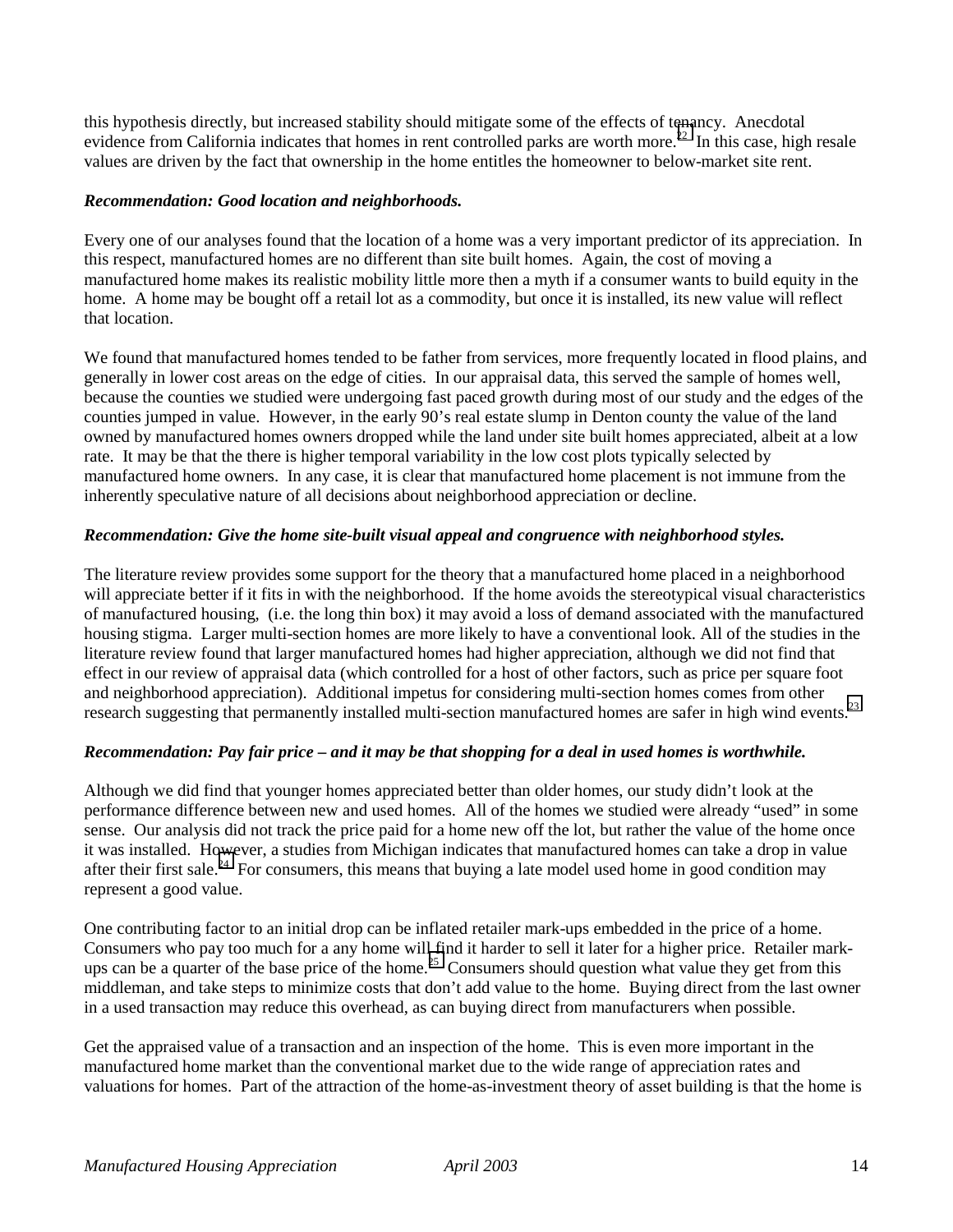considered a low-risk investment that is easily understood and tangible to families, but the family must be able to determine the value of the purchase.

## *Recommendation: Improve demand for used homes by creating lending products to finance this market.*

One contributing factor to any drop in value once a home has been "unwrapped" and used may be a shortage of financing for homes upon resale. Dealers and lenders report this problem. Limited access to resale home loans would reduce demand and damage the resale value for those consumers who bought their homes new and need to sell. We can help consumers sell their homes by encouraging financing for used home buyers, either through community lenders, credit unions, or other sources*.* Although our data did suggest that older homes have slightly lower appreciation rates than homes just a few years old, this effect disappeared once we accounted for the condition of the home. Thus, a fairly priced and inspected used home in good condition should not represent a higher collateral risk.

Because of the damage and costs of moving a manufactured home, homes that are moved to be resold will generally sell for a lower value then a home sold in place. The current dealership system used to resell many homes assumes that homes will be moved and resold off a dealer lot. Lenders (and consumers) that rely on the dealership sales process will see lower appreciation rates for their homes. Reducing use of this system and developing a market where homes are expected to be sold in place will increase resale values.

## *Recommendation: Budget money for repairs*

Our American Housing Survey analysis shows the importance of spending money on repair and upkeep to maintaining the value of a home. A report from AARP shows that manufactured home owners can expect notinsignificant repair costs associated with their manufactured home purchase.<sup>26</sup> Regular maintenance is required as well. Budgeting these costs into a consumer's purchase can insure families can afford to keep their homes in good shape, increasing the resale value. Our analysis of American Housing Survey data showed that residents spent on average 2% of the value of their home a year on maintenance.

## *Recommendation: Select durable homes*

Our theory says that more durable manufactured homes will maintain their value longer. Our data could not elucidate this topic, but in one county we examined, the better the condition of a manufactured home, the higher its appreciation. A forthcoming tips brochure from CU will include a detailed checklist allowing consumers to compare the materials and construction processes used to build manufactured homes.

## *Recommendation: Consider all the aspects that lead to equity building, not just appreciation.*

Perhaps most importantly, remember that appreciation is just one part of the equity building picture. Higher transaction and financing costs can also strip equity. Problems with stability of tenancy, durability of construction, used home financing, and fulfillment of warranty contracts can manifest themselves in lower appreciation rates for a housing unit. All of these factors impact the ability of families to build and use equity in a manufactured home.

## **I. Conclusions**

Financial appreciation is only one part of the equity-building picture. Other factors, such as the financing, security of tenancy, details of the purchase deal, and physical depreciation interact with the financial appreciation to provide the final landscape of equity-building opportunities. Equity stripping through predatory asset-based lending shows how equity can be lost investing even in an appreciating asset. Nevertheless, even small differences in housing appreciation rates can lead to big differences in wealth over the life of a family. Our review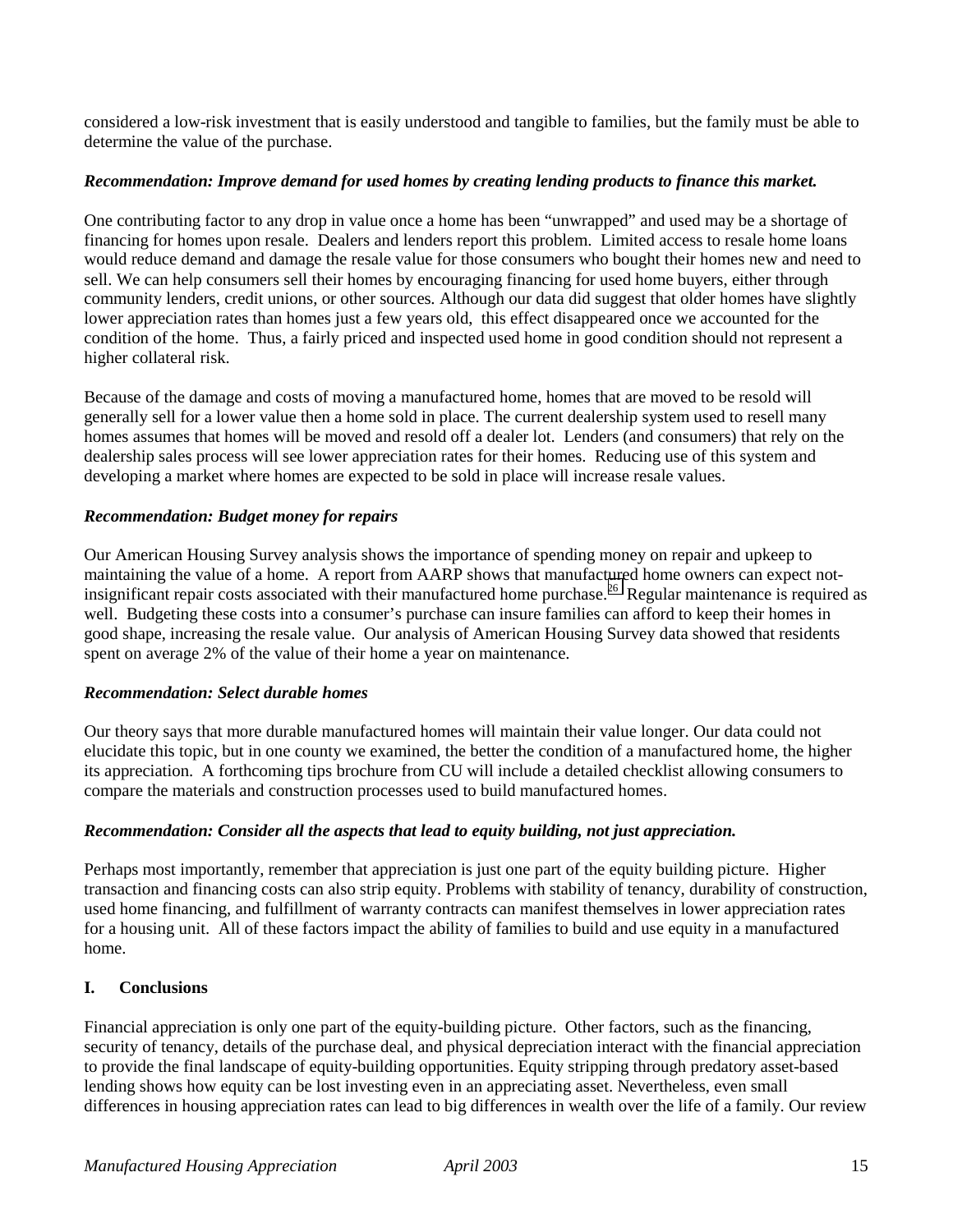of the available data finds the stereotypes of manufactured housing are built upon very real differences in appreciation experienced by the people who own them. The large proportion of manufactured homes in rental parks contributes greatly to the lower appreciation experienced by manufactured home owners as a whole, as land ownership is an important driver of appreciation. High variation in the individual appreciation rates of manufactured homes also leads a higher proportion of manufactured homes, even packaged with land, to lose value over time.

Even so, average appreciation rates of manufactured homes packaged with owned land are statistically in line with the site built market, and there are few inherent reasons that a home built in a factory should perform differently than one built one site. Our analysis suggests that consumers can make decisions which can improve the appreciation of a manufactured home. Land ownership, location, purchase price and maintenance expenditures are among the factors that predict appreciation, and should be considered when attempting to increase appreciation in a particular unit. Consumers who place a quality home on their own land in a good neighborhood, budget money for repairs and maintenance, and shop carefully to pay a fair price have the best chances of building equity in their home.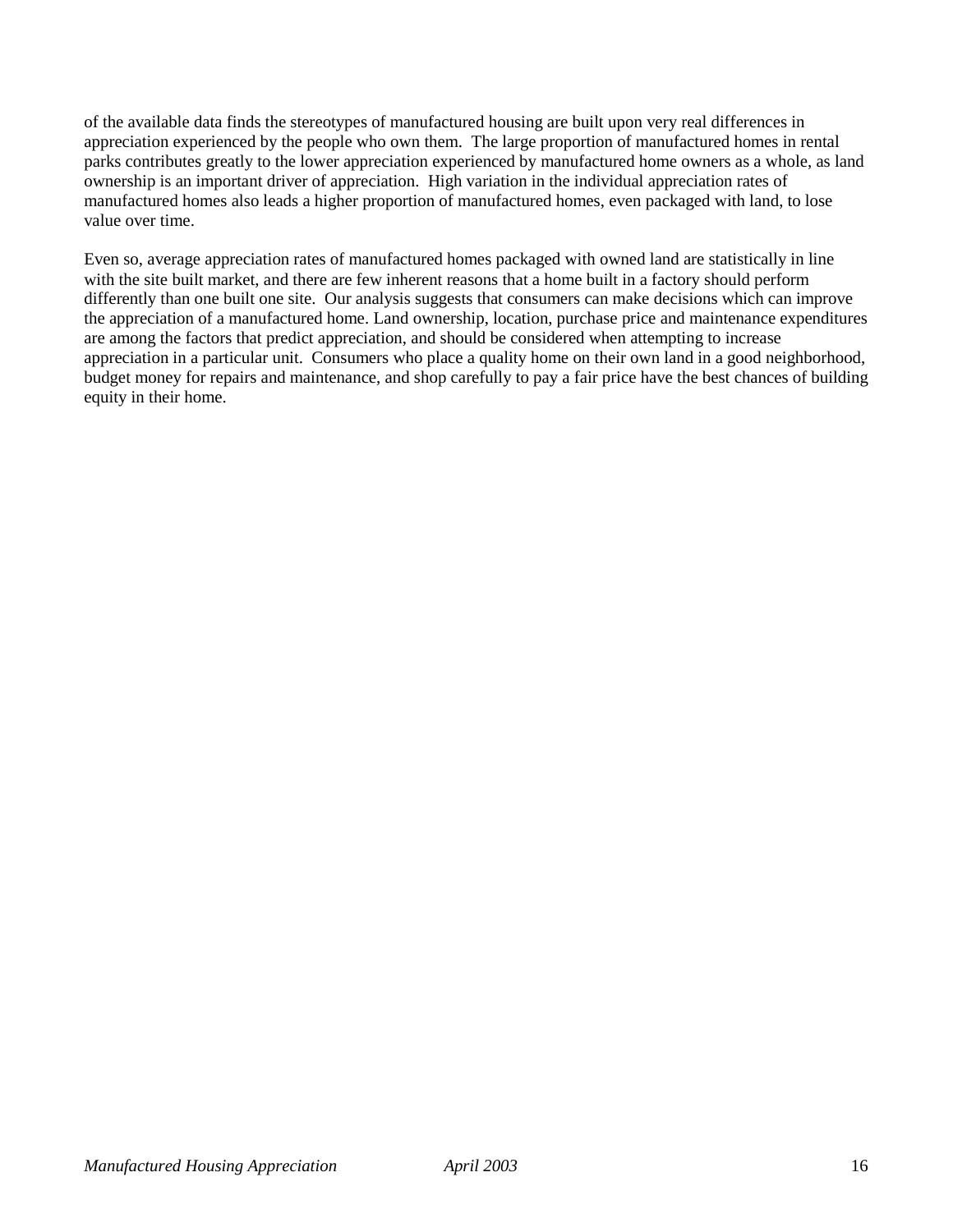## **Appendix A: Texas County Appraisal Data Study:**

#### **Methodology:**

This study examines the change in value of manufactured homes over various time periods in three Texas counties. The analysis is based on data gathered by the counties for the purposes of assessing property taxes.

The advantage of using county appraisal data is its completeness and objectivity. The databases contain information about the location of the home, its age, size, tenancy, and more, as well as its value as appraised by the county appraiser. There has

been concern expressed by the manufactured housing industry that many appraisers use depreciation tables rather than market analysis to value manufactured housing. To address this issue, we interviewed staff at the appraisal offices from which we obtained data to make certain they valued manufactured housing using the same techniques that they used for site built housing. Additionally, staff at the State Comptroller of Public Accounts released an analysis in 2001 comparing appraised and market values in 13 counties in Texas. This report found "Overall, this analysis shows that manufactured housing is appraised in a reasonably accurate and uniform manner by the CADs included in the analysis."[27](#page-43-0)

#### **Appreciation Rate**

We calculate the "appreciation rate" of a manufactured home by comparing the change in value of the home over time period and backing out the annual rate which would lead to the total change over the time period.

$$
ext{Approximation Rate} = \left(\frac{Value_{t2}}{Value_{t1}}\right)^{\left(\frac{1}{t2 - t1}\right)} - 1
$$
  
 
$$
t1 = \text{Starting Year}
$$
  
 
$$
t2 = \text{Ending Year}
$$

The counties of Travis, Denton and Bexar were selected

Value<sub>t</sub> = Value of home at time period t.

because of the availability of data. For each, we obtained valuation data for at least two points in time. Annual appreciation rates were then calculated for each housing unit that existed at the beginning and end of the time period. These homes were mapped (i.e. "geocoded" by address) using an ARCview GIS system. For all manufactured homes and a random sample of site built homes, we then calculated the distance to urban areas and the appreciation of the home's neighborhood. †

In this study, a home's "neighborhood" is its six closest neighbors. To reduce the computational complexity of calculating the distances between all the homes to identify the nearest six, the matrix was reduced by dividing the counties into sectors (for example, Denton county was divided into 4 sectors). While this causes a slight distortion for a few homes at the sector boundaries, we believe the effect is minimal. Even with the matrix reduction, calculating the neighborhoods clusters for the homes took several day's computing power on a late model desktop computer.

Once the location variables were calculated, we evaluated the change in home values. The analysis compared the appreciation of the site built homes with the manufactured homes, and examined characteristics of the manufactured homes (such as location, age and size) which explained their appreciation. Because of differences in time frame and available data, each county was evaluated separately.

#### **Results**

#### Travis County:

Travis county, Texas incorporates the city of Austin, the state capitol of Texas. The high tech industry and government employment drive economic growth in this areas.<sup>28</sup> In the late 90s, the Austin – San Marcos MSA was the second fastest growing MSA in the country, and home prices were among the highest in Texas.<sup>29</sup> Austin allows manufactured home placement on private lots anywhere in the city (except flood zones).

The data used for Travis county came from two sources. The Travis County Appraisal District supplied valuation data. The City of Austin Planning, Environmental and Conservation Services Department provided GIS map layers. In 1995, Travis county appraisers reported 8,409 manufactured homes in the county. By 2001, this had exploded to 13,222 units, mostly due to a phenomenal growth in manufactured homes placed in parks. Travis county categorizes manufactured homes according

 † This calculation was performed using the "Nearest Features, with Distances and Bearings (v. 3.5) extension developed by Jeff Jenness of the US forest Service.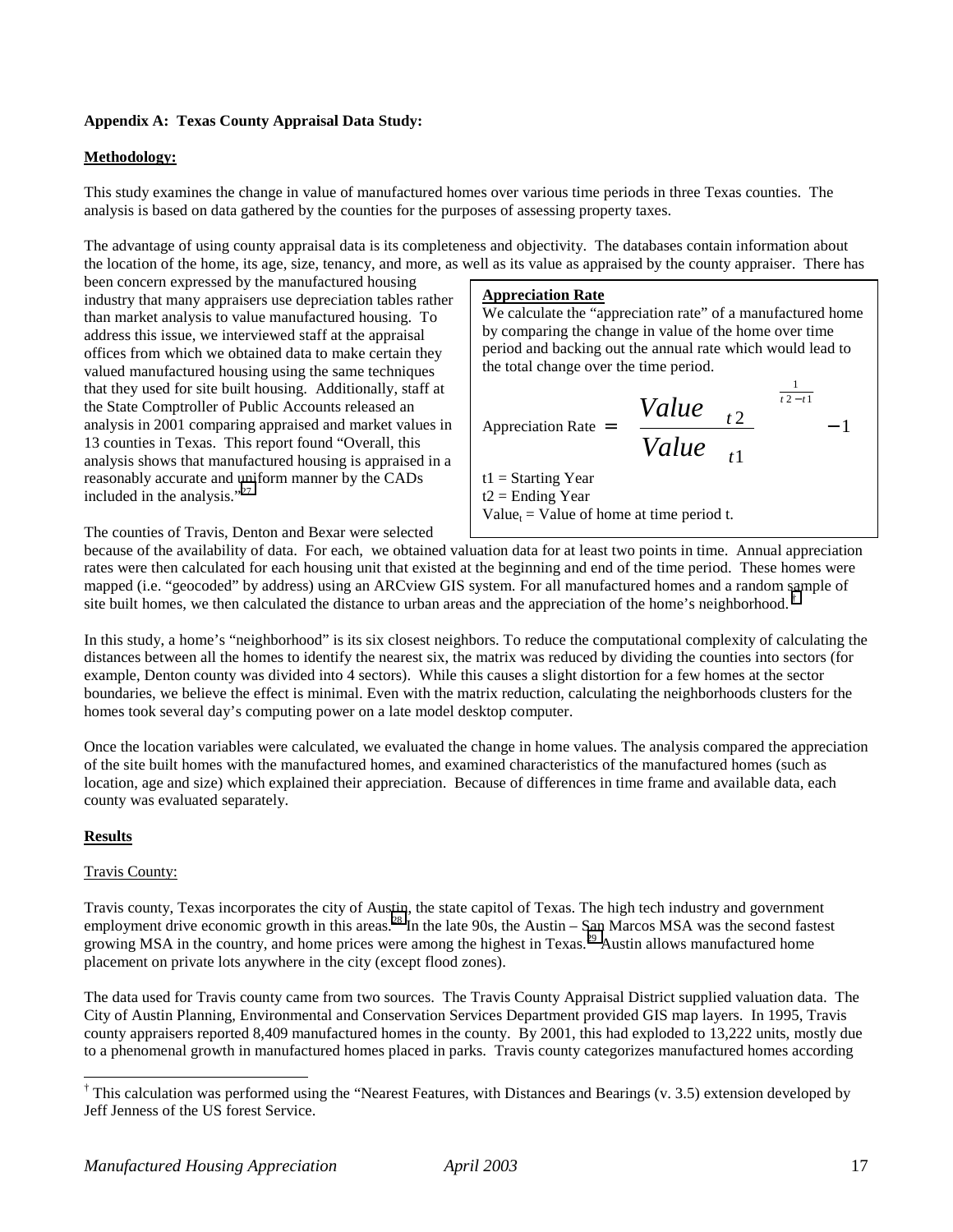by whether or not the owner of the home matches the owner of the land. If it does, it is classified as a real property mobile home for tax purposes. If the owners are different, the home is classified a personal property home. Personal property manufactured homes increased by 87% over the six year period, while real property manufactured homes increased by 30%. Site built homes increased by 23% over the same time period.

We matched the 1995 and 2001 home tabulations to find units that existed and were valued at both points in time. Personal property mobile homes (i.e. park placements) matched very poorly. We were able to locate only 25% of the park homes from 1995 in 2001. Travis county often reassigns the identifying parcel number for mobile homes if it moves or the ownership changes. An in-depth analysis of a sample of unmatched homes found 2/3rds of the



**Distribution of Manufactured Homes in Travis County**

unmatched personal property mobile homes had changed owners or location.

|                                   | 1995    | 2001    | Matched | Percent |
|-----------------------------------|---------|---------|---------|---------|
|                                   | Units   | Units   | units   | Matched |
| Manufactured Homes on Leased Land | 3,892   | 7,352   | 987     | 25%     |
| Manufactured Homes on Owned Land  | 4,517   | 5,870   | 4,259   | 94%     |
| <b>All Manufactured Homes</b>     | 8,409   | 13,222  | 5,246   | 62%     |
| MH as Percent of housing stock    | 5.5%    | 7.0%    | 3.8%    |         |
| Site Built Homes                  | 144,238 | 176,894 | 132,144 | 92%     |

This data was geocoded (i.e. mapped) using maps data from the City of Austin. Geocoding success was systematically different by data type, with manufactured homes mapping less successfully than other housing types (see chart). This problem occurred in all counties.

| <b>Property Type</b>              | <b>Geocoding Success</b><br>Rate |
|-----------------------------------|----------------------------------|
| Manufactured Homes on Leased Land | .50%                             |
| Manufactured Homes on Owned Land  | 72%                              |
| Site Built Homes                  | 83%                              |

Homes that changed size, year of construction, or for manufactured homes, HUD label, were removed from the sample. This removed many outliers in the data (i.e. homes which had undergone substantial renovations or in the case of manufactured homes, replacement). Despite these data difficulties, over 2,800 manufactured homes remained in the sample. The great majority of these were real property manufactured homes, giving us an opportunity to examine this type of home in detail. In our analysis we compared the manufactured homes with a random sample of 3,440 single family homes. A first level analysis is a comparison of the average appreciation rates for each of the type of home.

|                         | Manufactured<br>Homes in Parks | on Owned Land | Manufactured Homes Manufactured Homes with Titles | Site Built |
|-------------------------|--------------------------------|---------------|---------------------------------------------------|------------|
|                         |                                |               | Canceled to Real Property                         | Homes      |
| İN                      | 439                            | 2316          | 40                                                | 3440       |
| Average Appreciation of | $-3.5%$                        | 2.5%          | $3.0\%$                                           | 6.6%       |
| Improvement             |                                |               |                                                   |            |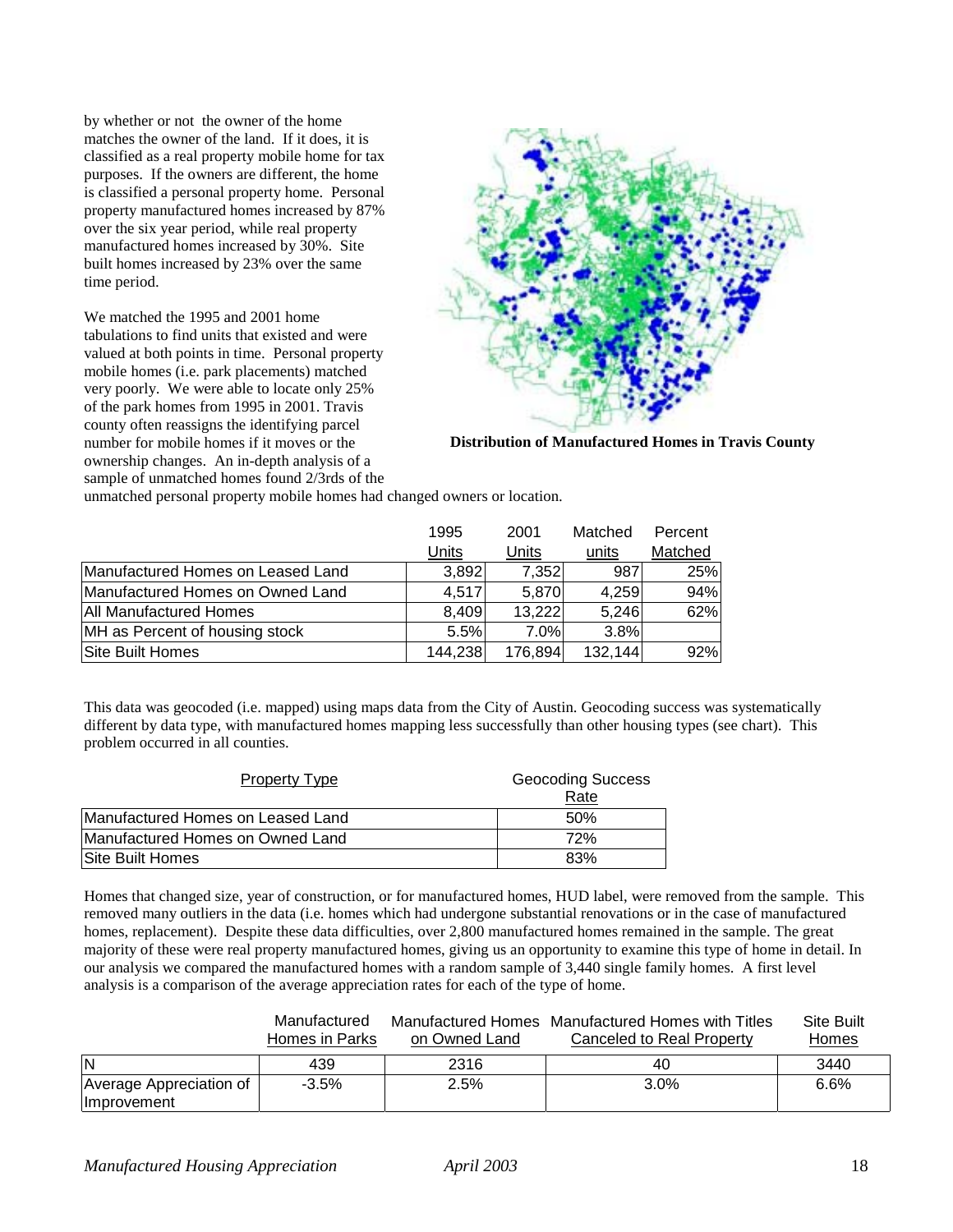| Average Appreciation of | n.a. | 7%<br>-<br>5.1 | 16.2%  | 7%<br>$\cdots$ |
|-------------------------|------|----------------|--------|----------------|
| Land                    |      |                |        |                |
| Total                   | 3.5% | 8.9%           | $.8\%$ | 8.1%           |

Site built homes appreciate about twice as fast as manufactured homes on owned land, while manufactured homes in park depreciate. The land under manufactured homes appreciated more then the land under site built homes, bringing the total appreciation for manufactured homes and land above the appreciation for site built homes. Park placements depreciated. Setting aside the small group of homes legally attached to real estate, all differences in appreciation between housing types are significant at the 99% level. The sample of homes with their titles canceled to real property is not large enough discern significant differences from the manufactured homes on land or from the total appreciation of site built homes.

We find, similarly to the data we examined from the American Housing Survey, that the appreciation rates of manufactured homes are much more widely distributed than the appreciation rates of site built homes.

In the graph, right, we see that although the average appreciation of manufactured homes, including land, is positive, 12% percent of the units experience depreciation. During this same high growth period in Travis county, less then one percent of the site built homes lost value.

## **Distribution of Appreciation rates of Manufactured and Site Built Homes and Their Land**

 $\mathbf{I}$ 



|                               | Manufactured<br>Homes in | Manufactured<br>Homes on | Manufactured Homes with<br><b>Titles Canceled to Real</b> | Site Built Homes |
|-------------------------------|--------------------------|--------------------------|-----------------------------------------------------------|------------------|
|                               | Parks                    | Owned Land               | Property                                                  |                  |
| Values in 1995                | Mean                     | Mean                     | Mean                                                      | Mean             |
| Home Value                    | 11,725                   | 12,693                   | 20,078                                                    | 85,843           |
| Land Value                    |                          | 9,161                    | 9,058                                                     | 22,625           |
| <b>Total Value</b>            | 11,725                   | 21,854                   | 29,136                                                    | 108,468          |
| Average percent               | 100%                     | 53%                      | 66%                                                       | 80%              |
| improvement is of total value |                          |                          |                                                           |                  |
| Home Size (sqft)              | 994                      | 1,092                    | 1,237                                                     | 1,712            |
| lage                          | 19                       | 23                       | 17                                                        | 28               |
| Homestead Exemption           | 57%                      | 57%                      | 60%                                                       | 70%              |

## Some Characteristics of the units:

Manufactured homes tend to be less expensive, smaller and younger than conventional homes. Residents are less likely to file for a homestead exemption for property taxes, claiming the home as a primary residence. This may be because more units are rental or second homes, or because of confusion about the eligibility of manufactured homes for the exemption. On average, land comprises a much greater proportion of the total value of the land and home bundle in manufactured home purchases.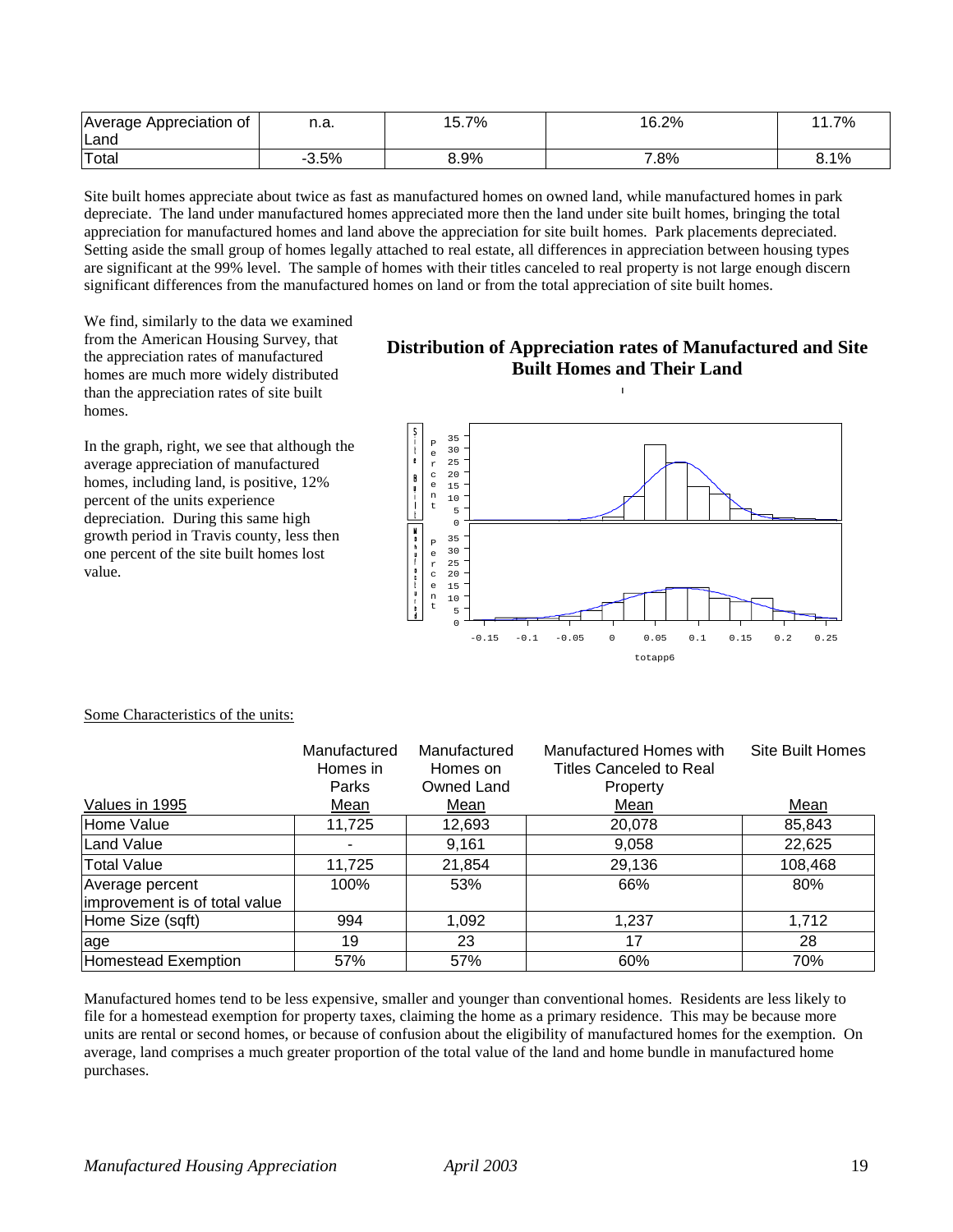#### Clustering/distribution of units

|                           | <b>Manufactured Homes</b><br>in Parks | Manufactured<br>Homes on<br>Owned Land | <b>Manufactured Homes</b><br>with Titles Canceled to<br><b>Real Property</b> | <b>Site Built</b><br><b>Homes</b> |
|---------------------------|---------------------------------------|----------------------------------------|------------------------------------------------------------------------------|-----------------------------------|
| Variable                  | Mean                                  | Mean                                   | Mean                                                                         | Mean                              |
| Distance to Nearest Large | 12,532                                | 24,458                                 | 30,560                                                                       | 10,180                            |
| Employer (feet)           |                                       |                                        |                                                                              |                                   |
| Distance to Nearest       | 7.541                                 | 12,852                                 | 15,379                                                                       | 3,953                             |
| School (feet)             |                                       |                                        |                                                                              |                                   |
| Located in Flood zone.    | 10%                                   | 14%                                    | 18%                                                                          | 4%                                |
| Any Manufactured Homes    | 70%                                   | 93%                                    | 100%                                                                         | 3%                                |
| in Neighborhood           |                                       |                                        |                                                                              |                                   |
| Number of Manufactured    | 2.9                                   | 4.3                                    | 5.0                                                                          | 0.1                               |
| Homes in Neighborhood.    |                                       |                                        |                                                                              |                                   |
| Distance to Nearest       | 518                                   | 258                                    | 233                                                                          | 78                                |
| Neighbor (feet)           |                                       |                                        |                                                                              |                                   |

Despite the lack of zoning restrictions on manufactured homes, most of the units are located outside of the city center. Manufactured homes tend to be clustered together. Ninety-three percent of the real property manufactured homes in our sample have another manufactured home in their immediate neighborhoods (i.e. closest six homes). By contrast, only 3% of site built homes have a manufactured home in their immediate neighborhood. Forty-three percent of the real property manufactured homes have exclusively manufactured homes in their immediate neighborhood. Manufactured homes tend to be farther from a large employer, schools, and their nearest neighbor. Manufactured units are also several times more likely to be in a flood plain, even though the city of Austin prohibits the placement of manufactured units in flood areas. (Not all of Travis county is within the city limits, plus some may be grandfathered in from prior to the ban.)

## Understanding the factors that support appreciation

Regression analysis helps us better understand the relationship between the explanatory variables and the appreciation of a manufactured housing unit. Separate models were constructed for manufactured homes on owned land and those on leased land. Following the information gained in the analysis of the American Housing Survey data that the drivers of manufactured housing were different than those of site built homes, site built housing was not included in the construction of the model. An exploratory look at the site built home sample provided evidence supporting the AHS study - parameters explaining the appreciation of site built homes are different from those for manufactured homes.

In preparation for the regression analysis, the neighborhood appreciation variable was orthogonalized to the other locational variables. This statistical technique breaks out the part of the neighborhood appreciation that is independent from the distance to schools, neighborhood density, and number of manufactured homes in the neighborhood. This allows easier interpretation of the results.

The first analysis looks at the combined appreciation of the land and the home for just those manufactured homes on owner owned land. This is followed by an analysis of the home alone, examining both the manufactured homes on owned and leased land.

Appreciation Rates Manufactured Homes: Land and Home together

```
N: 2355
F: 133.66 <.0001<br>R-Square 0.4259
R-Square
```
Parameter Estimates

| Variable                                 | Parameter<br>Estimate | Standard<br>Error | Pr >  t     |
|------------------------------------------|-----------------------|-------------------|-------------|
| Intercept                                |                       |                   | $0.18689**$ |
| Orthogonalized Neighborhood Appreciation |                       |                   | $0.20792**$ |
| Number of MH in Neighborhood             |                       |                   | $0.00639**$ |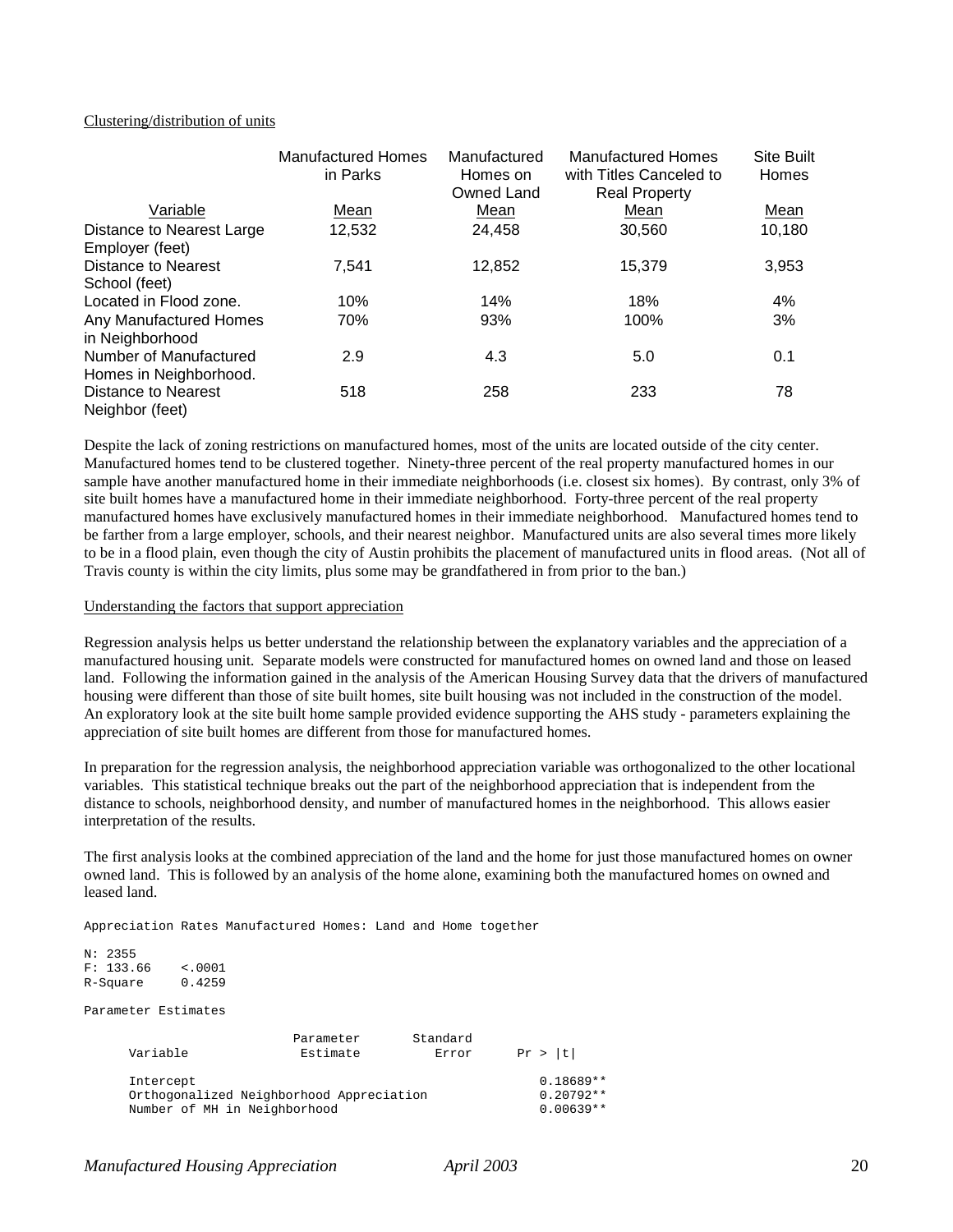| Distance to Neighbor (feet)           | $-0.00000433$   |
|---------------------------------------|-----------------|
| Distance to School (feet)             | 8.842665E-7**   |
| House Only Value 1995                 | $0.00000166**$  |
| Total Square Footage                  | $-0.00001959**$ |
| House Value as a percent of Total     | $-0.08904**$    |
| Improvement Price per Sq. Ft.         | $-0.00872**$    |
| Improvement Price per Sq. Ft. Squared | $0.00007361**$  |
| Homestead Exemption Filed             | 0.00328         |
| Title Legally cancelled               | 0.01568         |
| Age of Home                           | $-0.00058313$   |
| Located in Flood Zone                 | $-0.01654**$    |
|                                       |                 |

Note: \* indicates significance at 95% \*\* indicates significance at 99&

- The appreciation of the neighborhood correlates with the appreciation of the manufactured home with land, even after controlling for distance from schools, neighborhood density, and number of manufactured homes in neighborhood.
- Neighborhood density is not a significant factor for appreciation of the home/land bundle.
- Distance from schools is significant: The farther from a school, the higher the appreciation
- Higher valued manufactured homes appreciated more.
- Larger manufactured homes appreciated less.
- The higher value of the home relative the value of the land, the lower the appreciation of the total package.
- Homes costing less per square foot at the beginning of the appreciation period will appreciate more, with the effect flattening out and reversing at larger values (i.e. the cheapest and most expensive homes appreciate the most). There may be survivorship bias among the cheapest units: Units worth only a few thousand dollars that lose value are salvaged and disappear from the sample, leaving only those that maintain or increase in value.
- Claiming the home as a primary residence for tax purposes is not significant.
- The data indicates that legally binding the home to the land may increase its appreciation, but the effect is not significant. (note less then 2% of the sample met this criteria)
- Older homes appreciated less, controlling for the other factors in this regression. Our interim analysis shows that in general, older homes appreciate more, but once you control for the price, the effect reverses.
- Homes located in flood zones appreciate less.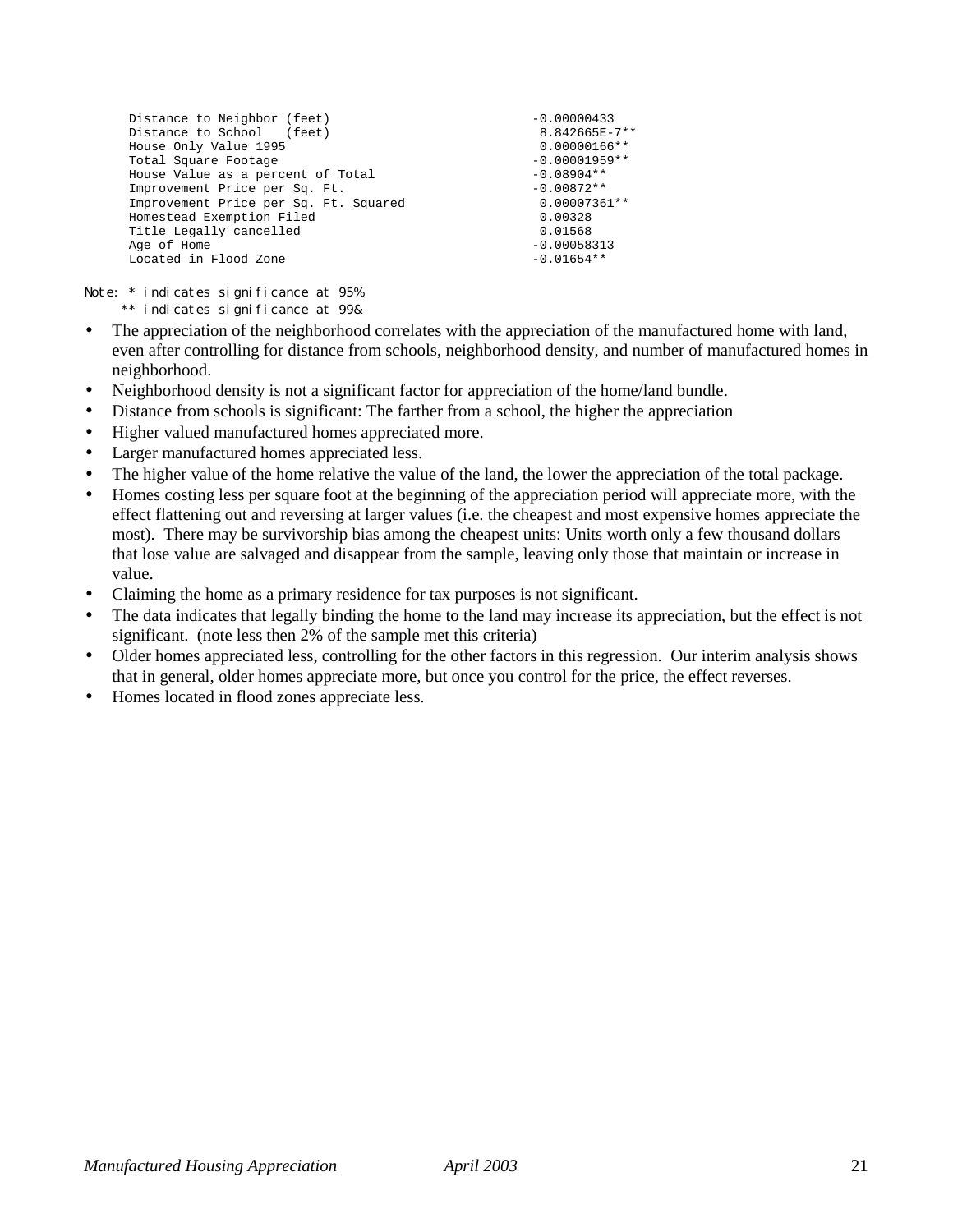Appreciation Rates Manufactured Homes not including lot.

N: 2794 Pr > F: <.0001 R-Square 0.3449

Parameter Estimates

|                                         | Parameter       |
|-----------------------------------------|-----------------|
| Variable                                | Estimate        |
| Intercept                               | $0.21002**$     |
| Orthogonalized Neighborhood Appreciatio | 0.02717         |
| Number of MH in Neighborhood            | $0.00234**$     |
| Distance to Neighbor (feet)             | $0.00000746*$   |
| Distance to School (feet)               | $0.00000133**$  |
| House Only Value 1995                   | $0.00000358**$  |
| Total Square Footage                    | $-0.00004661**$ |
| Improvement Price per Sq. Ft.           | $-0.01856**$    |
| Improvement Price per Sq. Ft. Squared   | $0.00020353**$  |
| Homestead Exemption Filed               | 0.00242         |
| Title Legally cancelled                 | $0.02871*$      |
| Age of Home                             | $-0.00282**$    |
| Located in Flood Zone -                 | 0.00799         |
| Manufactured Home on Leased Land        | $-0.05453**$    |

\*\* indicates significance at 99&

- Generally, the factors that explain the appreciation of the land and home package also explain the value of the home appraised by itself, although the specific parameters are different.
- The neighborhood is not significant in this regression, but the effect is positive. Other location and neighborhood variables such as neighbors and distance to nearest school are significant.
- Average distance to neighbors is now somewhat significant (at 95%), with higher distances translating to higher appreciation.
- Canceling the title of the home is also somewhat significant (at 95%), and those homes with canceled titles appreciated at 2.9 percentage points higher a year.
- Homes that are on rented land averaged an annual appreciation rate a full 5.4 percentage points lower then those on owned land.

#### Denton county

Denton County, Texas is located north of the Dallas-Ft. Worth Metroplex. From 1990 to 2000, the county's population grew by 47%, ending at 432,976. The city of Denton is the primary population center, with  $80,537$  residents in  $2000$ .<sup>[30](#page-43-0)</sup>

The data used for Denton County came from the Denton County Appraisal District and the US. Census Bureau. We obtained the appraisal rolls for Denton county for 1990, 1995, and 2002. This allowed us to follow the appraised value of individual units over a 12 year period. The data was not as rich as that for Travis county, lacking information such as size and width of the homes. However, important variables such as value and location were available.



**Denton County Manufactured Homes**

In 1990, Denton had 3,152 manufactured homes, comprising 4.6% of the appraisal roll. By 1995 this had increased to 5,513 homes, and in 2002 there were 10,852 homes, comprising 8.3% of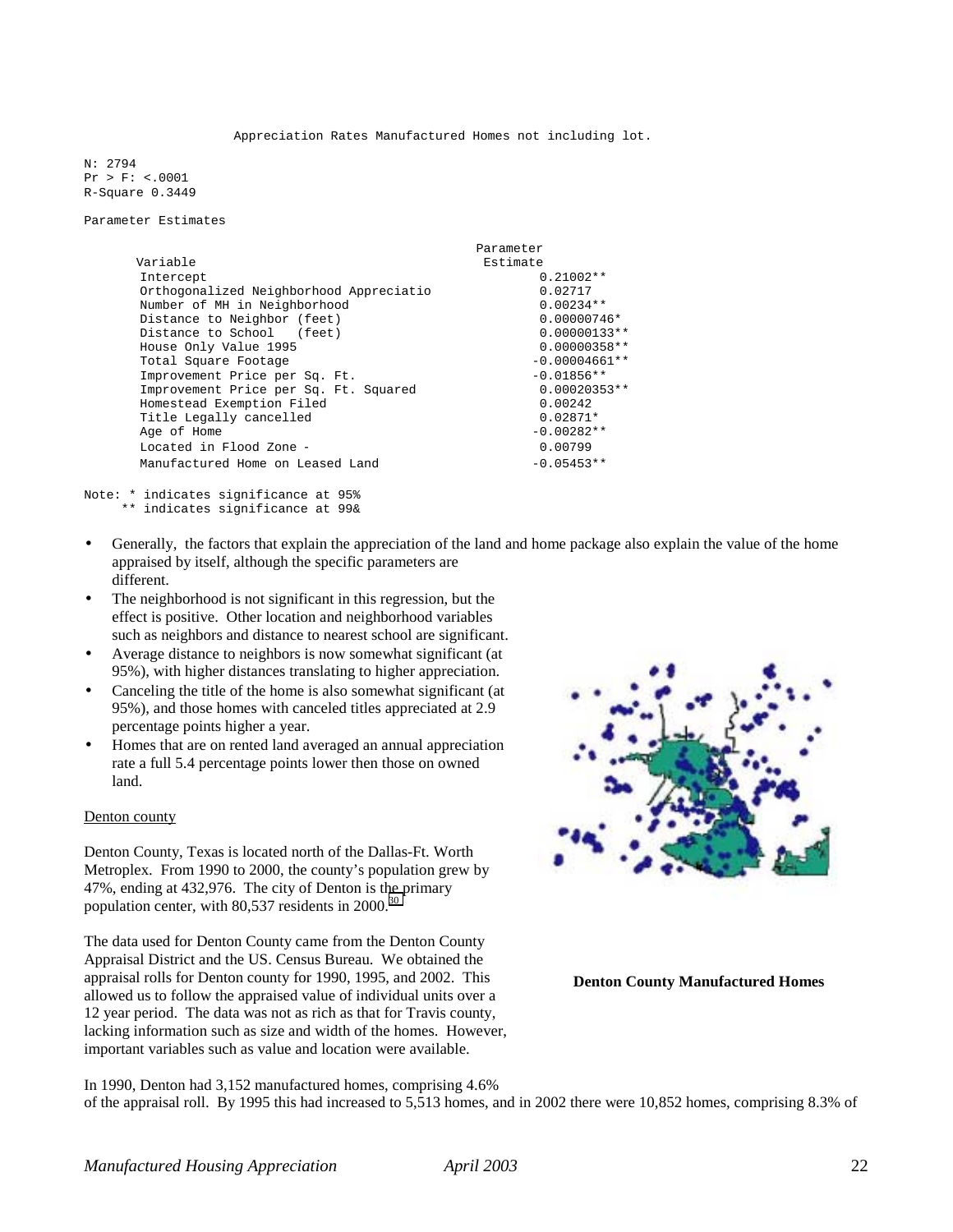the appraisal roll. Following the same methodology as used in Travis county, we mapped the units existing in 2002, and calculated additional variables such as distance to urban areas and neighborhood appreciation.

Because we had data for three points in time, 1990, 1995 and 2002, we were able look at appreciation at two points in time: the 1990-1995 time period, and the 1995-2002 time period. This is especially interesting because 1990-1995 included the tail end of a real estate slump in Texas, while the 1995-2002 period was characterized by higher growth.<sup>31</sup> We found that manufactured homes perform very differently in the two time periods.

Site Built Homes

|             | on Leased Land           | Manufactured Homes Manufactured Homes on<br>Owned Land | Site Built Homes         |
|-------------|--------------------------|--------------------------------------------------------|--------------------------|
| Variable    | <b>Mean Appreciation</b> | <b>Mean Appreciation</b>                               | <b>Mean Appreciation</b> |
| 1990-1995   |                          |                                                        |                          |
| N           | 595                      | 1005                                                   | 2637                     |
| Improvement | $-4.6%$                  | $-2.5%$                                                | 1.0%                     |
| Land        | na                       | $-2.7%$                                                | 0.2%                     |
| Total       | $-4.6%$                  | $-2.5%$                                                | $0.9\%$                  |
| 1995-2002   |                          |                                                        |                          |
| N           | 1941                     | 1291                                                   | 3258                     |
| Improvement | 0.4%                     | 9.2%                                                   | 5.4%                     |
| Land        | na                       | 8.5%                                                   | 4.4%                     |
| Total       | $0.4\%$                  | 8.9%                                                   | 5.1%                     |
| 1990-2002   |                          |                                                        |                          |
| N           | 595                      | 1005                                                   | 2637                     |
| Improvement | $-1.2%$                  | 3.5%                                                   | 3.6%                     |
| Land        | na                       | 3.2%                                                   | 2.7%                     |
| Total       | $-1.2%$                  | 3.5%                                                   | 3.4%                     |

The results varied dramatically by time period. In the earlier time period, all types of manufactured housing depreciated, while site built homes appreciated at an anemic 0.9% annually. In the later time period, manufactured homes on owned land appreciated at a stunning 8.9%, while those site built homes lagged at a respectable 5.1%. These differences over the two time periods canceled each other out, so over the entire 12 year period, manufactured homes on owned land appreciate just about the same as site built homes. Manufactured homes in parks depreciated over the 12 year period, although they did just barely appreciate during the real estate boom.

Most of these differences are statistically significant. The difference in mean appreciation of manufactured housing with land and the site built housing over the period 1990-2002 is not significant. This is interesting, because this difference is very significant during the 1990-1995 and 1995-2002 time periods. However, the differences in these two periods offset each other. (As noted, manufactured housing under-performed site built housing in the earlier period and out-performed it in the later period.)

Not only is there a great variation in the average appreciation of manufactured home between the two time periods, there is also a wider distribution around the average within the time periods. The standard deviation of the appreciation rates among the manufactured units in parks is about twice that of site built homes, and even greater among the manufactured units outside of parks. This is reflected in the percentage of homes that depreciated. Although the average appreciation rate of manufactured homes and land and site built homes and land were similar over the entire 12 year period, manufactured homes were over twice as likely to depreciate. Seven point eight percent of manufactured homes with land depreciated, versus only 2.9 percent of site built homes.

Some Characteristics of the units:

Manufactured Homes on Leased Land Manufactured Homes on Owned Land Site Built Homes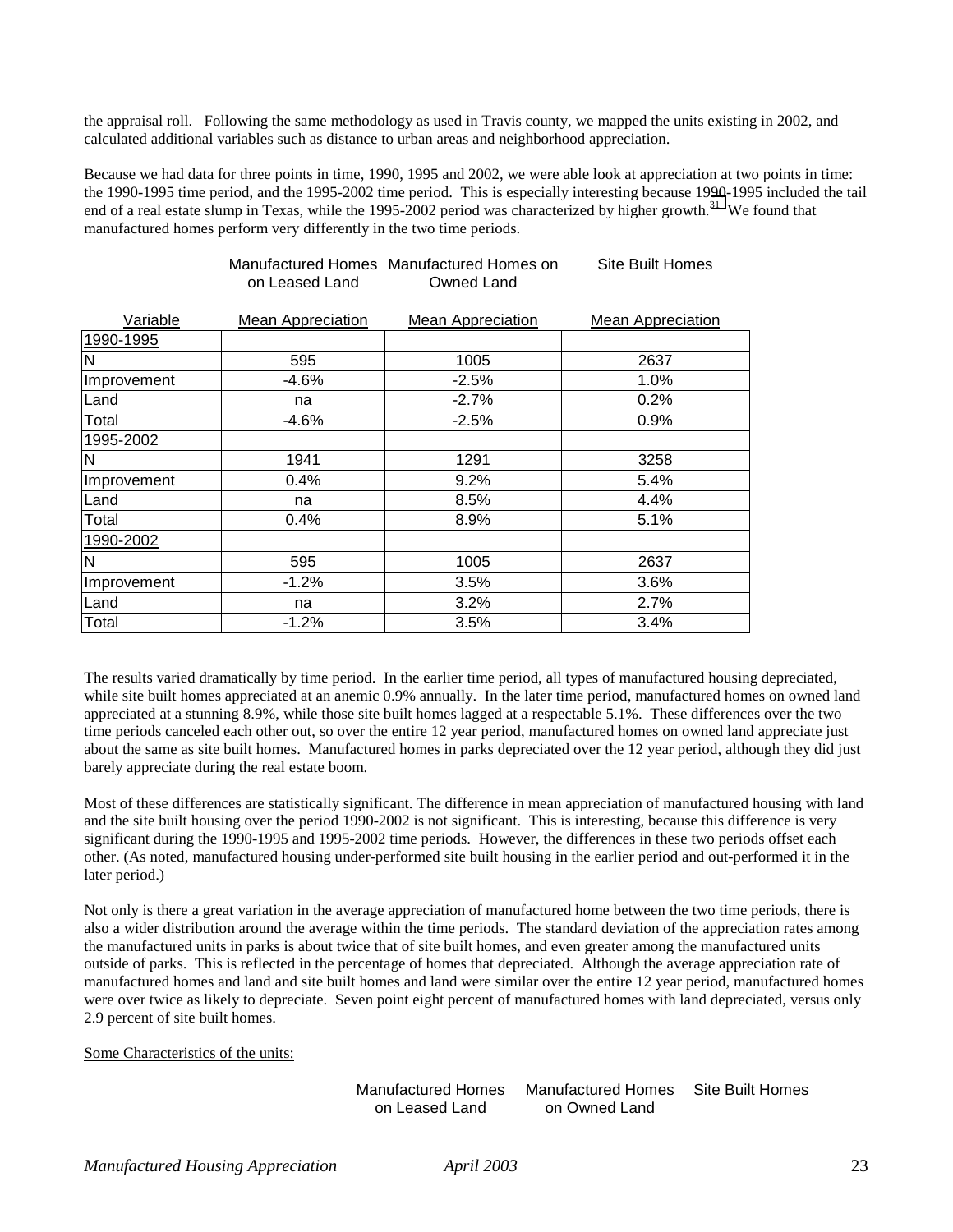|                                                  | Mean   | Mean   | Mean   |
|--------------------------------------------------|--------|--------|--------|
| 1990 Improvement Value                           | 10,946 | 11,690 | 56,359 |
| 1990 Land Value                                  |        | 9,789  | 17,021 |
| 1990 Total Value                                 | 10,946 | 21,480 | 73,380 |
| Average percent improvement is of<br>total value | 100%   | 53%    | 76%    |
| Acreage                                          | ۰      | 0.43   | 0.07   |
| Land price per acre                              | ۰      | 8,612  | 27,694 |
| Age of Home (in 2002)                            | 19     | 18     | 23     |

Manufactured homes tend to be less expensive and slightly younger than conventional homes. Those on land also tend to be located on larger acreage than conventional homes. But that land is worth less both overall and on a price per acre basis. Nevertheless, as in Travis county, land comprises a greater proportion of the total value of the land and home package.

#### Clustering/distribution of units.

| Variable                                  | Site Built<br><b>Homes</b> | Owned Land | Manufactured Homes on Manufactured Homes on<br>Leased Land |
|-------------------------------------------|----------------------------|------------|------------------------------------------------------------|
|                                           | Mean                       | Mean       | Mean                                                       |
| Distance to Urban Area                    | 30                         | 317        | 45                                                         |
| ("map unit relative index")               |                            |            |                                                            |
| Number of MH in immediate<br>neighborhood | 0.04                       | 4.31       | 2.01                                                       |
| Distance to neighbor                      | ◠                          |            | 20                                                         |

Much like Travis county, manufactured homes tended to be grouped with other manufactured homes. They also are much further from urban areas. In fact, the majority of the manufactured homes are outside the Census Urban Area boundary, while the majority of site built homes are inside. Only 2% of site built homes have a manufactured home in their neighborhood, while 90% of manufactured homes on land do.

#### Explanatory Regressions:

#### **Appreciation of Land and Home together for those homes on owned land.**

| N                                     | 1990-2002<br>1002                        | 1990-1995<br>1002 | 1995-2002<br>1307 |                   |
|---------------------------------------|------------------------------------------|-------------------|-------------------|-------------------|
| Pof F                                 | < .0001                                  | < .0001           | < .0001           |                   |
| $R^2$                                 | 0.0501                                   | 0.1325            | 0.1434            |                   |
|                                       |                                          | 1990-2002         | 1990-1995         | 1995-2002         |
| Variable                              |                                          | Estimate          | Estimate          | Estimate          |
| Intercept                             |                                          | 0.13718<br>$***$  | 0.07116<br>$***$  | 0.20416<br>$* *$  |
|                                       | Orthogonalized Neighborhood Appreciation | 0.04951           | 0.05548<br>$\ast$ | 0.13653<br>$\ast$ |
| Number of MH in Neighborhood          |                                          | $-0.00233$        | $-0.00122$        | $-0.00157$        |
| Distance to Neighbor                  |                                          | $-0.79428$        | 1.38167           | $-1.78251$        |
| Distance to Urban Area                |                                          | 0.00586           | 0.03806           | $0.10303$ *       |
| House Only Value 1990                 |                                          | $-4.1E-06$ **     | $-4.8E-06$ **     | $-5.1E-06$ **     |
| House Only Value 1990 Squared         |                                          | $6.70E-11*$       | $8.94E-11$ **     | $3.13E-11$ **     |
|                                       | Percent House value is of total          | 0.01266           | $-0.03333*$       | $0.07724$ **      |
| Age of home                           |                                          | $-0.00383**$      | $-0.00172*$       | $-0.00716$ **     |
| age of home Squared                   |                                          | $3.89E - 05*$     | $1.46E-06$        | $9.18E-05$ **     |
| Note: * indicates significance at 95% |                                          |                   |                   |                   |

\*\* indicates significance at 99&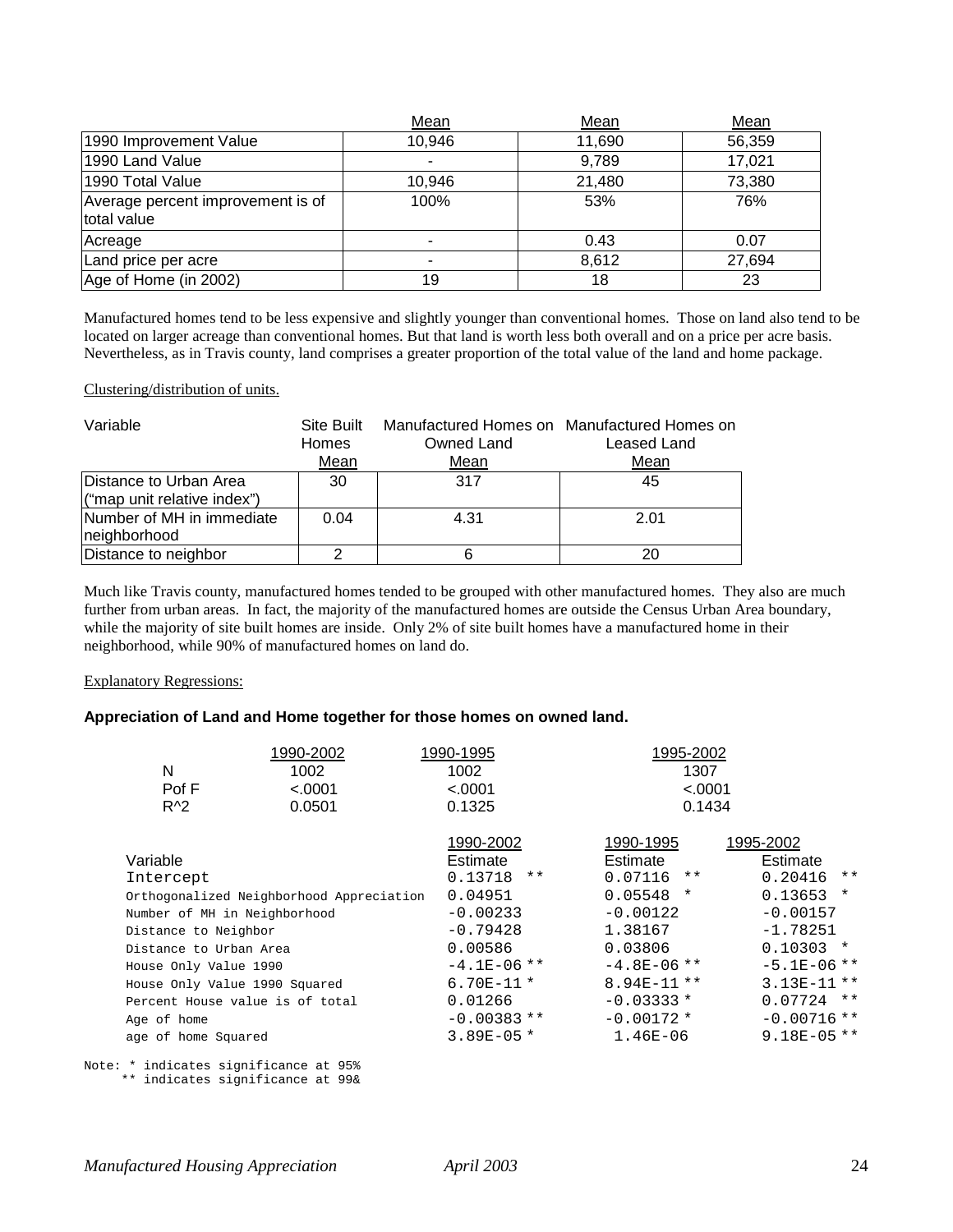- Overall, the parameter estimates were somewhat unstable from the earlier to later time period. However, although the exact estimates changed, the direction of the effect remain the same among significant variables. The exception was percent house value is of total.
- The performance of the neighborhood (even after controlling for distance to urban areas, neighborhood density, and number of manufactured homes in neighborhood ) was significant in each of the separate time periods, but not across the entire 12 year span. The effect was not as strong as in Travis county.
- Homes costing less at the beginning of the appreciation period appreciated more, with the effect flattening out and reversing at larger values.
- Older homes appreciated less, with the decrease with age flattening out for the oldest homes.
- This same model, run on the site built data, explains twice as much of the variation as it does on the manufactured home data.

#### **Appreciation Rates Manufactured Homes not including lot.**

|               | 1990-2002 | 1990-1995 | 1995-2002 |
|---------------|-----------|-----------|-----------|
| N             | 1581      | 1581      | 3248      |
| F             | 42.52     | 33.9      | 166.77    |
| Pof F         | < .0001   | < .0002   | < .0001   |
| $R^{\wedge}2$ | 0.1958    | 0.1625    | 0.3167    |

|                                  | 1990-2002    |         | 1990-1995    | 1995-2002 |              |       |
|----------------------------------|--------------|---------|--------------|-----------|--------------|-------|
| Intercept                        | 0.24474      | $***$   | 0.19923      | $***$     | 0.30406      | $**$  |
| Orthogonalized                   |              |         |              |           |              |       |
| Neighborhood Appreciation        | 0.10621      | $\star$ | 0.02069      |           | 0.24611      | $**$  |
| Number of MH in Neighborhood     | $-0.00117$   |         | $-0.00166$   |           | 0.000566     |       |
| Distance to Neighbor             | $-0.50537$   |         | 1.07866      |           | $-1.4279$    | $**$  |
| Distance to Urban Area           | 0.11289      | $\star$ | 0.03896      |           | 0.22717      | $* *$ |
| House Only Value 1990            | $-1.1E-0.5$  | $* *$   | $-1.7E-0.5$  | $***$     | $-7.2E - 06$ | $**$  |
| House Only Value 1990 Squared    | $2.32E - 10$ | $* *$   | $3.61E - 10$ | $* *$     | $5.44E-11$   | $**$  |
| Age of home                      | $-0.00685$   | $* *$   | $-0.00427$   | $* *$     | $-0.01127$   | $**$  |
| age of home Squared              | $5.28E - 05$ | $***$   | $4.42E - 07$ |           | 0.000156     | $**$  |
| Manufactured Home on Leased Land | $-0.04342$   | $* *$   | $-0.02758$   | $***$     | $-0.07771$   | $**$  |
|                                  |              |         |              |           |              |       |

```
Note: * indicates significance at 95%
      ** indicates significance at 99&
```
- Drivers are similar to those describe for the land/home package above.
- Manufactured homes on leased land appreciate less.

## **Bexar County:**

Bexar county, Texas is primarily composed of the City of San Antonio. San Antonio is a large metropolitan area, with a population of over 1.1 million. $\frac{3}{2}$ 

The data used for the Bexar county analysis was obtained from the Bexar County Appraisal District and the US. Census Bureau. Valuation data was available for 1998 and 2001, giving us a three year window to study changes in values. The study design was similar to the Denton and Travis studies, with a slight refinement. A sample of site built homes nearest to the manufactured homes in Bexar county was selected to give further insight on the effect the distribution of manufactured housing units has on their overall appreciation. The data from this county geocoded fairly well, with 77% of the site built homes located on the map vs. 61% of the manufactured homes.

|           | All Site Built Homes | Site Built Homes  | Manufactured Homes on Manufactured Homes |                   |
|-----------|----------------------|-------------------|------------------------------------------|-------------------|
|           |                      | Sample Nearest MH | Owned Land                               | in Parks          |
| 1998-2001 | Mean Appreciation    | Mean Appreciation | Mean Appreciation                        | Mean Appreciation |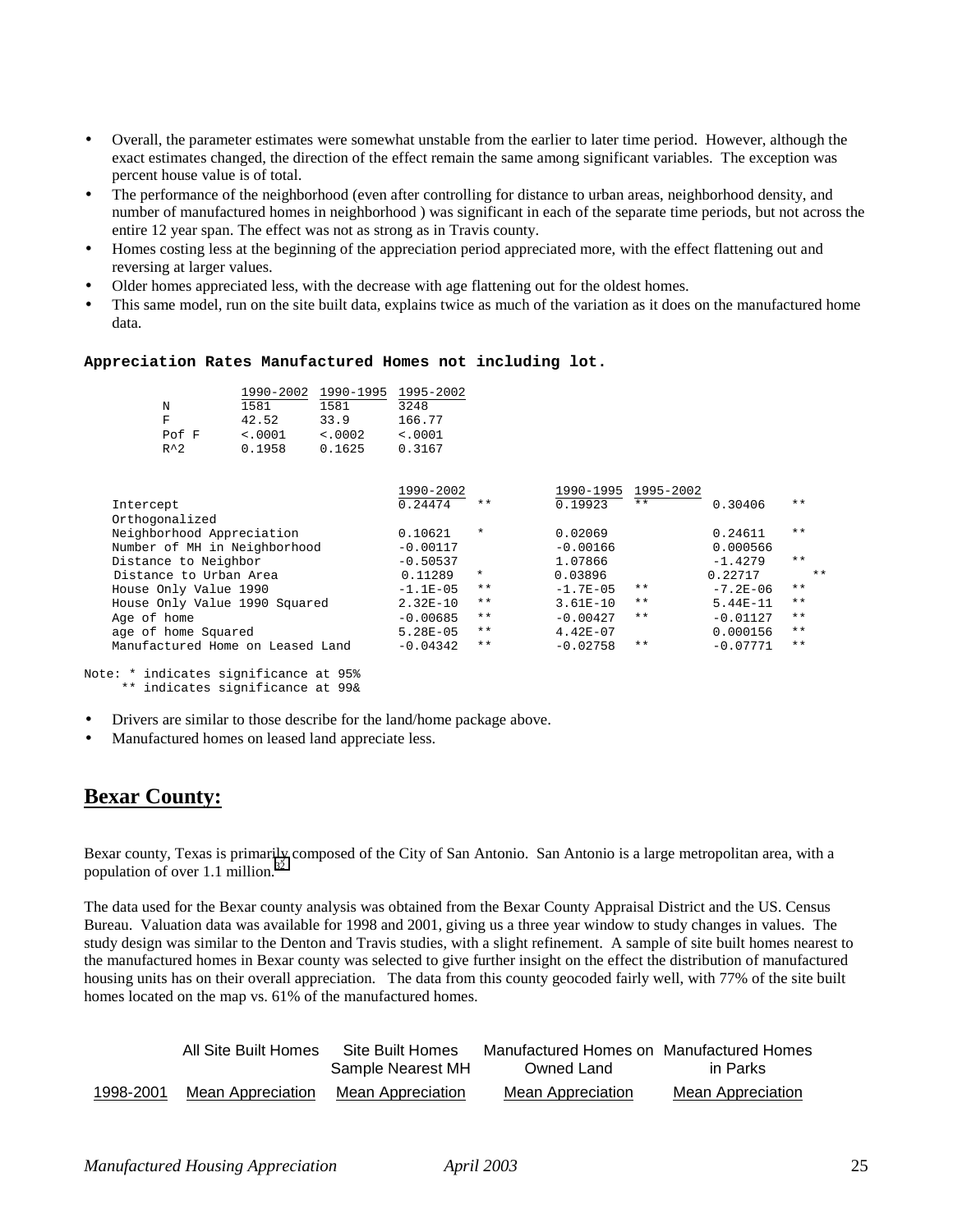| IN          | 64943   | 4414 | 884  | 252     |
|-------------|---------|------|------|---------|
| Improvement | 7.8%    | 8.2% | 8.5% | $-3.4%$ |
| Land        | $0.7\%$ | .2%  | 3.0% |         |
| Total       | 5.9%    | 6.3% | 5.7% | $-3.4%$ |

Those site built homes nearest manufactured homes appreciated more than the average of the entire site built market in the county. The average total appreciation of site built homes and their land edged out the average total appreciation of the manufactured homes. Those homes in parks lost value.

Most differences between categories of homes are statistically significant, except for the difference between the site built homes and the manufactured homes on owned land is not significant for the improvement and total appreciation.

|             | All Site Built Homes | Site Built Homes<br>Sample Nearest MH   | Manufactured Homes on Manufactured Homes<br>Owned Land | in Parks                   |
|-------------|----------------------|-----------------------------------------|--------------------------------------------------------|----------------------------|
|             |                      | Median Appreciation Median Appreciation | <b>Median Appreciation</b>                             | <b>Median Appreciation</b> |
| Improvement | 5.2%                 | 4.7%                                    | 2.7%                                                   | $0.0\%$                    |
| Land        | $0.0\%$              | $0.0\%$                                 | $0.0\%$                                                |                            |
| Total       | 4.3%                 | 4.2%                                    | 2.4%                                                   | $0.0\%$                    |

Medians tell a slightly different story, with the manufactured home unit themselves appreciating two percentage points less then site built homes. The median total appreciation of the site built homes nearest the manufactured homes was slightly lower then the general body of site built homes. The average appreciation for most home types was noticeably higher than the median in this county, indicating that a small number of homes appreciated a great deal, while most appreciated more modestly. This effect was strongest for manufactured homes on owned land, while the reverse was true for park placed manufactured homes.

The large difference between the mean and the median for manufactured homes on owned land is partially indicative of the higher variance in the manufactured home market vs. the site built market. This higher variance contributes to the inability of the statistical tests to identify a difference in the means. Note that the .4% difference between the appreciation all site built homes and those site built homes near manufactured homes is significant, but the .6% between the site built homes near manufactured homes and those manufactured homes on land is not. This is because the appreciation rates for manufactured homes are more widely dispersed, widening the confidence band around the average.

The wider distribution also leads to a higher likelihood the home will



actually depreciate. 12.9 % of the manufactured homes depreciated, a rate twice that of the 5.7% of the site built homes that lost value over this time.

|                                          | Site Built Homes Sample<br><b>Nearest Manufactured Homes</b><br>Mean | on Owned Land<br>Mean | Manufactured Homes Manufactured Homes in<br>Parks<br>Mean |
|------------------------------------------|----------------------------------------------------------------------|-----------------------|-----------------------------------------------------------|
| Home Value                               | 37,448                                                               | 15,149                | 15,531                                                    |
| Land Value                               | 8,980                                                                | 10,436                |                                                           |
| <b>Total Value</b>                       | 46,428                                                               | 25,585                | 15,531                                                    |
| Extra Improvement<br>Area (i.e. porches) |                                                                      | 275                   | 62                                                        |
| Living Area                              | n.a.                                                                 | 1.031                 | 987                                                       |
| Price Per Square Foot                    | n.a.                                                                 | 14.04                 | 13.66                                                     |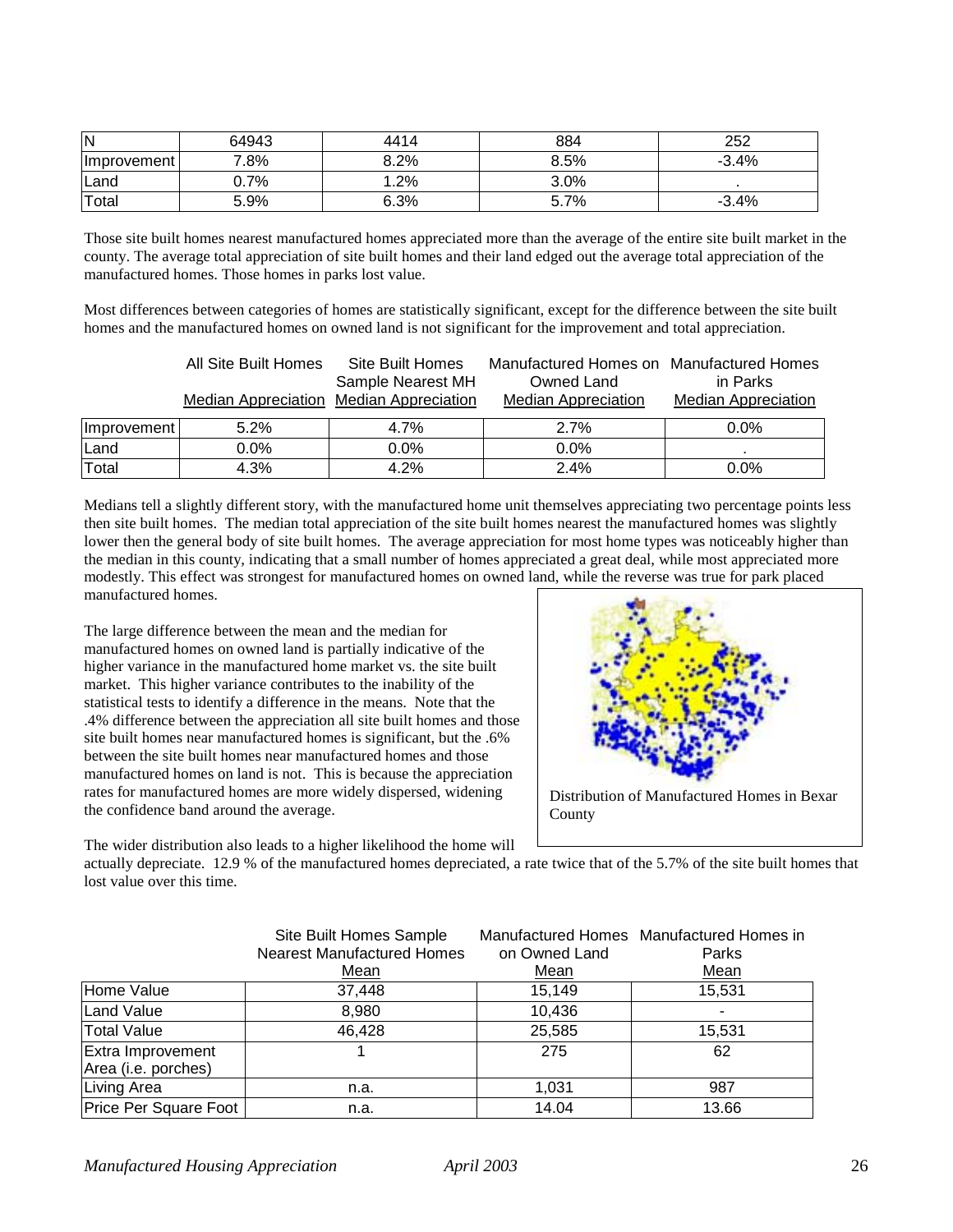| <b>Age</b>           | n.a. | 25.4 | 19.6 |
|----------------------|------|------|------|
| Low Condition Score  | 1%   | 36%  | 24%  |
| (1 or 2 on a 5 point |      |      |      |
| scale)               |      |      |      |

Once again, analysis of the location variables showed manufactured homes tended to be on the outskirts of the city. MH park placements tend to be closer to the city than those on owned land.

#### Regression analysis

#### **Regression analysis of appreciation of manufactured homes and their land**

Regessions.

N: 927<br>Pr > F <.0  $\sim 0001$ R-Square 0.0868 Parameter Estimates

| Variable                                | Estimate |              |         |
|-----------------------------------------|----------|--------------|---------|
| Intercept                               |          | 0.11891      | $* *$   |
| Orthogonalized                          |          |              |         |
| Neighborhood Appreciation               |          | 0.16447      | $* *$   |
| Number of MH in Neighborhood            |          | $-0.00387$   | $\star$ |
| Distance to Urban Area                  |          | 0.21562      | $* *$   |
| House Only Value 1998                   |          | $-8.45E-07$  |         |
| House value as a percent of total value |          | $-0.05659$   | $\star$ |
| Square Footage                          |          | $1.99E - 05$ |         |
| Area of Extra Improvement e.g. porch)   |          | $1.48E-05$   |         |
| Price per Square Ft.                    |          | $-0.00371$   | $\star$ |
| Price per Square Ft. Squared            |          | $4.39E - 05$ | $\star$ |
| Age of home                             |          | $-0.00275$   |         |
| age of home Squared                     |          | $4.39E - 05$ |         |
| CAD identified as Poor Condition        |          | $-0.00633$   |         |
|                                         |          |              |         |

- Neighborhood appreciation significantly and positively correlated with the appreciation of the land and home.
- The presence of other manufactured homes in the neighborhood has a negative effect.
- The further from the urban area, the more homes appreciate.
- A land/home package with higher land value appreciated more.
- Adding porches was positive but not significant.
- Homes costing less per square foot at the beginning of the appreciation period will appreciate more, with the effect flattening out at larger values.
- Those homes identified by the CAD as in "poor condition" in the starting period performed worse, but the effect was not statistically significant.

#### **Regression analysis of appreciation of home, for all homes regardless of land tenancy**

N: 1133<br>F 10.66 F 10.66 Pr > F <.0001 R-Square 0.1015 Parameter Estimates Iapp3 Variable **Estimate**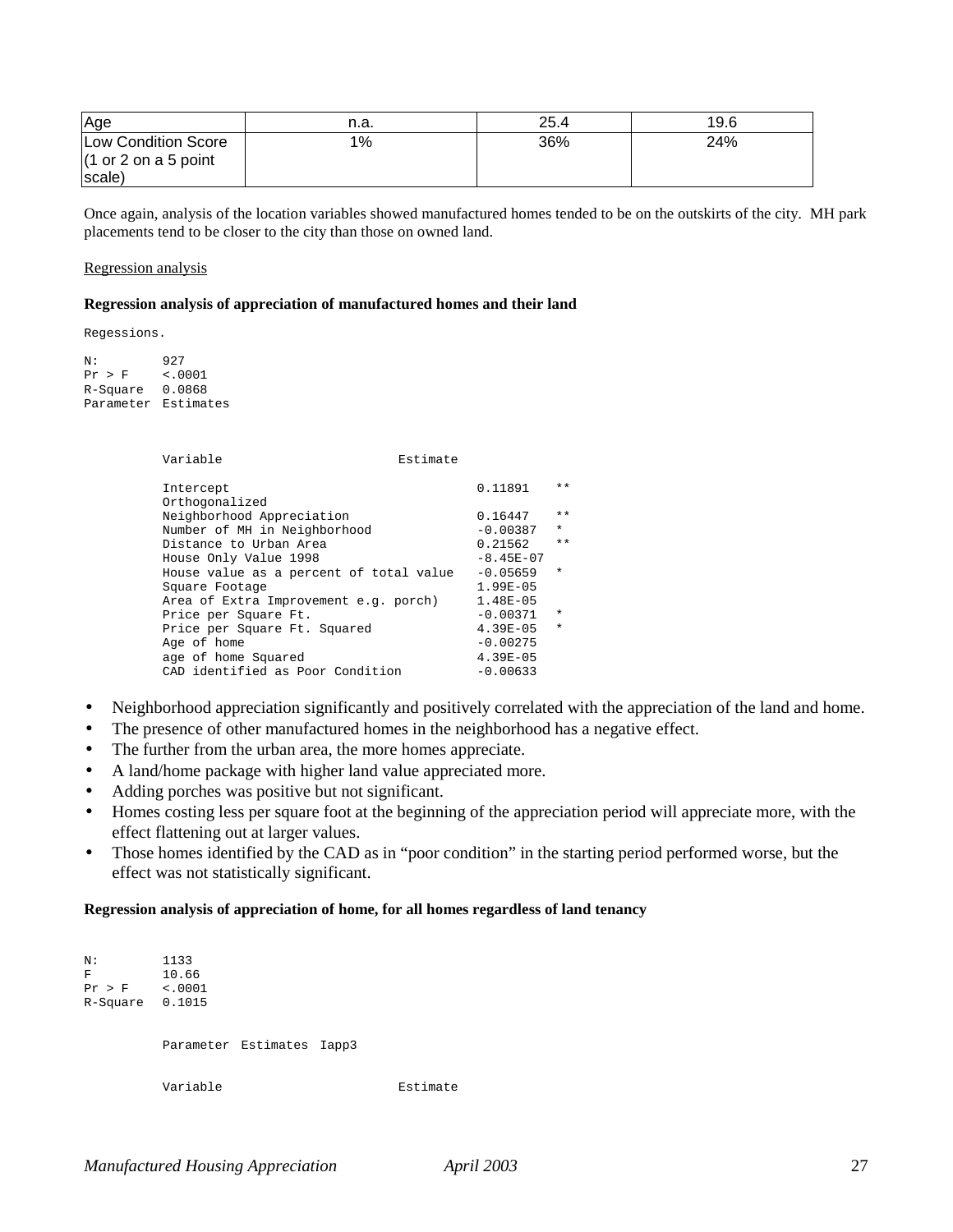| Intercept                              | 0.2696        | $***$ |
|----------------------------------------|---------------|-------|
| Orthogonalized                         |               |       |
| Neighborhood Appreciation              | 0.14587       | $***$ |
| Number of MH in Neighborhood           | $-0.00342$    |       |
| Distance to Urban Area                 | 0.37949       | $***$ |
| House Only Value 1998                  | $1.37E - 06$  |       |
| Area of Extra Improvement (e.g. porch) | $1.64E - 05$  |       |
| Square Footage                         | $-3.6E - 0.5$ |       |
| Price per Square Ft.                   | $-0.01404$    | $***$ |
| Price per Square Ft. Squared           | 0.000132      | $***$ |
| Age of home                            | $-0.00554$    |       |
| age of home Squared                    | 7.68E-05      |       |
| CAD identified as Poor Condition       | $-0.02395$    |       |
| On Leased Land                         | $-0.115$      | $***$ |
|                                        |               |       |

- Manufactured homes on leased land appreciated significantly less then those on owner owned land (11.5%).
- The other factors were similar in magnitude and direction as for the analysis of manufactured homes with land.

## **Appendix B: American Housing Survey: Methodology and Data Sources**

This study adds to the body of knowledge on housing appreciation by examining values of manufactured and conventional homes in the American Housing Survey (AHS). The AHS is a survey of about 55,000 homes across the United States, conducted in odd years by the Bureau of the Census for the U.S. Department of Housing and Urban Development. The current panel of homes has been in place since 1985. The survey questions the current occupants of the home on a variety of topics, ranging from mortgage payments and home value to structural characteristics of the home and neighborhood satisfaction.

Because the survey returns to the same panel of homes each biennium, individual housing units can be tracked over the entire 14 years. The AHS is the only national data set for individual dwelling units that is uniform and spans such an extended period of time. The extensive range of questions also adds a unique richness to the data.

One disadvantage of the AHS is that although the sample includes some 55,000 units, in a given year many units fail to respond to some questions. There may be systematic differences between reporting and non-reporting units. As we attempt to cut the data into smaller pieces, our sample sizes also quickly diminish.

In addition , the AHS presents the occupant's valuation of the home rather than market valuation. Several papers address this issue.<sup>33</sup> These papers found that although people tend to overvalue their homes, they do so the same way in all periods, so there is little or no effect on the estimated *change* in value. Also, people do not separately evaluate the value of the home and the value of the land for conventional homes. Thus, we must compare the mobile home alone to single-family homes and the land upon which they rest. While this may appear to be an apples and oranges problem, for park placements this does indeed represent the appropriate investment-asset comparison. Some mobile homes, those on private land, report land valuation. We repeat much of our comparative analysis on this subsample, allowing us to compare mobile homes with land with single-family homes and land. (Unfortunately, this subsample is limited in size.)

Our general methodology is to look at changes in valuations over four-year periods. This time-frame, although somewhat short, allows us to examine more time periods in the data, and to allow newer units to enter our analysis. A separate analysis of the entire 14-year period generally gives the same results, but with much smaller sample sizes as homes exit the sample. Unless otherwise noted, the results given in the body of the report reflect the population of all four-year observations available. Thus, for a given unit, the appreciation from 1991-to-1995 would be one observation, while the 1995-to-1999 time period would be another. The 1993-to-1997 observation would only be examined if data were missing from both of the overlapping periods.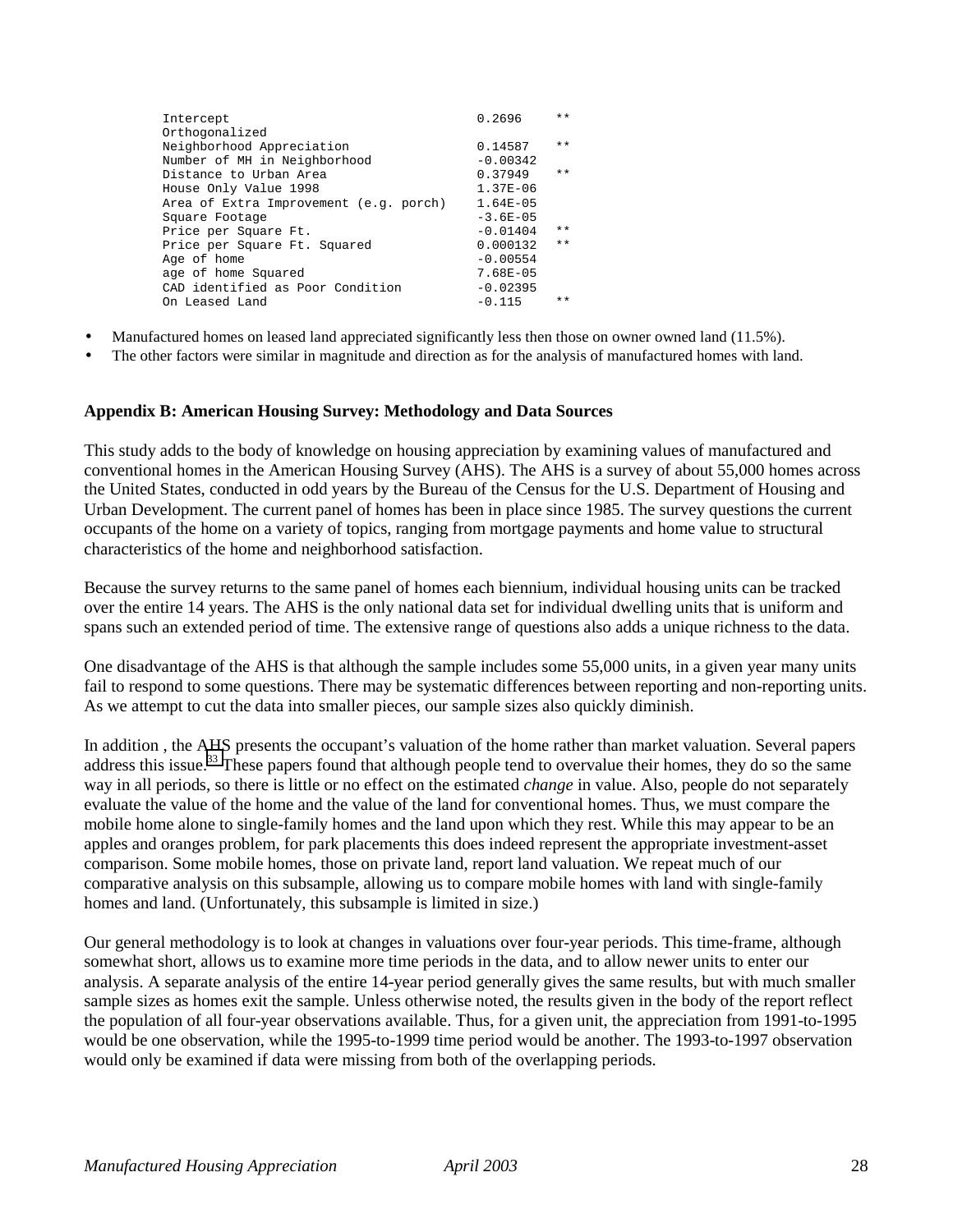The reported home value in the survey is capped. For example from 1985 to 1993, the highest recordable response was \$300,000. Homes valued at or above \$300,000 will not show positive appreciation, and homes that enter the top valuation category will show lower-than-actual appreciation rates. In order to reduce this effect, and in line with our specific interest in the affordable-housing market, we do not look at units valued at more than \$180,000 at the beginning of any four-year period.

We compare the appreciation of manufactured homes to site-built homes, and look at the data in three ways:

- Straight up comparison
- Controlled comparison
	- Regression
	- Matched pair
- Causes: Regression analysis

In the "straight up comparison," we look at the distribution of appreciation rates for manufactured homes and sitebuilt homes. This reflects the current population of homes. It compares the appreciation of a mobile home with the appreciation of a single-family residence and land, as well as mobile homes with land with site-built homes.

In the controlled comparison, we control for variables such as maintenance expenditures, size, age and neighborhood. This gives us an idea if any differences in the appreciation are due to systematic differences in the populations. For example, if manufactured homes are systematically smaller than site-built homes, and this affects appreciation, then larger manufactured homes may perform similar to site-built housing. The comparisons were controlled using two methodologies, "matched pair" and "regression" comparisons.

The matched pair analysis was performed on the entire 14-year sample. The appreciation rates were calculated from the average value reported over 1985, 1987, 1989 (minimum of two responses) to the average value reported over 1995, 1997, 1999 (again, with a two-response minimum). This reduced the effect of spuriously high or low responses for a single period. The mobile-home sample was then randomly matched with a single-family home that had the same urban/rural neighborhood characteristics, age (within two years), and similar square footage (within 500 sq. ft.) as the manufactured-housing sample. The appreciation rates were then compared. Another analysis was performed replacing "year built" with similar starting value (within \$5,000), yielding similar results. Because the longer panel was used, sample sizes for this part of the analysis were very low.

The regression analysis followed the general methodology of Kiel and Carson<sup>34</sup>, who built a hedonic model predicting appreciation rates with home characteristics to study intercity differences in appreciation. We used their technique to examine how differences in the construction method (manufactured versus conventional) affect the appreciation rate.

Using the unique control number assigned to each housing unit, the surveys were merged to create a panel data set. The sample was restricted to mobile homes and to site-built homes valued at less than \$180,000. Appreciation rates were constructed using respondents' valuations of the units. Responses edited or imputed by the census bureau were removed, as responses are imputed on based on the current year matrix and are not appropriate for time series analysis. Addresses reporting a change in the housing unit, the unit type, a major change in the age, or a major change in the square footage were excluded. Weights were used for the means analysis, but not the regression analysis. Results did not differ significantly if an unweighted analysis was performed.

## **II. Results**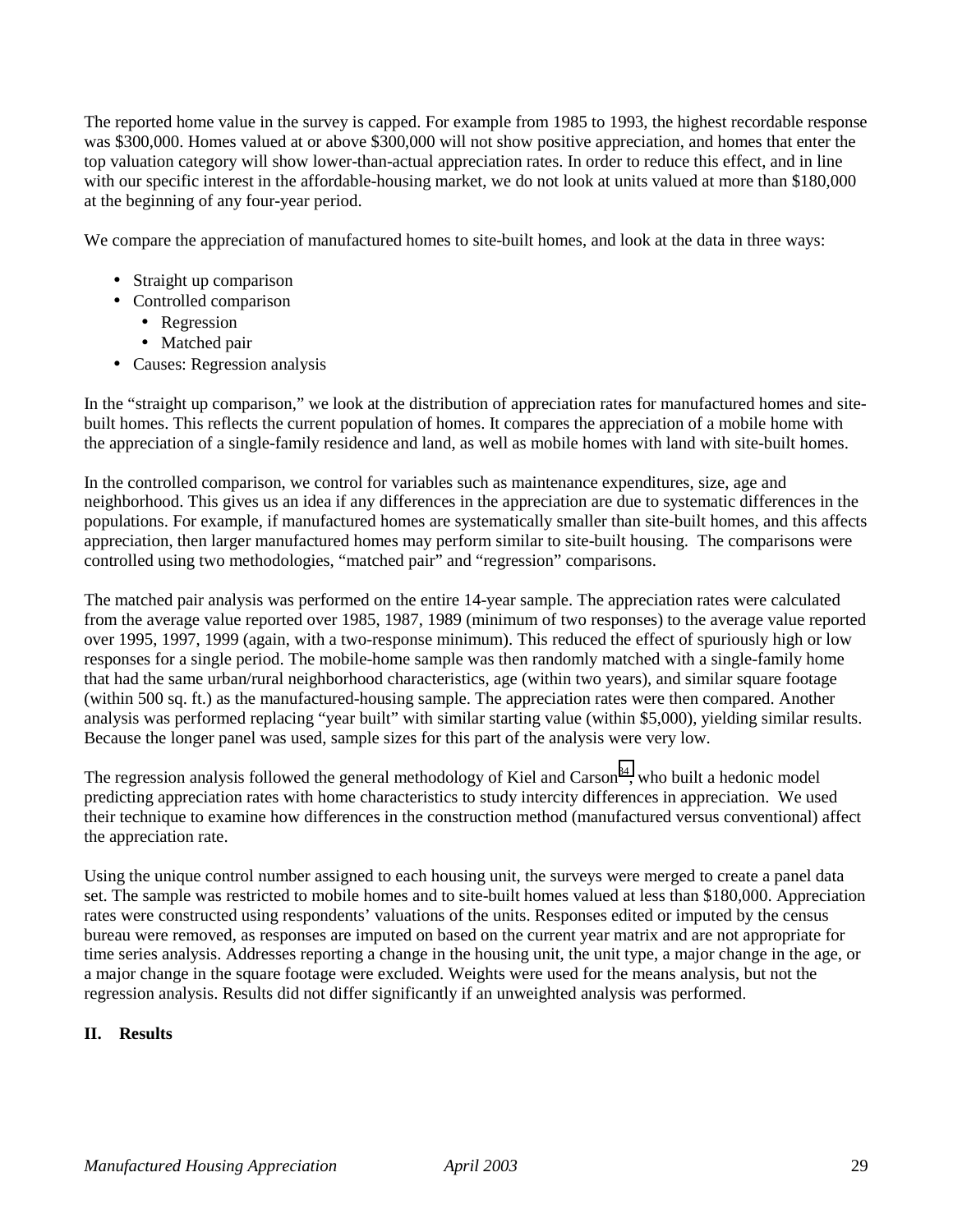## *Straight Up Comparison*

- The current stock of mobile homes appreciates at a rate significantly lower than that of the current stock of conventional single-family housing. The mobile home sample appreciated at an average rate of –1.5 percent (–2.0 percent median), while the single-family residences appreciated at a rate of 4.5 percent (3.0 median). This is a difference of 6.0 percent (5.0 percent median). A T-test shows the difference in the mean appreciation rate is significant at the 99 percent level.
- Mobile homes combined with land appreciated at 4.0 percent (1.7 percent median). This mean is not significantly different from the mean of single-family homes.
- Statistical testing supports the visual observation that the variance is greater in the manufactured-housing sample than the single-family sample regardless of the inclusion of the land.
- The average appreciation  $(-1.9 \text{ percent})$  of newer manufactured homes (those homes built since 1980) is not statistically different from the average appreciation of old mobile homes. The variance, however is lower than

#### Appreciation Rates Manufactured Homes and Site Built Homes



the variance in older manufactured homes. Both these results hold true for the small subsample of manufactured newer homes and their land, which appreciated at 3.3 percent. Note that the sample sizes for the

manufactured homes with land are much smaller: approximately 550 observations, versus 2,571 for all the mobile homes.

## *Controlled comparison*

Controlling for differences between the mobilehome sample and the single-family home sample by house age, size, regional housing market,

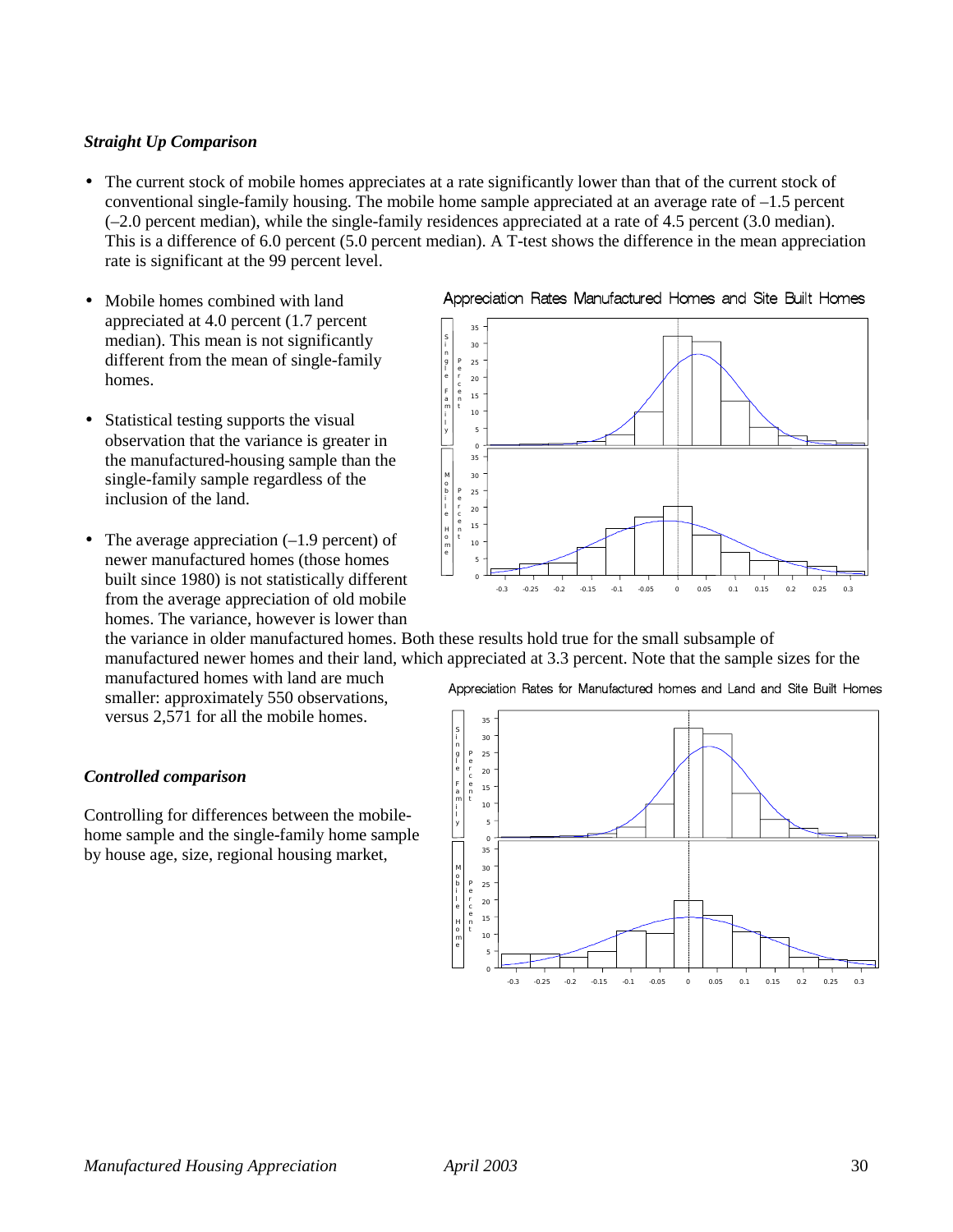changes in quality of neighborhood, overcrowding, maintenance expenditures and urban/rural characteristics of the neighborhood leaves a difference in the mean appreciation rate of  $-7$  percent.<sup>‡</sup> The difference is  $-4$  percent for the subsample of manufactured homes with land. Both residuals are significant at 99 percent. This means that with several influencing factors accounted for, manufactured homes appreciate significantly less.

A statistical (Chow) test shows that the parameters for the manufactured-housing sample are structurally different than for the conventional housing sample. So not only is the appreciation level different between the samples, but the causes are different as well. This is discussed in more detail below. The same effect is seen when comparing the mobile home with land sample to the single-family-home sample.

## *Controlled regression: Matched pairs*

In another attempt to get at some of the same issues and yet avoid the obvious non-linear effect of the value issue, we did a matched-pair analysis. We searched the single-family home sample population for homes that had the same urban/rural neighborhood characteristics, similar year built, and similar square footage as the manufacturedhome sample. This section of the analysis tracked specific homes over the entire sample period. 412 MHs were matched with 412 SFHs, and 75 MHs with land were matched with SFHs. We found that the matched sample of conventional houses appreciate at 3.9 percent, while the sample of MH appreciate at –1.1 percent. This difference of 5.0 percent is significant (according to a paired T-test) at 99 percent. The matched sample of MHs with land appreciated at 5.3 percent, while the SFHs appreciate at 4.19. The difference is not significant because of the very small sample size and variation within the sample. Similar results were found matching on year built, value, and urban/rural characteristics.

 $\overline{a}$ 

<sup>‡</sup> *Notes on Comparative Regression*

Attempting to control the differences between the mobile-home sample and the single-family housing sample by value, age, size, regional housing market, quality of neighborhood, maintenance expenditures and urban/rural characteristics of neighborhood leaves a residual difference in the mean appreciation rate of –20 percent, significantly different from zero at 99 percent. This number is suspicious, and further investigation shows that most of this spread is driven by the value variable. Over the study period, the lowest value homes performed better in both markets, but the effect occurs at higher levels for single-family homes. The reality is that the differences can not be captured in a single dummy variable. A (Chow) test shows that the parameters for the manufacturedhousing sample are structurally different than for the conventional-housing sample. So not only is the appreciation level different between the samples, but the causes are different as well. More discussion is presented on that in the discussion section of the text. The same effect is seen, to a lesser degree, comparing the mobile home with land sample to the single-family home sample (the residual is 10 percent).

This may be an artifact of the data: at low levels, homes that depreciate actually depreciate out of existence and out of the sample, leaving a survivorship bias towards well performing homes. More lower-valued homes do in fact exit the sample, congruent with this hypothesis. Also, we would expect that the lowvalue homes contain a higher percentage of people who undervalue their homes in the first period. In the bottom group, there are no people who overvalue their homes to offset them. On the other hand, it may also be a very real effect of the high demand for affordable housing. We leave the question to other investigators, but note the effect also appeared in the analysis of the 1974–1983 AHS panel by Kiel and Carson.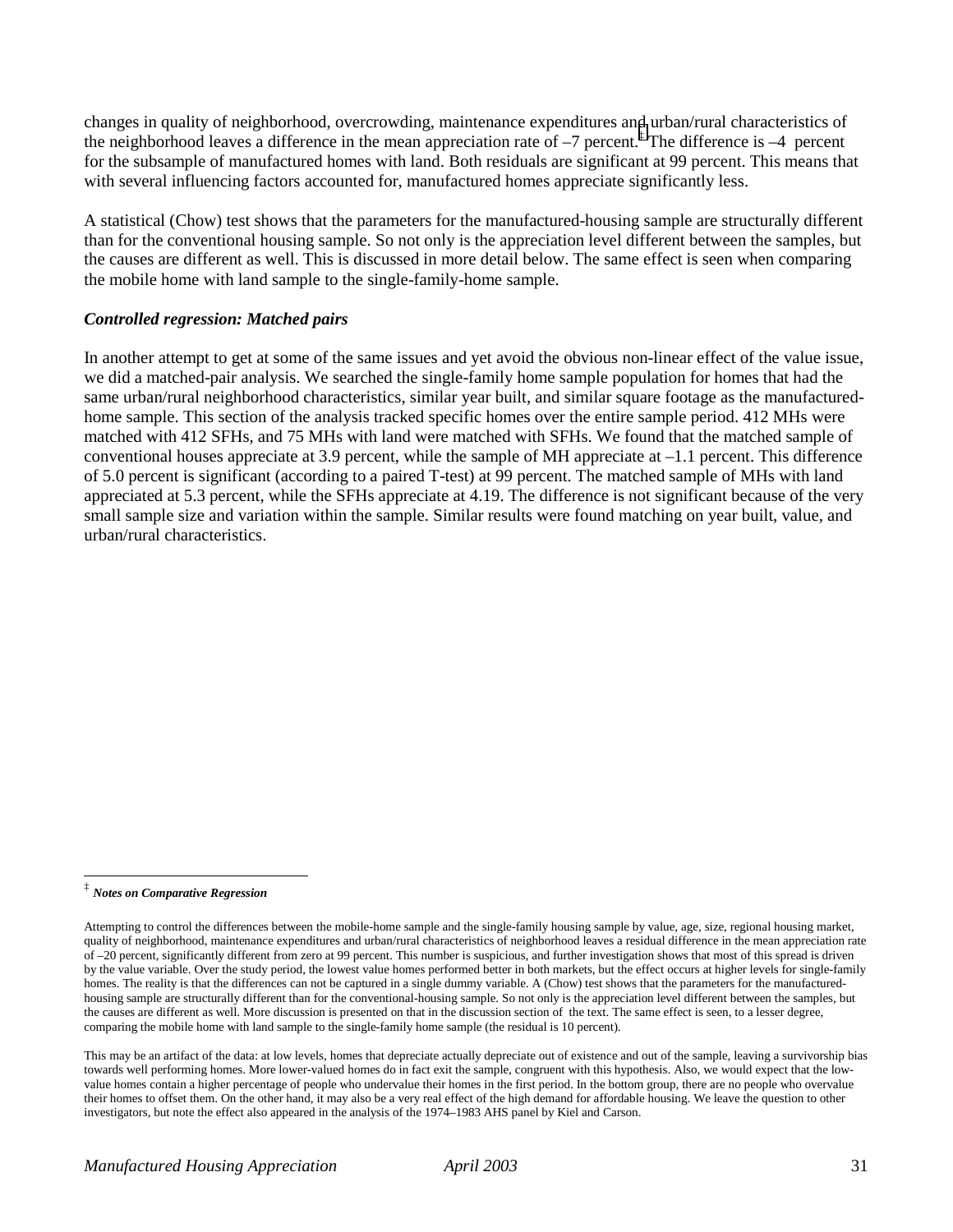## *Causes: regression analysis, betas and factors*

The results of the regression of various predictive variables on appreciation are tabulated below.

#### **Contributing Effects to the Appreciation of Manufactured Homes**

| <b>Regression Variable</b> | Parameter<br>Estimate | Standard<br>Error | Pr >  t               | Population Mean      |
|----------------------------|-----------------------|-------------------|-----------------------|----------------------|
| <b>Annual Appreciation</b> |                       |                   |                       | $-1.0%$              |
| Intercept                  | $-0.10985$            | 0.03220           | $0.0007**$            |                      |
| Value (1983 Dollars)       | $-0.00000825$         | 8.330251E-7       | ${<}.0001**$          | 12,646               |
|                            |                       |                   |                       | $[22,219$ in \$2001] |
| Value Squared              | 3.3484E-11            | 7.2361E-12        | $< .0001**$           | 316,851,428          |
| (\$1983)                   |                       |                   |                       |                      |
| <b>Square Footage</b>      | 0.00008688            | 0.00001703        | $< .0001**$           | 1,008                |
| Owns Lot                   | 0.05922               | 0.01218           | ${<}.0001**$          | 0.36                 |
| Maintenance Cost           |                       |                   |                       |                      |
| as a Fraction of Value     | 0.52496               | 0.10942           | $< .0001**$           | 0.02                 |
| <b>First Site</b>          | 0.02860               | 0.01276           | $0.0252*$             | 0.73                 |
| Urban                      | 0.03923               | 0.01217           | $0.0013**$            | 0.40                 |
| <b>Regional Housing</b>    | 0.53155               | 0.36844           | 0.1493                | 0.04                 |
| Market                     |                       |                   |                       |                      |
| Occupants Per Sq. Ft.      | $-8.55269$            | 3.75575           | $0.0229*$             | 0.003                |
| North East                 | 0.03959               | 0.01819           | $0.0297*$             | 0.14                 |
| Mid West                   | $-0.00128$            | 0.01565           | 0.9351                | 0.21                 |
| West                       | 0.05677               | 0.01674           | $0.0007**$            | 0.24                 |
| Built Since 1980           | 0.00953               | 0.01194           | 0.4252                | 0.39                 |
| 1987-91                    | 0.03592               | 0.01867           | 0.0545                | 0.33                 |
| 1989-92                    | $-0.00995$            | 0.02743           | 0.7168                | 0.06                 |
| 1991-95                    | 0.02815               | 0.02120           | 0.1844                | 0.24                 |
| 1993-97                    | 0.02703               | 0.02951           | 0.3597                | 0.05                 |
| 1995-99                    | $-0.00064847$         | 0.01994           | 0.9741                | 0.20                 |
| $F$ Value = 12.51          | $N = 1681$            |                   | ** Significant at 99% |                      |
| Pr > F < .0001             | $R-Square = 0.1192$   |                   | * Significant at 95%  |                      |

- The value factors predict that homes costing less at the beginning of the appreciation period will appreciate more, with the effect flattening out at larger values. A simple model using just value, and value Squared explains 38 percent of the variation explained by the entire model.
- Square footage is positively associated with appreciation. Larger homes appreciate more.
- Owning the lot has a very large positive association with appreciation of the home itself.
- As might be expected, spending money on maintenance the house helps fend off depreciation and raises resale value.
- Moving a home seems to have a negative effect, as homes still on their first site tend to outperform other homes.
- Homes in an "Urban" Environment (the AHS's Central City, Metro Urban and Non-Metro Urban classifications) do well.
- The state of the regional (non-manufactured) housing market, as represented by the Office of Federal Housing Enterprise Oversight (OFHEO) Regional House Price Index (HPI), is also positively correlated with the appreciation of a manufactured unit. However, this correlation is only suggestive at a 15 percent p value.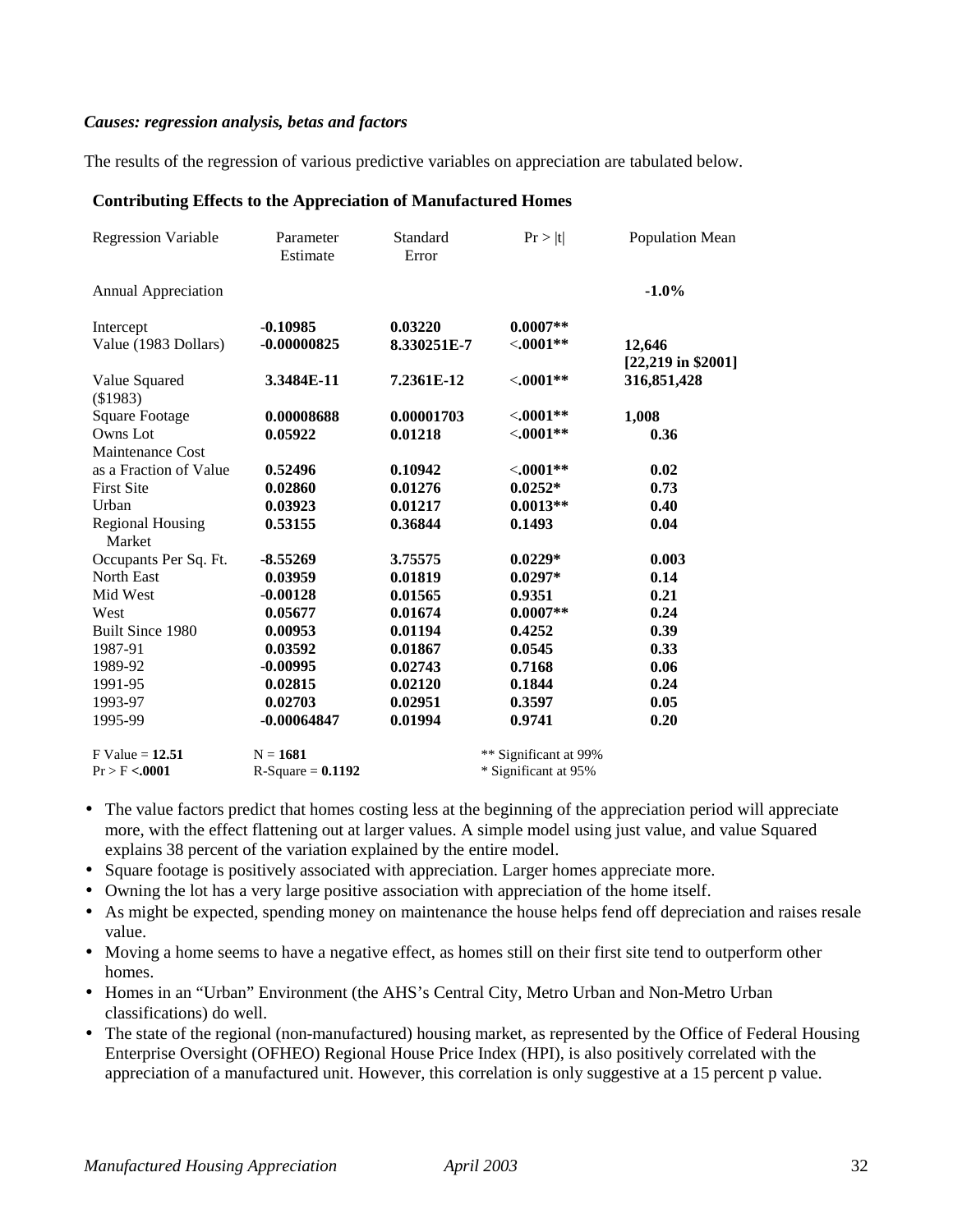- Intensive use and overcrowding also take a toll on the appreciation. The number of occupants per square foot of home is negatively correlated.<sup>[35](#page-43-0)</sup>
- There is also regional variation not explained by the regional housing market. Homes located in the Northeast and West Census regions performed significantly better than homes in the Mid-west and South.
- The fact that a home was built since 1980 (a proxy for 1976, the implementation of the HUD code) does not ensure higher appreciation. This coefficient, while positive, was not significant.
- Since homes were tracked over six four-year periods, dummy variables are listed to pick up variance in the market each year not explained by the HPI. Most years are not significant, with the 1987–91 period the exception, with homes generally performing better than predicted. This effect was only significant at 90 percent confidence. The 1985–89 period is the base case.
- Lot size was significant, with larger homes on larger lots performing better. The sample of homes reporting lot size was limited, and generally overlapped with owning the lot. Thus, those results are not included in the final model shown above.
- In a similar vein, for those homes located in parks, higher starting rent translated to higher appreciation.
- Lastly, appreciation since purchase is positively correlated with current period appreciation, so a unit that has depreciated in the past will continue to depreciate, even controlling for the other factors.
- The analysis only accounts for about 12 percent of the variation found the population.

In 1999, the survey began tracking the type of foundation upon which the manufactured home rests. This variable was therefore only available for a small subset of the data, so is not included in the general analysis. However, analysis of the period 1995–99 did not reveal a difference between the 67 units reporting a permanent foundation and the rest of the sample. This question should be revisited in the future when more data is available.





Our regression looking for differences between our sample of mobile homes with land and single-family homes finds the unintuitive result that controlling for a wide range of variables actually widens the spread between the rates of appreciation. The mobile-home sample has a larger percent of the value of the home spent on maintenance, more homes in the West, and a higher presence in the rural areas near major cites. These factors lead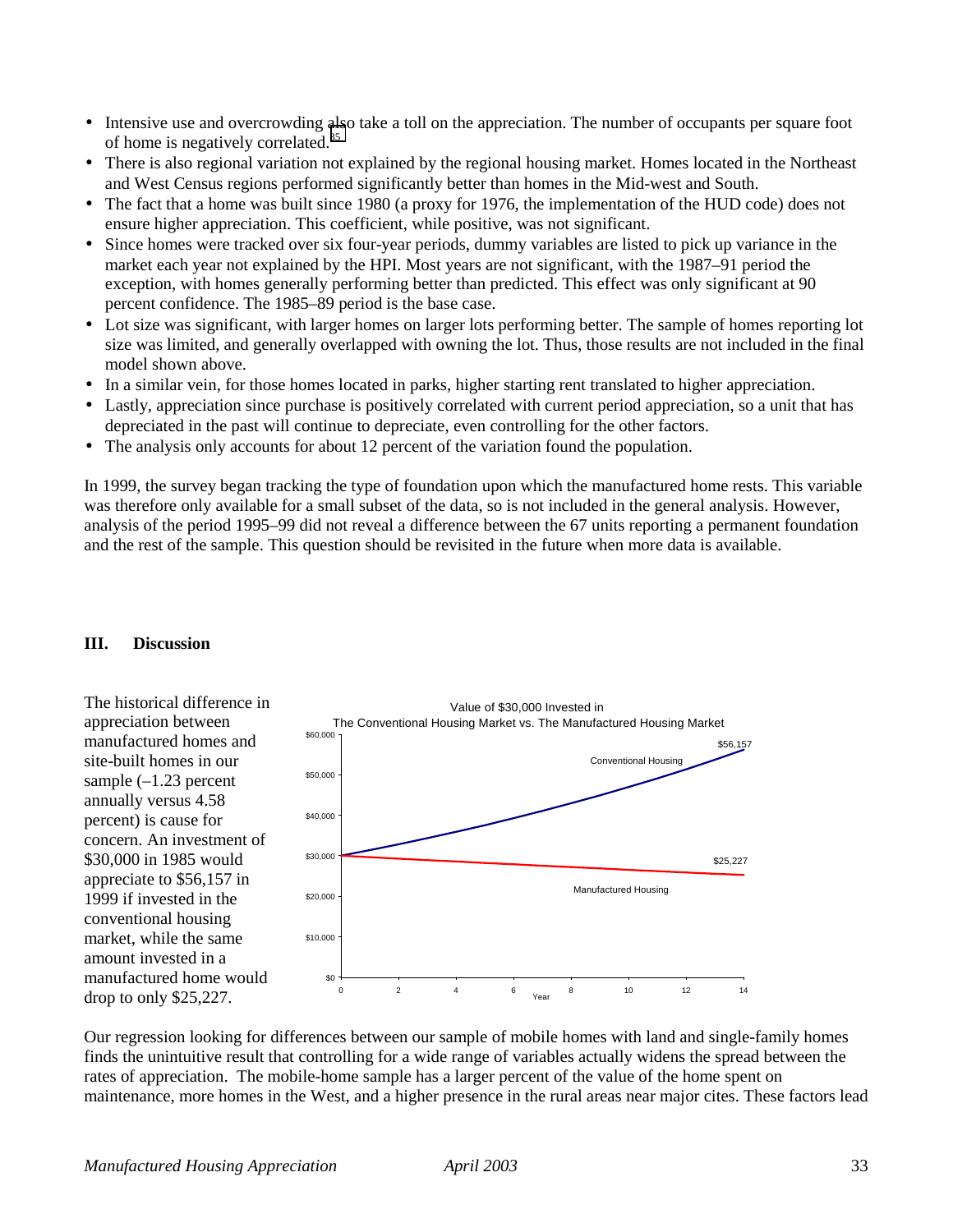the model to predict higher rates of appreciation for the mobile homes. Yet, the mobile home sample doesn't perform as well as predicted. This causes the model to estimate that manufactured homes inherently appreciate less. This effect is primarily driven by the higher maintenance expenditures in mobile homes. This more than offsets the opposite effects of smaller size and more occupants per square foot.

The positive test for structural change is important for interpreting this result. When we allow all the parameters to be re-estimated between the samples, rather than forcing all the variation into one dummy variable, we find the manufactured-home sample reacts differently to the predictive factors. For example, overcrowding has a larger effect on appreciation in manufactured homes than in single-family homes, while spending money on repairs (as a fraction of the home's value) does not increase the appreciation of the mobile home as much as a similar fraction of spending would for a conventionally built single-family home. Age, while significant for single-family homes, is not significant in the manufactured-home sample.

Another intriguing result is the increase in noise and uncertainty in the manufactured housing market. Visual inspection of the distribution of appreciation rates suggests, and statistical tests support, that the appreciation rates of individual manufactured-housing units are dispersed over a wider range than the appreciation rates of conventional housing. The low end of the market (used homes worth less than \$7,500 in 1980 dollars) is especially noisy. Average appreciation rates in this low-end market, however, are generally higher, although this may be due to a survivorship bias in the data.

A homeowner cannot assume that a new home will appreciate just because it is built to the HUD code. We found no significant difference in appreciation rates for homes built since 1980. Much has been made of the implementation of a national building code (the HUD code ) for mobile homes in the late 1970s. At least one study has shown an improvement in fire rates since the code, and general quality is often cited as improved.<sup>36</sup> We would not catch reductions in catastrophic events such as fires in our data, as destroyed homes drop out of the sample, but theoretically we could have caught improvements in quality which reduced physical depreciation.

Regional differences in appreciation remain even after controlling for regional differences in the housing market. The South and Midwest performed the worse. This is interesting, as 12 of the 13 states without any landlordtenant protections are located in the South and Midwest.<sup>37</sup> (The 13th is Hawaii, which according to Foremost Insurance, only has one mobile home.<sup>38</sup>) This correlation is far from proof, but regardless, security of tenure benefits the manufactured homeowner. Unfortunately, the AHS data does not illuminate the question of whether secure rental situations such as long-term (30+ year), transferable leases with indexed rent increases would offer opportunities for appreciation similar to owning the land.

The significance of location variables (such as rent, urban/rural setting, region, lot size, and ownership of the underlying land) on the AHS data drives home the oft-repeated statement that "mobile homes are not mobile." Almost every study we reviewed above that examined location variables found that location did matter. Because the sometimes prohibitive cost of moving ties the home's value to its neighborhood just like a site-built home, the location of the unit affects the value. Thus, a manufactured home located in a highly desirable mobile-home park might appreciate due to its fortuitous location, if the homeowner can sell it in place (this is where the importance of strong landlord-tenant protections comes into play). We note that moving a home has negative implications for appreciation, as evidenced by the positive residual on the first site variable.

## **IV. Appendix C: Detailed Data Review**

## *Washington study 1991*[39](#page-43-0)

In 1991 the Washington State Manufactured Housing Association (an industry trade group) analyzed 3,299 manufactured homes that had been resold in 1990, and compared the resale value to the original sales price. The homes last sold in the time period 1968–1989. This study calculates different appreciation rates for homes that are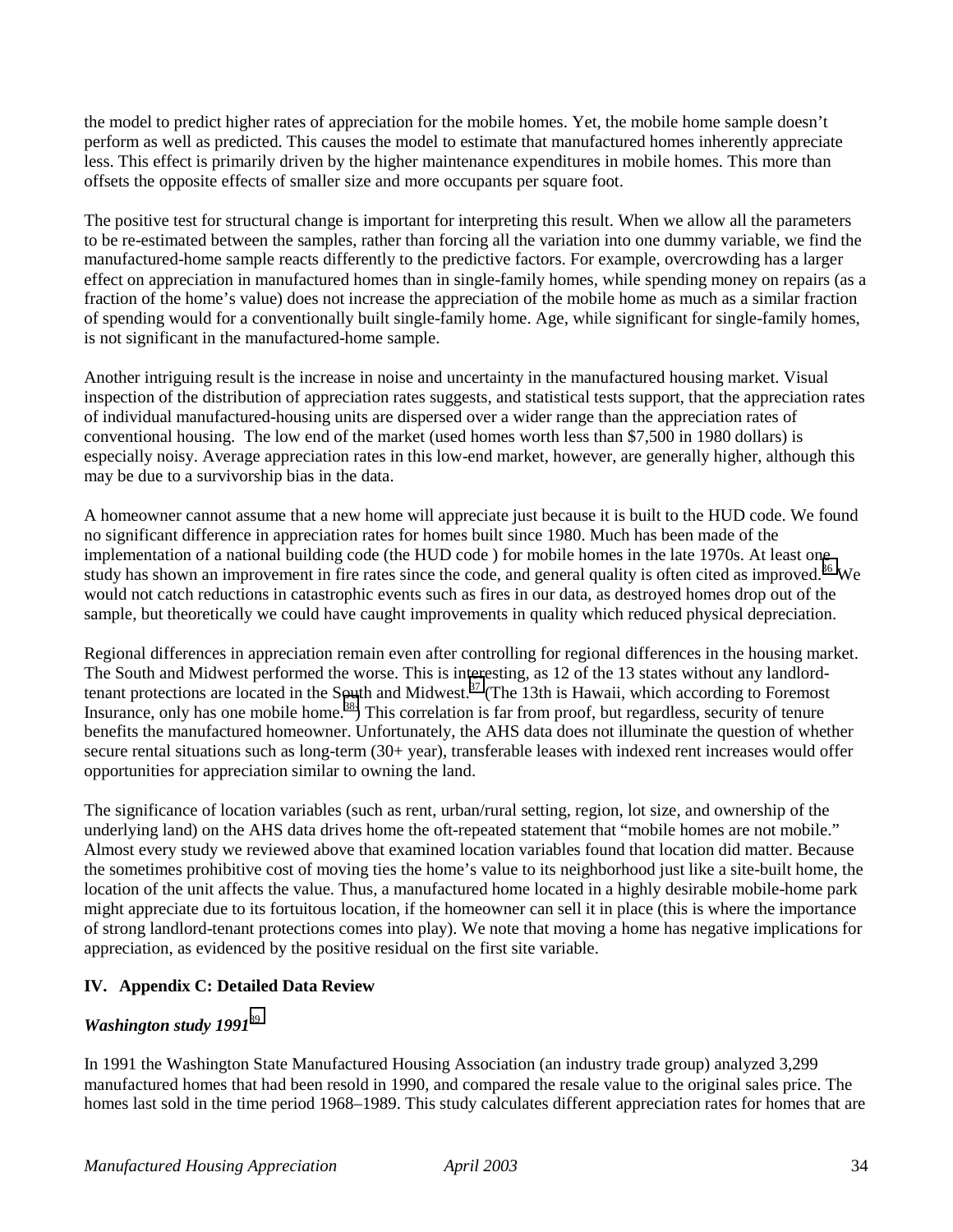on private land versus parks, as well as singlewide versus multisection units. All six counties examined contain urban areas (three of the counties are in the Seattle area).

The study found that, on average, manufactured homes have positive appreciation. Across all counties, across all years, the annual average appreciation was 2.65 percent. Results vary from county to county, reflecting the importance of location and local real estate markets on value. Across all counties, we find that singlewides appreciate less than multi-section units. In fact, in four of the six counties they actually depreciated. Homes placed in parks also appreciate slightly less than the overall average, but in two of the five counties reporting both types of units, park placements outperformed private-land placements.

The authors calculate the appreciation rate from the average change in values of all homes, rather than calculating the average appreciation rate of each home. The result is the average expected return of a dollar put into the current mix of mobile homes, not the average return on a specific mobile home. This technique weights expensive homes more than inexpensive homes. For example, the change in value of one \$100,000 mobile home counts five times more than the change in value of a \$20,000 mobile home. Raw data is not available to calculate the effect of this methodological choice, but since the study found that the more expensive doublewides outperformed the singlewides, this methodology almost certainly increased the calculated appreciation rate vs. a methodology averaging appreciation rates across homes.

The average appreciation rate is also impacted by the very high reported appreciation rate of one-to-three-year-old homes. Across all counties, the appreciation rate for one-year-old homes was a remarkable 21.65 percent. Such a high one-year appreciation rate may be due to the additional value of fixed installation features such as decks, but these outliers are not discussed in the text and have a large impact on the average appreciation figure.

An attempt to dilute these fixed effects can be made by looking at long-term price changes such as homes bought new in 1980 and sold in 1990. Pulling these numbers from the tables in the study we find that the annual appreciation rate across all types and counties falls to 1.1 percent. This compares to an average annual inflation rate during that period of 5.1 percent, and a growth in the Housing Price Index of 5.7 percent.

## *Michigan – Datacomp 1991*

An article in the June 1991 *Manufactured Home Merchandiser* entitled "Do Manufactured Homes Appreciate or Depreciate?" focuses on the causes of differences in appreciation[.40](#page-43-0) Datacomp, a commercial appraisal company specializing in manufactured housing, performed the research. They found that while the homes they studied had slight positive appreciation, there was great variation in performance, with some homes doing very well and others very poorly.

The list of factors in the article has been picked up and widely quoted in subsequent studies. There are few statistics associated with the factors and it is difficult to ascertain which are listed from the company's qualitative appraisal experience and which are backed by quantitative analysis of its data. It describes the following factors as important to the appreciation debate:

- The general housing market. A strong market helps manufactured-housing sales.
- The quality of the community in the home is placed. Good community, good resale prices.
- Purchase price. Paying too much for a home hurts your return.
- Age. After 10 years, condition has a bigger effect than age.
- Obsolescence (design changes on new homes). New features on new models hurt resale value of old homes.
- Inflation. High inflation can lead to nominal appreciation.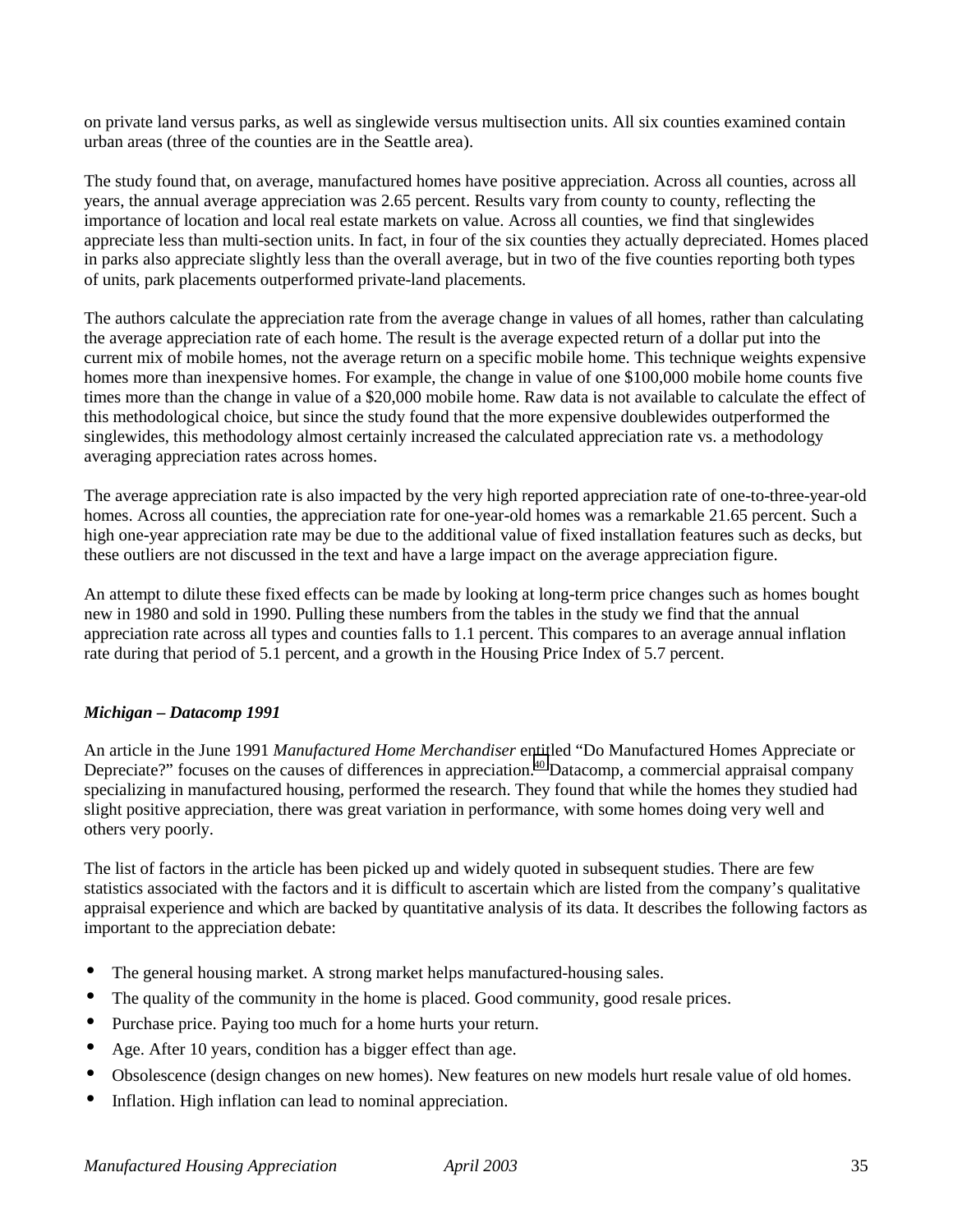- Availability and cost of community sites. High site rents lower home value, limited sites raise the value of homes already placed in a site.
- Existence of an organized resale network makes it easier to sell a home and stabilizes prices (reduces transaction costs).

## *Michigan 1993*

The Michigan Department of Commerce published a study of manufactured-housing values in January 1993.<sup>[41](#page-43-0)</sup> This report, one of a six-part series on manufactured housing by University of Michigan researchers, reviewed previous studies and Michigan resale prices over time. The most interesting results were from a review of 455 manufactured homes that were sold twice over the period between 1987 and 1990. This sample included both new homes sold twice and used units that changed hands twice during the period. The average time between sales was 18 months.

The study found that 200 homes lost value, 240 sold for more the purchase price, and 15 sold for the same price. The average value change across all units was a positive 3.7 percent. New homes lost on average 1.5 percent of their original value while used homes gained 5.1 percent. Results varied by county.

The major drawback to this study is the short time period over which it was conducted. It is difficult to know if short-term real estate fluctuations have overshadowed longer-term value trends; results also varied by the year in which the home was sold. What is clear from this data is that there is a great deal of fluctuation in results, with individual unit changes ranging from a loss of 62.7 percent to an increase in value of 153.9 percent.

## *California 1993*

*The Resource,* a publication of the California Manufactured Housing Institute (an industry group), ran an article written by Steve Hullibarger, a development consultant. Hullibarger examined 68 randomly selected manufactured homes on infill lots, using a commercial database to track purchase and resale market prices. Annual appreciation ranged from .09 to 49.73 percent, with an average of 8.62 percent, and an average holding period of 5.3 years.

Hullibarger visited each of these lots personally. Using qualitative analysis, Hullibarger concluded that the primary determinate of value for these lots was location. He then suggested that two other very important factors were visual and architectural compatibility with the neighborhood. The more compatible a house was with others in the neighborhood, the better it would appreciate.

#### *Washington 1994*

In 1994, The Washington Manufactured Housing Association commissioned another study to follow up on their 1991 report.<sup>42</sup> This study used a completely different methodology. A "non-probability sampling method" was used to select 142 homes. No further details were given on how the sample was selected. Data on these houses were gathered through a mix of interviews, Multiple Listing Service sales data, and MLS tax records. The study focused on two counties in the Seattle area, including the county that had performed the best in the 1991 study. Only homes built after 1985 and placed on owned land were considered, and the value of the land was included in the calculations.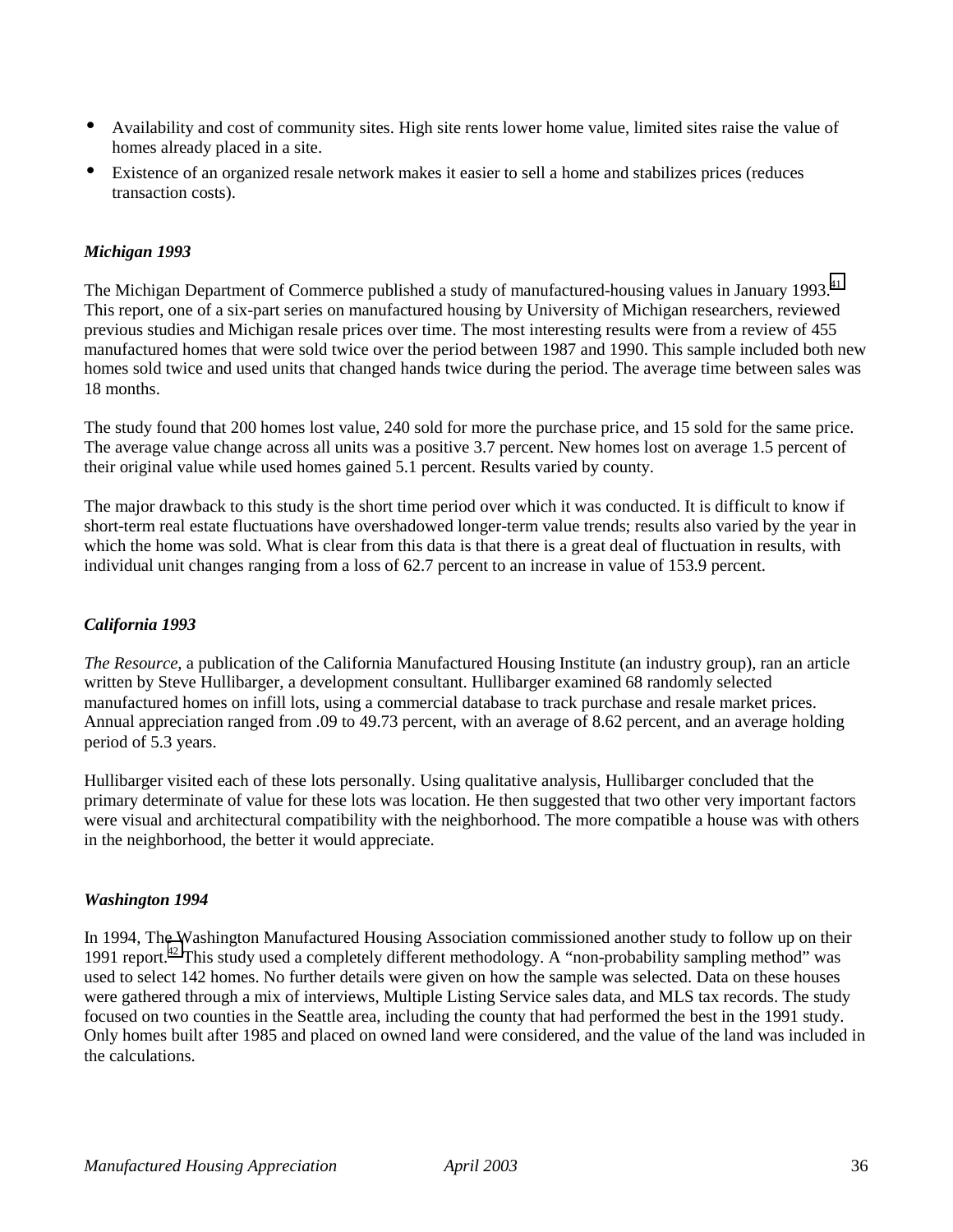Although data was collected on both purchase prices and current estimated resale value, only purchase prices are used in the appreciation calculations. The authors calculate a trend line on dollar change in purchase prices and call it the appreciation rate. They concluded that manufactured homes appreciate at a greater percentage rate and same dollar rate as site-built housing. Their numbers on manufactured-housing appreciation work out to about 15.1 percent a year.

The problems with this report are numerous. The unknown and non-random source of the sample alone is cause for concern. Running a linear regression on the dollar change in purchase prices is troublesome for two reason. First the dollar change, unlike the percent change, is most likely a non-linear value. Secondly, tracking changes in purchase prices only gives an indication of the price of an average new home, not the resale value of an old home. The authors purported to collect information on resale values but not publish that information. There is also a general lack of detail on the methodologies used. It is our opinion that no reliable conclusions can be reached from this work.

## *Housing Assistance Council 1996*

The 1996 report "Manufactured Housing in Non-metropolitan Areas: A Data Review" by the Housing Assistance Council (HAC) contains a small section on appreciation.<sup>43</sup> HAC is a nonprofit organization "dedicated to building rural communities." Using American Housing Survey Data from 1993, it compared purchase prices to current estimated values. It found different appreciation levels in non-metro areas, central cities, and suburban areas. Central city mobile homes performed the best, followed by non-metro mobile homes, and then suburban mobile homes, which depreciated slightly. Sample sizes, distributions and significance levels were not reported.

Overall appreciation levels of manufactured homes were found to be lower than conventional units. Overall period appreciation level, not an annual rate, was reported. Length of ownership was not factored in, although conventional homes had a median of 8 years longer between the purchase and the survey. This would tend to overstate the difference in rates. Based on their research and a review of other studies, the report concluded "Conventional homes are likely to appreciate in value over time, while manufactured homes — particularly single-wide units — either appreciate only slightly or depreciate."

## *Texas REC 1999*

The Real Estate Center at Texas A&M University published a buyers guide in 1999 that touched upon the appreciation issue.[44](#page-43-0) Using data from the Multiple Listing Services (MLS) in Austin and Dallas, TX, the authors examined home sales prices for 1997 and 1998. The MLS contained data on 300 manufactured homes on a permanent foundation and converted (with the land) into real property. The authors compared the price (of the land and the home) per square foot of house over the two years. Price increase was measured by comparing a sample of manufactured-housing properties one year to a similar (but not the same) sample in the following year. The only controls on the sample were size of the home and location city. In both Austin and Dallas, larger homes (greater than 1,000 sq. ft.) had greater price increases than smaller homes. Overall price changes for single-family homes versus manufactured homes were greater for manufactured homes in Austin, while greater for singlefamily homes in Dallas.

The study suggests "Regarding resale value, it is unrealistic to expect a manufactured home without land to appreciate like a site-built home. In reality, land provides most of the appreciation in a home's value unless there is an unusual shortage in [the] local housing market. When a manufactured home is permanently attached and converted to real estate, it should appreciate along with other homes in the neighborhood."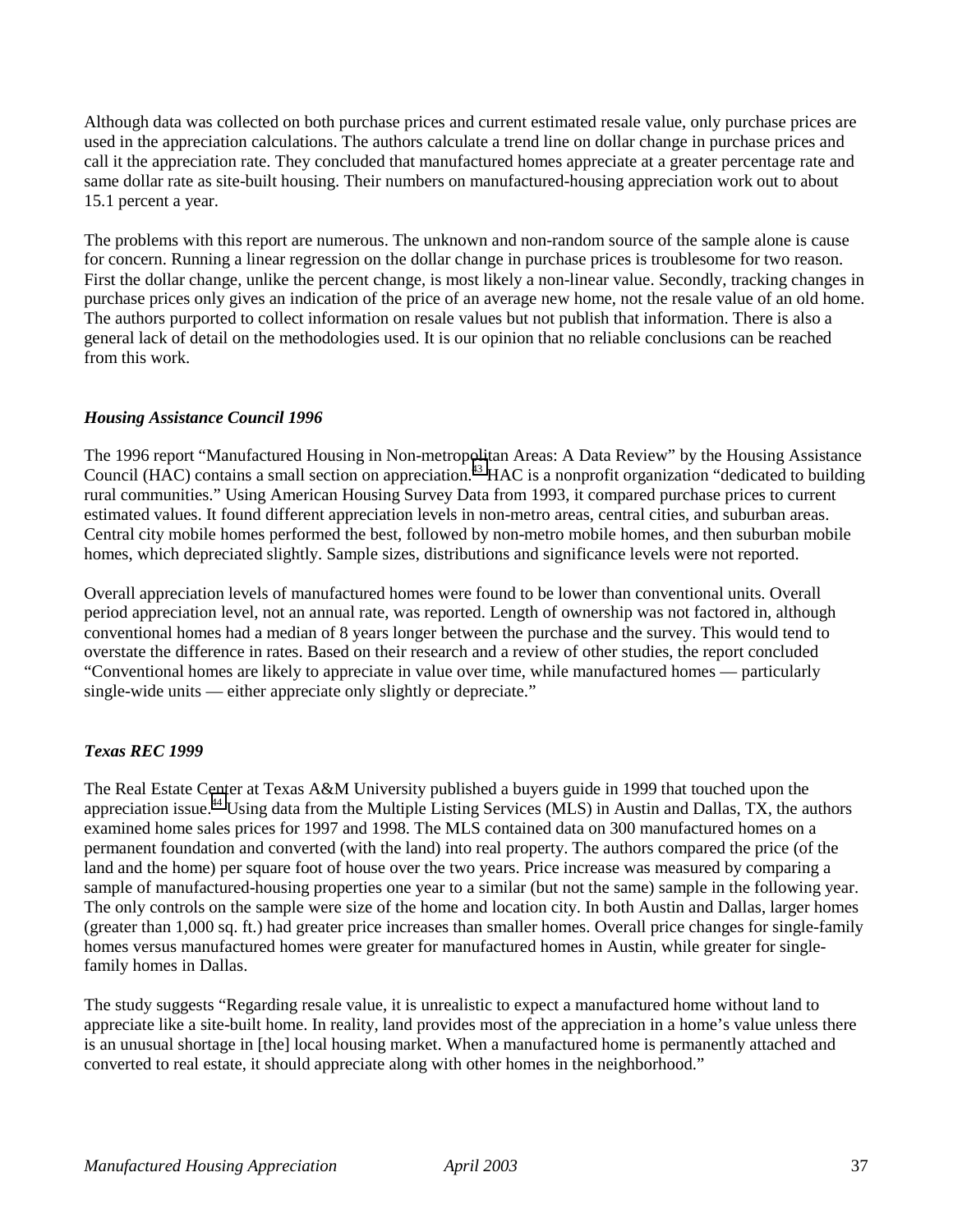The numbers from the report are suggestive. However, without further controls on the quality mix of the two samples, it is difficult to make definitive statements relating the changes in price appreciation in the samples to actual appreciation in a home. For example, the homes in the 1998 sample may on average have been newer than the homes in the 1997 sample. Thus, while the homes sold in 1998 sold for more than the homes sold in 1997, if the 1997 pool of homes had been sold in 1998, the results may have changed. However, clear size effect is worth noting.

## *Fort Worth 1999*

Another study that looked at price levels rather than appreciation was a 1999 study, "What Affects Mobile Home Sales Price?" by two University of Texas at San Antonio professors.<sup>45</sup> This study looks at the determinates of sales price rather than the determinants in the change in sales price. The study uses MLS data from the Dallas area, and only includes homes attached to real estate.

Unfortunately, the authors are hamstrung by a small sample size for mobile homes, especially in relation to the number of variables they were examining. The authors looked at over 140 variables (over 110 of which were time dummies) on a sample size of 380 mobile homes. This sample size was compared with a conventional house sample size of 65,474 units. Square footage of house and lot, number of covered parking spaces, existence of a garage, number of bathrooms, proximity to a lake, and method of payment were all found to be statistically significant variables (at the 90 percent or greater level) in the mobile-home sample. Cash prices tended to be about 10 percent lower than other sales. It is interesting to note that age was not statistically significant. Many of these items had a greater percentage effect on the price of a mobile home than the price of other housing, probably due to the lower starting price of mobile homes. A garage probably has approximately the same dollar value whether it is next to a \$20,000 manufactured house or a \$100,000 conventional house. An increase of square footage had about the same effect across housing types. The R-squared of the mobile home regression was lower than that of model built explaining conventional homes (62% vs. 83%). The authors state "This indicates that greater variability exists in mobile homes than in houses."

This study gives us valuable general background on the valuation of manufactured housing, but does not directly address the appreciation debate.

## *Vermont 1998, 2000*

The state of Vermont, through the Vermont Housing Conservation Board (VHVB), assists in the purchase of mobile-home parks by nonprofit housing organizations. Once a park is purchased with public funds, a cap is placed on the appreciation available to homeowners within the park. This is to ensure a supply of affordable housing in the park. In 1998, and again in 2000, studies were conducted for internal use that examined appreciation rates of manufactured homes within nonprofit parks and for-profit parks.<sup>46</sup> The studies were conducted using property-tax transfer records that matched homes sold twice, and examined a total of 99 such transactions from the mid-1980s to the time of the study. The average time between sales was 3.8 years.

The second study (reviewing the results of the original 1998 research as well as those from the 2000 report) concluded that "the great majority of mobile homes in parks that sell depreciate or appreciate at insignificant levels,"[47 a](#page-43-0)nd "the value of mobile homes in parks is relatively low compared to homes on their own land." The VHCB was kind enough to share their data with Consumers Union. We reanalyzed their data to compare appreciation rates between the nonprofit parks and private parks. We found that homes located in nonprofits parks generally outperformed homes in for-profit parks, but the result was merely suggestive and not statistically significant.<sup>48</sup> We also found a significant (at the 95 percent level) negative effect from the length of ownership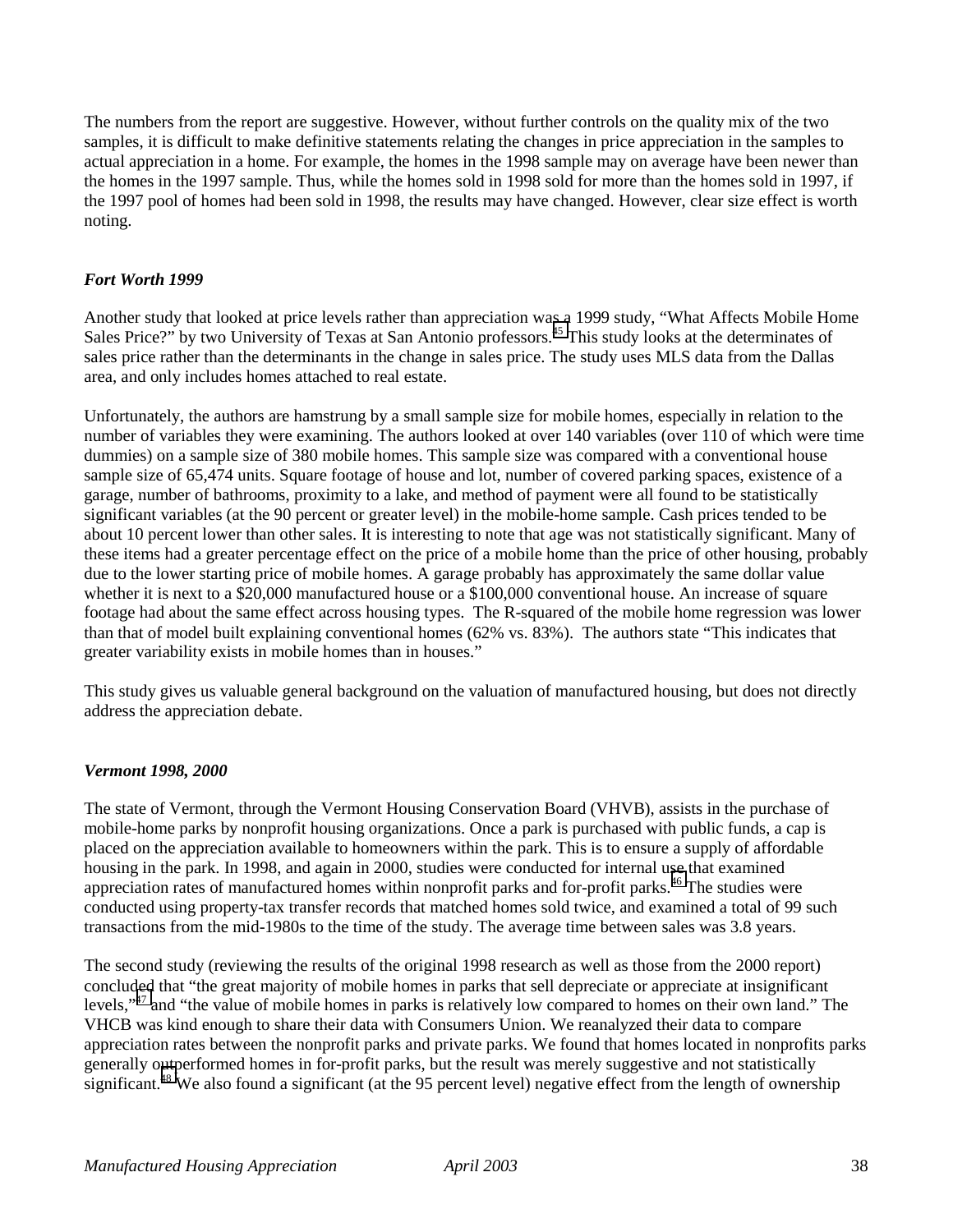variable. The longer someone owned his or her home, the lower the annual rate of appreciation. We found the overall average annual appreciation rate from their sample to be –.02 percent.

## *Evidence from proximity studies*

Our interest lies in the relative appreciation rates of manufactured housing and site-built housing, and in understanding the factors affecting the appreciation rate of manufactured housing. A separate but related body of evidence has accumulated regarding the effect manufactured housing has on the value of nearby site-built housing. This is an issue important to zoning boards and homeowners across the country as they attempt to make decisions regarding land use policy and planning. A small selection of studies which primarily address the proximity issue but also touch upon the issues of interest to us are presented in the following section.

## *Carolina 1997 (Shen & Stephenson)*

This study is often cited in support of appreciation of manufactured homes. Primarily a proximity study, it also presents manufactured housing appreciation results.[49 T](#page-43-0)he study was conducted by researchers at East Carolina University, and funded by the North Carolina Manufactured Housing Institute (NCMHI). The NCMHI characterizes the results of the study on its Web site as follows: "A 1997 study by East Carolina University found that when manufactured homes are located on a fixed foundation and are listed as real property, they appreciate at rates comparable to site-built homes. Also the study found that manufactured homes do NOT affect the overall appreciation rate of site-built homes in close proximity."[50](#page-43-0)

Despite the sophistication of the data gathering and GIS mapping, no statistical tests are reported. Thus, at best, results can only be interpreted as an indication of trends. Nevertheless, information of interest can be extracted from the paper and appendixes. Personal-property mobile homes appreciated at a lower rate than real-property mobile homes (depreciating in three of the four counties). Real-property homes appreciated slightly less than single-family housing. Generally, wider manufactured homes performed better, as did newer homes. Interestingly, these effects were seen in both the changes in the value of the house and the land (i.e., the land under wider manufactured houses performed better than the land under narrower homes).

| <b>Property Type</b>                          | Carteret<br>County | Henderson<br>County | Wake<br>County |
|-----------------------------------------------|--------------------|---------------------|----------------|
| <b>Manufactured Housing Personal Property</b> | $-2.42\%$          | .70%                | $-.294\%$      |
| <b>Manufactured Housing Real Property</b>     | 2.68%              | 2.82%               | 2.98%          |
| Single-Family Housing                         | 2.75%              | 2.86%               | 3.09%          |

## **Appreciation Rates from Three of the Counties (results from Pitt county not comparably reported)**

## *Carolina 2001*

Shen, with a new co-author, returned to this subject four years later, this time funded by the Lincoln Institute of Land Policy.<sup>51</sup> This study covers the same four North Carolina counties as the 1997 report, and adds one more. The major change is methodology: A hedonic regression model is used to estimate home values, and distance from manufactured housing is a variable. Whereas proximity to a manufactured home had no detectable effect on the *appreciation* of a home in the previous research, an effect on the *value* of the home was significant in this report. This report does not address the appreciation of the manufactured homes themselves, but is interesting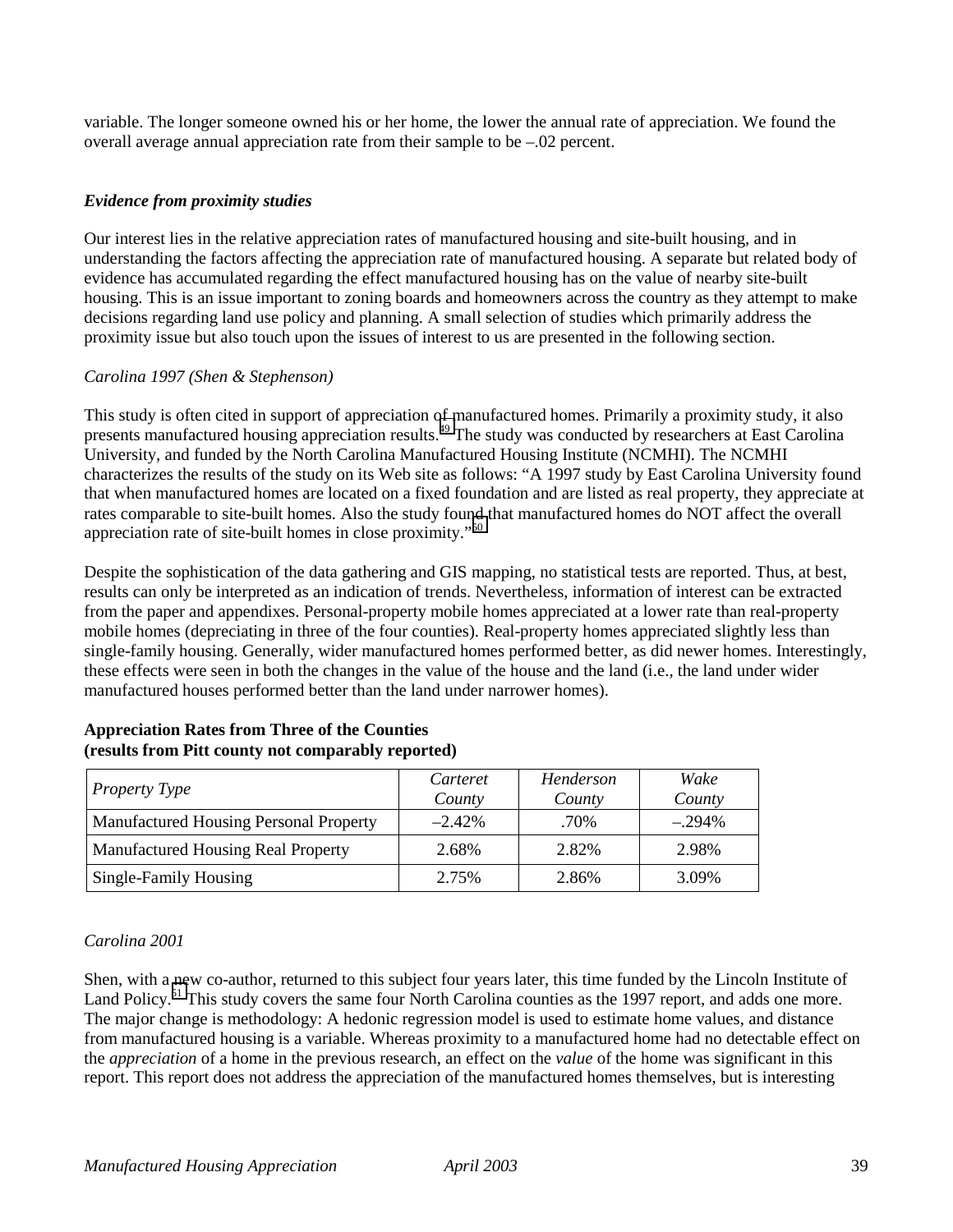because the author reversed his findings from the previous report and underlines the importance of asking the right question.

## *Alabama Study 2000 — AMHI*

In May of 2000, the Alabama Manufactured Housing Institute (AMHI) issued a press release about a recent study by the Auburn University – Montgomery. The press release stated that the study found "Manufactured homes appreciate in value" and "Manufactured housing does not have a significant negative impact on the value of adjacent site-built properties."

The technical report conducted by Dr Hegji and Ms. Mitchell looked at tax-assessment data from two counties in Alabama, computing an appreciation rate based on tax assessments in 1997 and 1999.<sup>52</sup> The study considered only manufactured homes on private land, not units placed under land-lease or land-rental agreements. Using GIS to determine proximity of addresses, they found that individually placed manufactured homes appreciate at about the same rate as site-built housing in the same neighborhood. "Clustered" manufactured housing did not appreciate as well as individually placed homes. Since only manufactured homes on private land were considered, "clustered" homes do not mean homes in parks, but rather groups of manufactured homes identifiable on the GIS map.<sup>[53](#page-43-0)</sup>

Officials from the appraisal district and state revenue office in Alabama discussed the underlying appraisal data. As with most appraisal districts, the land is appraised independently of the improvements upon it. Site-built homes are appraised by the county based on county comparables and location. Mobile homes are appraised statewide using a standard chart developed by the state department of revenue. This chart was developed by tracking statewide manufactured home sales. Factors such as size, quality, age and perceived condition are used to determine the current market value. Congruent with the findings of the University of Texas San Antonio and Datacomp studies, a state official indicated that after the first 4 to 5 years, condition is a bigger factor in value than age.

The results of this study are interesting. Without breaking out the appreciation in the land from the appreciation from the home, it is difficult tell the relative contributions of each to the overall rate. However, it does support the importance of owning the land, in that land and home combinations seemed to perform well.

#### *Alabama Study 2000 – Southern Business Review*

The authors of the AMHI technical report used the same data 6 months later in the journal *Southern Business Review*. [54](#page-43-0) In this more formal report, Hegji and Mitchell reversed the finding that "Manufactured housing does not have a significant negative impact on the value of adjacent site-built properties." They determined that in Montgomery, the more urban of the two counties studied, a significant negative effect could be discerned on properties less than 250 feet from the manufactured home.

This report did not directly address the issue of the relative appreciation rates of manufactured housing versus site-built housing. A chart in an appendix shows that the annual appreciation rates over the two-year period were positive for all types of housing. The overall rate of appreciation for manufactured housing is slightly less than the overall rate for site-built housing in both counties, but tests of the significance of the difference were not given.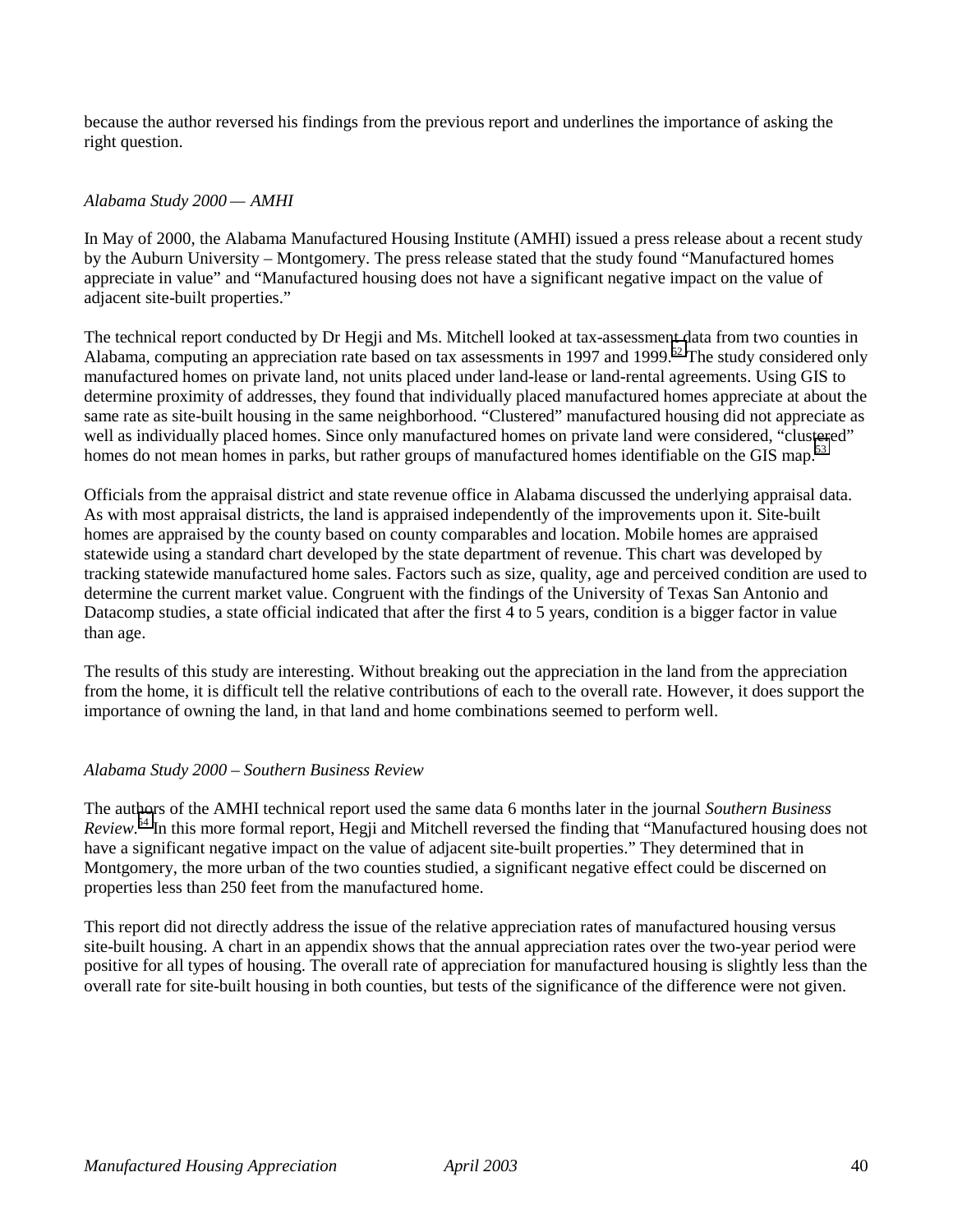## **V. Endnotes**

 $\overline{a}$ 

<sup>2</sup> Center for Auto Safety. "Mobile Homes: The Low Cost Housing Hoax." Viking, New York, 1975.

<sup>3</sup> Fannie Mae National Housing Survey, 1995, Washington DC, as cited in McCarthy, Van Zandt, and Rohe, "The Economic Benefits and Costs of Homeownership." Research Institute for Housing America Working Paper, 01-02, May 2001.

<sup>4</sup> Greenspan, Alan. "Mortgage markets and economic activity." Federal Reserve Board, remarks by Chairman Alan Greenspan before a conference on Mortgage Markets and Economic Activity, November 2, 1999.

5 Berenson, Alex. "Trailer Owners and Conseco Are Haunted by Risky Loans." *New York Times*, November 25, 2001.

6 Oliver, Gordon. "Manufactured Promises: The High Cost of Home." *The Oregonian*, August, 20, 2000.

<sup>7</sup> Burkhardt, Mirely and Syal. "Final Report." Manufactured Housing Research Project, Michigan State University, December 1996 p.108.

<sup>8</sup> Complaint to the Texas Office of the Attorney General, El Paso field office, 2000 (date not fully legible).

<sup>9</sup> Whitney, Jon. "Manufactured Home Financing." Manufactured Housing Institute, 1998.

<sup>10</sup> Harting, B.W. "Financial Services: Perspectives on Manufactured Housing." Lehman Brothers, February 8, 2000.

<sup>11</sup> GreenPoint Financial. "Exiting Manufactured Housing Investor Conference Call." January 3, 2002.

 $12$  SEC Form 424b5 for "Senior/Subordinate Pass-Through Certificates, Series 2000-D." November 16, 2000, filed by Vanderbilt Mortgage and Finance, Inc.

<sup>13</sup> Mitchell, Kathy. "In Over Our Heads." Consumers Union Southwest Regional Office Public Policy Series, Vol. 5, No. 1, February 2002.

<sup>14</sup> "What's Not Real About Real Estate" The Wall Street Journal Sunday, 08/19/2001. G. Donald Jud and Daniel T. Winkler "The Dynamics of Metropolitan Housing Prices" Journal of Real Estate Research V.23 N1/2 2002. "It's boom Time in the Housing Market, But for How Long?" Research@penn 7/3/02. Internet access:

http://www.upenn.edu/researchatpenn/article.php?28&bus. Archer, Gatzlaff and Ling. "Location and House Price Appreciation" Journal of Urban Economics v 40 1996.

<sup>15</sup> Ibid; "Remarks to the Independent Community Bankers of American Annual Convention" Alan Greenspan. via the Federal News Service. March 4, 2003.

<sup>16</sup> Center for Auto Safety. "Mobile Homes: The Low Cost Housing Hoax." Viking, New York, 1975.

<sup>17</sup> Apgar, Calder, Collins and Duda. "An Examination of Manufactured Housing as a Community and Asset-Building Strategy." Neighborhood Reinvestment Corporation, September 2002.

<sup>18</sup> "What's Not Real About Real Estate" The Wall Street Journal Sunday, 08/19/2001.

<sup>19</sup> Apgar, Calder, Collins and Duda. "An Examination of Manufactured Housing as a Community and Asset-Building Strategy." Neighborhood Reinvestment Corporation, September 2002, page 8.

<sup>20</sup> See, for example Christopher Mayer. "Taxes, Income and the Real Estate Cycle: Why all houses do not appreciate at the same rate." *New England Economic Revew* May/June 1993. Mayer reaches the opposite conclusion, that high valued homes have a higher variance. On the other hand, Quercia, McCarthy, Ryznar and Can Talen. "Spatio-Temporal Measurement of House Price Appreciation in Underserved Areas." *Journal of Housing Research* V11 N. 1 2000, find that low-income tracts have higher variability in housing returns than the overall market.

<sup>21</sup> Internet Source: http://www.creonline.com/mobilehomes/wwwboard4/messages/10909.html, accessed December 10, 2001.

 $^{22}$  Personal correspondence between Consumers Union and Jerry Rioux, City of Watsonville, CA, Housing and Economic Development Dept., January 29, 2002.

<sup>23</sup> Jewell, Kevin "Paper Tiger, Missing Dragon: Poor Warranty Service and Worse Enforcement Leave Manufactured Home Owners in the Lurch." Consumers Union November 2002. Internet Source: http://www.consumersunion.org/mh.

<sup>24</sup> Warner, Kate and Robert Johnson. "Manufactured Housing Values." Manufactured Housing Research Project Report #3, University of Michigan, January, 1993.

<sup>&</sup>lt;sup>1</sup> Ward, Ken Jr. "West Virginia Leads Nation in Homeownership, Census Report Shows." The Charleston Gazette, November 28, 2001.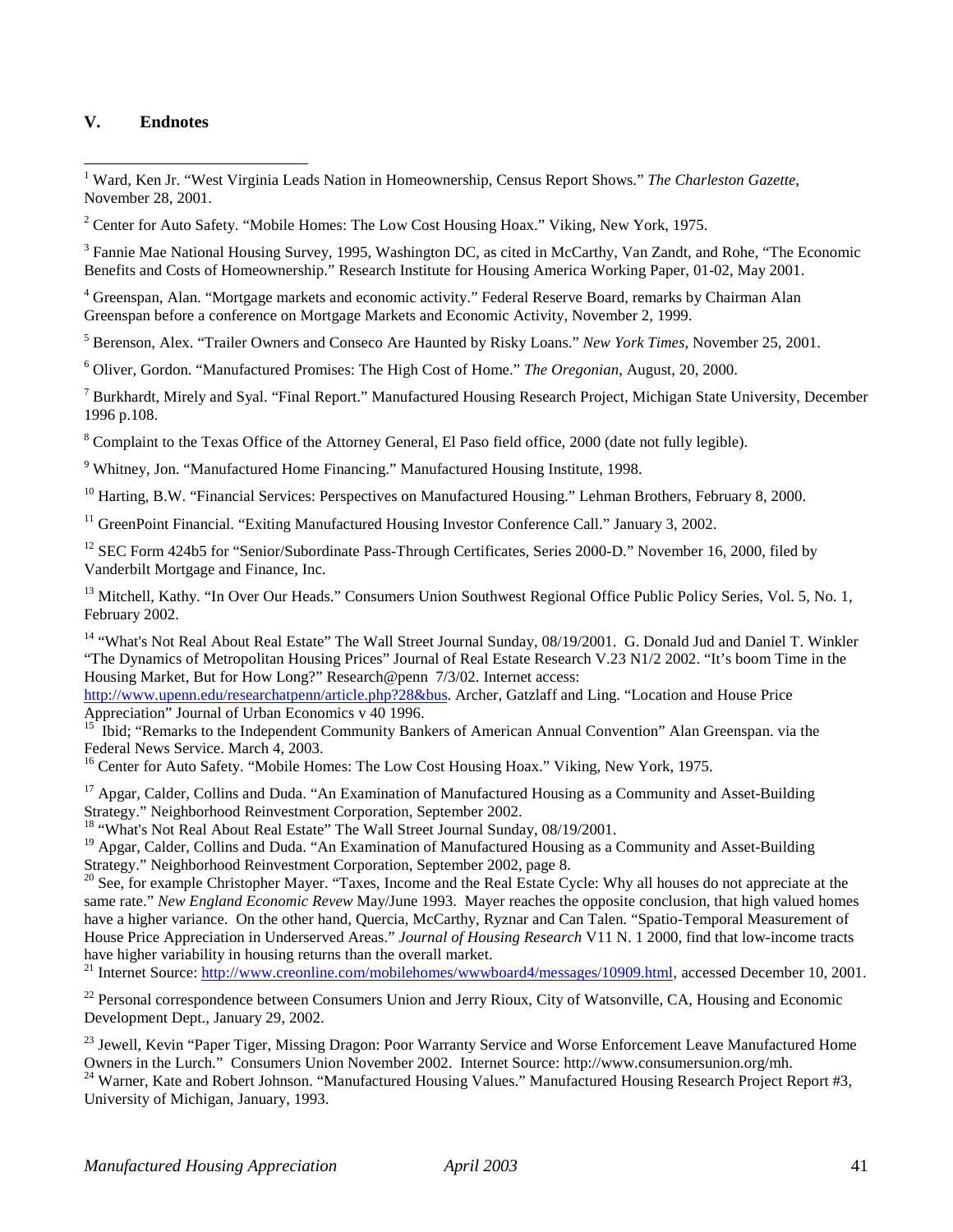$^{25}$  Grissim, John. "The Complete Buyer's Guide to Manufactured Homes and Land." Rainshadow Publications, 2003, p.127.

<sup>26</sup> "National Survey of Mobile Home Owners" AARP July 1999

<sup>28</sup> http://www.tsha.utexas.edu/handbook/online/articles/view/AA/hda3.html

http://www.tsha.utexas.edu/handbook/online/articles/view/TT/hct8.html

 $29$  Fullerton, Kevin. "Naked City," Austin Chronicle, December 29, 2000.

<sup>30</sup> "Population Statistics" Denton Chamber of Commerce. Internet Source: http://www.denton-chamber.org/population.asp Accessed 2/5/2003.

<sup>31</sup> "Texas MLS Residential Housing Activity" Texas Real Estate Center. Internet Source:

http://recenter.tamu.edu/data/hs/hs800.a.htm accessed 3/13/2002.<br><sup>32</sup> "DP-1 Profile of General Demographic Characteristics: 2000. San Antonio City, Texas." U.S. Census Bureau SF-1 Quick Table.

33 Kiel, Zabel. "The Accuracy of Owner Provided House Values: The 1978-1991 American Housing Survey." *Real Estate Economics,* Vol. 27, No. 2, 1999, pp. 263-298; and Kiel, Carson. "An Examination of Systematic Differences in the Appreciation of Individual Housing Units." *The Journal of Real Estate Research,* Vol. 5, No. 3, 1990, pp. 301-318. See also Pollakowski, Henry. "Data Sources for Measuring House Price Changes." *Journal of Housing Research,* Vol. 6, No. 3, 1995 for further review of the literature.

34 Kiel, Carson. "An Examination of Systematic Differences in the Appreciation of Individual Housing Units." *The Journal of Real Estate Research,* Vol. 5, No. 3, 1990, pp. 301–318.

 $35$  It is interesting to note that one variable that is not listed in this model, age of homeowner, appeared to explain much of the same variation that "Occupants per Sq. Ft" does. This makes sense, as many younger families have children, while older retirees are more likely to live alone.

<sup>36</sup> Hall, John R. Jr. "Manufactured Home Fires in the U.S." National Fire Protection Association, December 1999. <sup>37</sup> Sheldon, Jonathon. "Manufactured Housing Park Tenants: Shifting the Balance of Power." American Association of Retired Persons/National Consumer Law Center, 1991.

<sup>38</sup> Sclafane, Susanne. "Mobile Home Insurance Specialist Continue to Weather Storms." National Underwriter & Casualty-Risk & Benefits Management, May 8, 2000. A manufactured-home production plant is in the process of opening; see "Maui Firm Soon to Open Oahu Home Factory," *Pacific Business News,* July 7, 2000.

 $39$  Elway Research. "Washington State Manufactured Home Value Appreciation Study." June 1991.

40 Boers, Ted A. "Do Manufactured Homes Appreciate or Depreciate?" *The Manufactured Home Merchandiser*, June 1991. Internet source: http://www.datacompappraisal.com/Depreciate.html, accessed November 1, 2001.

<sup>41</sup> Warner, Kate and Robert Johnson. "Manufactured Housing Values." Manufactured Housing Research Project Report #3, University of Michigan, January, 1993.

<sup>42</sup> "Washington Manufactured Housing Association Appreciation Research." Herbert Research, Inc. June 1994.

43 Internet source: http://www.ruralhome.org/pubs/hsganalysis/manufactured/toc.htm, accessed November 1, 2001.

44 Harris, Evans, and Price. "Manufactured Home Buyers Guide." Texas Real Estate Center Technical Report 1300, April 1999. Also verbal communications with author Jack Harris.

45 Rutherford, Ronald, and Thomas Thomson. "What Affects Mobile Home Sales Price?" *The Appraisal Journal,* July 1999.

<sup>46</sup> Internal memos and spreadsheets, courtesy Rick DeAngelis, Vermont Housing and Conservation Board, September 1998 and October 2000.

 $47$  In fact, reanalysis shows that the majority of the homes had zero or negative appreciation.

 $48$  The difference was significant at the 90 percent level (using a one-tailed T-test) upon removal of one outlier from the dataset.

<sup>49</sup> Shen and Stephenson. "The Impact of Manufactured Housing on Adjacent Site-Built Residential Properties in North Carolina." East Carolina University, June 30, 1997.

<sup>50</sup> "FAQ" Internet source: http://www.ncmhi.com/bg\_fa\_fq\_001.htm, accessed November 1, 2001.

<sup>&</sup>lt;sup>27</sup> Wooten, Tim. "Manufactured Housing Sales Analysis," Texas Comptroller's Property Tax Division (PTD), November 2001